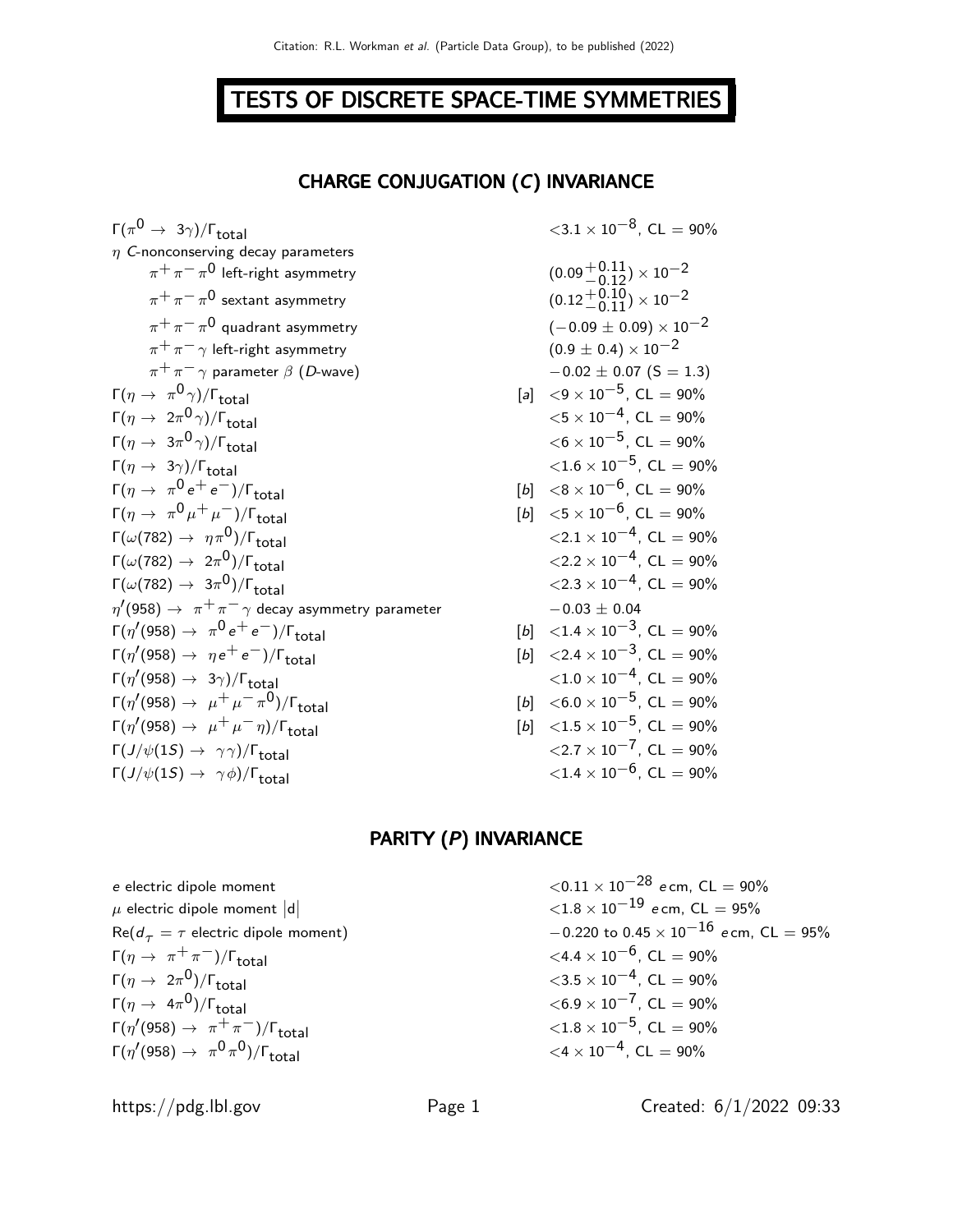| $\Gamma(\eta_c(1S) \to \pi^+\pi^-)/\Gamma_{\text{total}}$          | $\langle 1.1 \times 10^{-4} \rangle$ , CL = 90%                |
|--------------------------------------------------------------------|----------------------------------------------------------------|
| $\Gamma(\eta_c(1S) \to \pi^0 \pi^0)/\Gamma_{\text{total}}$         | $\langle 4 \times 10^{-5}$ , CL = 90%                          |
| $\Gamma(\eta_c(1S) \rightarrow K^+K^-)/\Gamma_{\text{total}}$      | $<$ 6 $\times$ 10 <sup>-4</sup> , CL = 90%                     |
| $\Gamma(\eta_c(1S) \rightarrow K_S^0 K_S^0)/\Gamma_{\text{total}}$ | $\langle 3.1 \times 10^{-4} \rangle$ , CL = 90%                |
| $p$ electric dipole moment                                         | $<$ 0.021 $\times$ 10 $^{-23}$ ecm                             |
| $n$ electric dipole moment                                         | $\langle 0.18 \times 10^{-25} \text{ e cm}, \text{ CL} = 90\%$ |
| $\Lambda$ electric dipole moment                                   | $\langle 1.5 \times 10^{-16} \text{ e cm}, \text{ CL} = 95\%$  |
| $a_P(\Lambda_b^0 \rightarrow p\pi^-\pi^+\pi^-)$                    | $(-4.0 \pm 0.7)\%$                                             |
| $a_P(\Lambda_h^0 \rightarrow pK^-\pi^+\pi^-)$                      | $(-0.6 \pm 0.9)\%$                                             |
| $a_P(\Lambda_b^0 \rightarrow pK^-K^+\pi^-)$                        | $(4 \pm 5)\%$                                                  |
| $a_P(A_b^0 \rightarrow pK^-K^+K^-)$                                | $(-1.6 \pm 1.5)\%$                                             |
| $a_P(A_b^0 \rightarrow pK^-\mu^+\mu^-)$                            | $(-5 \pm 5)\%$                                                 |
|                                                                    |                                                                |

## TIME REVERSAL (T) INVARIANCE

| e electric dipole moment                                                                            |        | $<$ 0.11 $\times$ 10 $^{-28}$ ecm, CL $=$ 90%    |
|-----------------------------------------------------------------------------------------------------|--------|--------------------------------------------------|
| $\mu$ electric dipole moment $ d $                                                                  |        | ${<}1.8 \times 10^{-19}$ ecm, CL = 95%           |
| $\mu$ decay parameters                                                                              |        |                                                  |
| transverse $e^+$ polarization normal to plane of $\mu$                                              |        | $(-2 \pm 8) \times 10^{-3}$                      |
| spin, $e^+$ momentum                                                                                |        |                                                  |
| $\alpha'/A$                                                                                         |        | $(-10 \pm 20) \times 10^{-3}$                    |
| $\beta'/A$                                                                                          |        | $(2 \pm 7) \times 10^{-3}$                       |
| $Re(d_{\tau} = \tau$ electric dipole moment)                                                        |        | $-0.220$ to $0.45 \times 10^{-16}$ ecm, CL = 95% |
| $P_T$ in $K^+ \rightarrow \pi^0 \mu^+ \nu_\mu$                                                      |        | $(-1.7 \pm 2.5) \times 10^{-3}$                  |
| $P_T$ in $K^+ \rightarrow \mu^+ \nu_\mu \gamma$                                                     |        | $(-0.6 \pm 1.9) \times 10^{-2}$                  |
| Im( $\xi$ ) in $K^+ \rightarrow \pi^0 \mu^+ \nu_\mu$ decay (from transverse $\mu$                   |        | $-0.006 \pm 0.008$                               |
| $pol.$ )                                                                                            |        |                                                  |
| asymmetry $A_T$ in $K^0$ - $\overline{K}{}^0$ mixing                                                |        | $(6.6 \pm 1.6) \times 10^{-3}$                   |
| Im( $\xi$ ) in $K_{\mu 3}^0$ decay (from transverse $\mu$ pol.)                                     |        | $-0.007 \pm 0.026$                               |
| $A_T(D^{\pm} \rightarrow K_S^0 K^{\pm} \pi^+ \pi^-)$                                                |        | $[c]$ $(-12 \pm 11) \times 10^{-3}$              |
| $A_T(D^0 \rightarrow K^+ K^- \pi^+ \pi^-)$                                                          |        | $[c]$ $(2.9 \pm 2.2) \times 10^{-3}$             |
| $A_T(D_s^{\pm} \rightarrow K_S^0 K^{\pm} \pi^+ \pi^-)$                                              |        | $[c]$ $(-14 \pm 8) \times 10^{-3}$               |
| $\Delta S_{\mathcal{T}}^{+}$ $(S_{\ell^{-}}, K_{\varsigma}^{0} - S_{\ell^{+}}, K_{\varsigma}^{0})$  |        | $-1.37 \pm 0.15$                                 |
| $\Delta S_{\overline{I}}^{-}$ $(S_{\ell^{-}}, K_{\varsigma}^{0} - S_{\ell^{+}}, K_{\varsigma}^{0})$ |        | $1.17 \pm 0.21$                                  |
| $\Delta C_{\overline{I}}^+ (C_{\ell^-, K^0_S}^- - C_{\ell^+, K^0_S}^+)$                             |        | $0.10 \pm 0.16$                                  |
| $\Delta C_{\cal T}^- (C_{\ell^-,K_c^0}^+ - C_{\ell^+,K_c^0}^-)$                                     |        | $0.04 \pm 0.16$                                  |
| $p$ electric dipole moment                                                                          |        | ${<}0.021\times10^{-23}$ ecm                     |
| $n$ electric dipole moment                                                                          |        | $<$ 0.18 $\times$ 10 $^{-25}$ ecm, CL $=$ 90%    |
| $n \rightarrow p e^{-} \overline{\nu}_{e}$ decay parameters                                         |        |                                                  |
| https://pdg.lbl.gov                                                                                 | Page 2 | Created: $6/1/2022$ 09:33                        |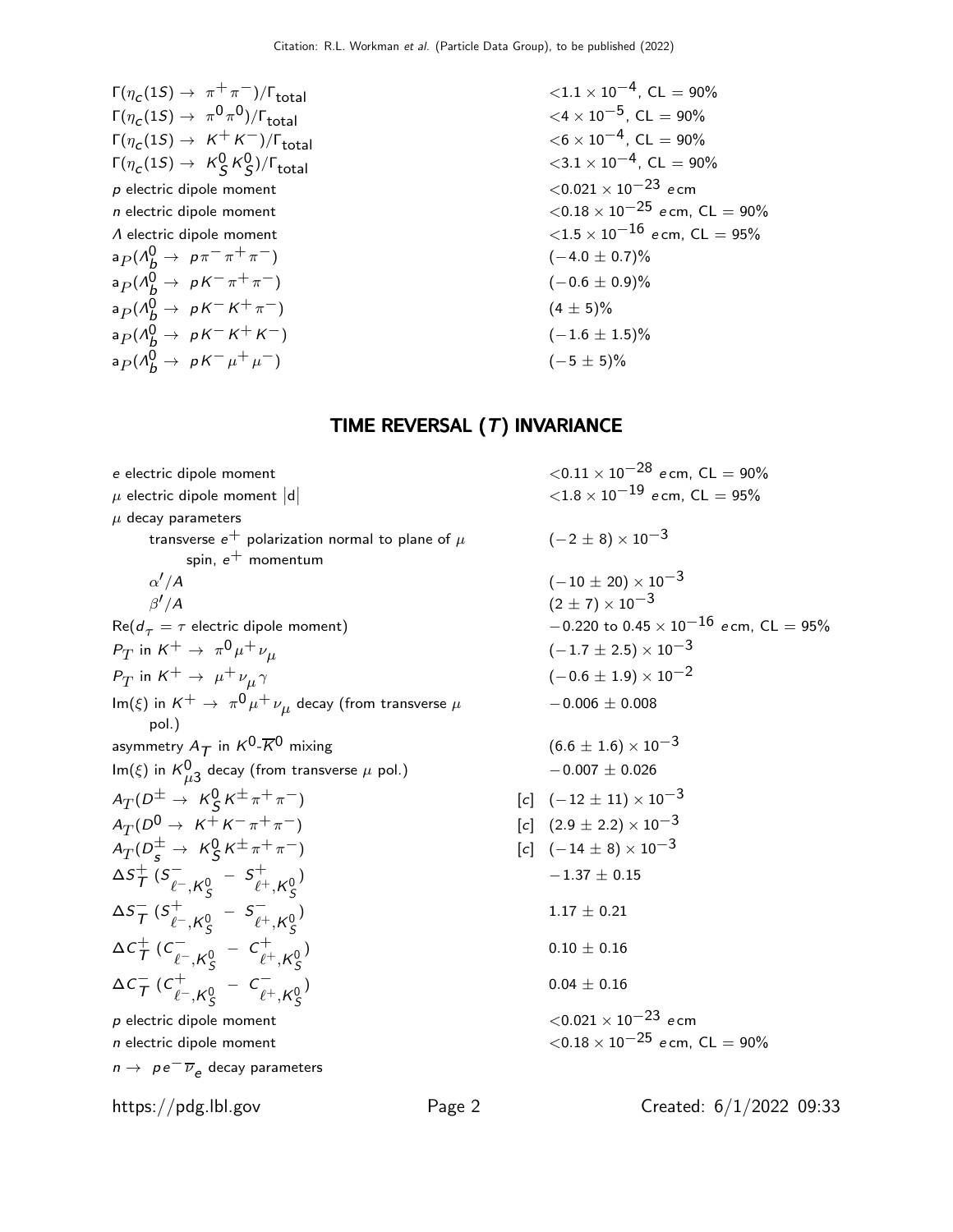$$
\phi_{AV}, \text{ phase of } g_A \text{ relative to } g_V
$$
\n
$$
\text{triple correlation coefficient } D
$$
\n
$$
\text{triple correlation coefficient } R
$$
\n
$$
\text{A electric dipole moment}
$$
\n
$$
\text{C} = 95\%
$$
\n
$$
\text{C} = 95\%
$$
\n
$$
\text{C} = 95\%
$$
\n
$$
\text{C} = 95\%
$$
\n
$$
\text{C} = 95\%
$$
\n
$$
\text{C} = 95\%
$$

$$
[d] \ (180.017 \pm 0.026)^{\circ}
$$

$$
e] \quad (-1.2 \pm 2.0) \times 10^{-4}
$$

$$
\begin{aligned}\n\text{[e]} \quad & 0.004 \pm 0.013 \\
 & < 1.5 \times 10^{-16} \text{ e cm, CL} = 95\% \\
 & 0.11 \pm 0.10\n\end{aligned}
$$

#### CP INVARIANCE

 $Re(d^W_\tau$ )  $<$  0.50  $\times$  10 $^{-17}$  e cm, CL  $=$  95%  $\mathsf{Im}(d_{\tau}^{\mathsf{W}}% )$ )  $<$  1.1  $\times$  10 $^{-17}$  e cm, CL  $=$  95%  $\delta$  (CP violating phase in neutrino mixing)  $\eta \rightarrow \pi^+ \pi^- e^+ e^-$  decay-plane asymmetry  $\Gamma(\eta \to \pi^+ \pi^-)/\Gamma_{\text{total}}$  $\Gamma(\eta \to 2\pi^0)/\Gamma_{\text{total}}$  $^{0})/\Gamma_{\rm total}$  < 3.5 × 10<sup>-4</sup>, CL = 90%  $\Gamma(\eta \to 4\pi^0)/\Gamma_{\rm total}$  <6.9 × 10<sup>−7</sup>, CL = 90%  $\Gamma(\eta^{\prime}(958) \rightarrow \pi^{+}\pi^{-})/\Gamma_{\rm total}$  <1.8 × 10<sup>−5</sup>, CL = 90%  $\Gamma(\eta^{\prime}(958) \rightarrow \pi^0 \pi^0)/\Gamma_{\rm total}$  <4 × 10<sup>-4</sup>, CL = 90%  $K^{\pm} \rightarrow \pi^{\pm} e^+ e^-$  rate difference/sum  $K^{\pm} \rightarrow \pi^{\pm} \mu^+ \mu^-$  rate difference/sum  ${\cal K}^{\pm} \rightarrow \ \pi^{\pm} \pi^0 \, \gamma$  rate difference/sum  $(0.0 \pm 1.2) \times 10^{-3}$  $K^{\pm} \rightarrow \pi^{\pm} \pi^+ \pi^-$  rate difference/sum  ${\cal K}^{\pm} \rightarrow \ \pi^{\pm} \pi^0 \pi^0$  rate difference/sum  $(-0.02 \pm 0.28)\%$  $K^{\pm} \rightarrow \pi^{\pm} \pi^+ \pi^- (g_+ - g_-) / (g_+ + g_-)$  $\begin{array}{l} \displaystyle K^{\pm} \rightarrow \ \pi^{\pm} \, \pi^0 \, \pi^0 \, \left( g_+ - g_- \right) \, / \, \left( g_+ + g_- \right) \end{array} \hspace{2cm} (1.8 \pm 1.8) \times 10^{-4}$  $A_{\mathcal{S}} = [\Gamma(K_{\mathcal{S}}^{0} \rightarrow \pi^{-} e^{+} \nu_{e}) - \Gamma(K_{\mathcal{S}}^{0} \rightarrow \pi^{+} e^{-} \overline{\nu}_{e})]$ / SUM Im(η<sub>+−0</sub>) = Im(A(K<sup>0</sup>S → π<sup>+</sup>π<sup>−</sup>π<sup>0</sup>, CP-violating) /  $A(K_L^0 \rightarrow \pi^+ \pi^- \pi^0))$  $\text{Im}(\eta_{000}) = \text{Im}(A(K_S^0 \to \pi^0 \pi^0 \pi^0)/A(K_L^0 \to$  $(\pi^0 \pi^0 \pi^0))$  $|\eta_{000}| = |A(K_S^0 \to 3\pi^0)/A(K_L^0 \to 3\pi^0)|$ *CP* asymmetry *A* in  $K_S^0 \rightarrow \pi^+ \pi^- e^+ e^-$  (−0.4 ± 0.8)%  $\Gamma(\mathcal{K}^0_S\rightarrow~3\pi^0)/\Gamma_{\rm total} \hspace{2cm} < 2.6\times 10^{-8},~{\rm CL}=90\%$ linear coefficient  $j$  for  $\mathcal{K}_{\mathcal{L}}^{0}\rightarrow\ \pi^{+}\pi^{-}\pi$ quadratic coefficient  $f$  for  $K^0_L \rightarrow \pi^+ \pi^- \pi^ |\epsilon^{'}_{\cdot}$  $\left. \begin{array}{l l} \gamma' + -\gamma \end{array} \right|/\epsilon$  for  $\mathcal{K}_L^0 \rightarrow \pi^+ \pi^- \gamma$  < 0.3, CL = 90%  $|g_{E1}|$  for  $K^0_L \rightarrow \pi^+ \pi^- \gamma$  < 0.21, CL = 90%  $\Gamma(K^0_L \to \pi^0 \mu^+ \mu^-)/\Gamma_{\rm total}$  [f]  $\langle 3.8 \times 10^{-10}, \text{ CL} = 90\%$  $\Gamma(K^0_L \rightarrow \pi^0 e^+ e^-)/\Gamma_{\rm total}$  [f]  $\langle 2.8 \times 10^{-10}, \text{ CL} = 90\%$  $\Gamma(K^0_L \to \pi^0 \nu \overline{\nu})/\Gamma_{\rm total} \qquad \qquad \qquad \qquad \qquad \text{[g]} \ \ \text{<}3.0 \times 10^{-9} \text{, CL} = 90\%$ 

<sup>−</sup>0.<sup>16</sup> <sup>π</sup> rad (−4 ± 6) × 10−3 −0.002 ± 0.009 −0.001 ± 0.016 <sup>&</sup>lt;0.0088, CL = 90% 0 0.0012 ± 0.0008 0 0.004 ± 0.006

https://pdg.lbl.gov Page 3 Created: 6/1/2022 09:33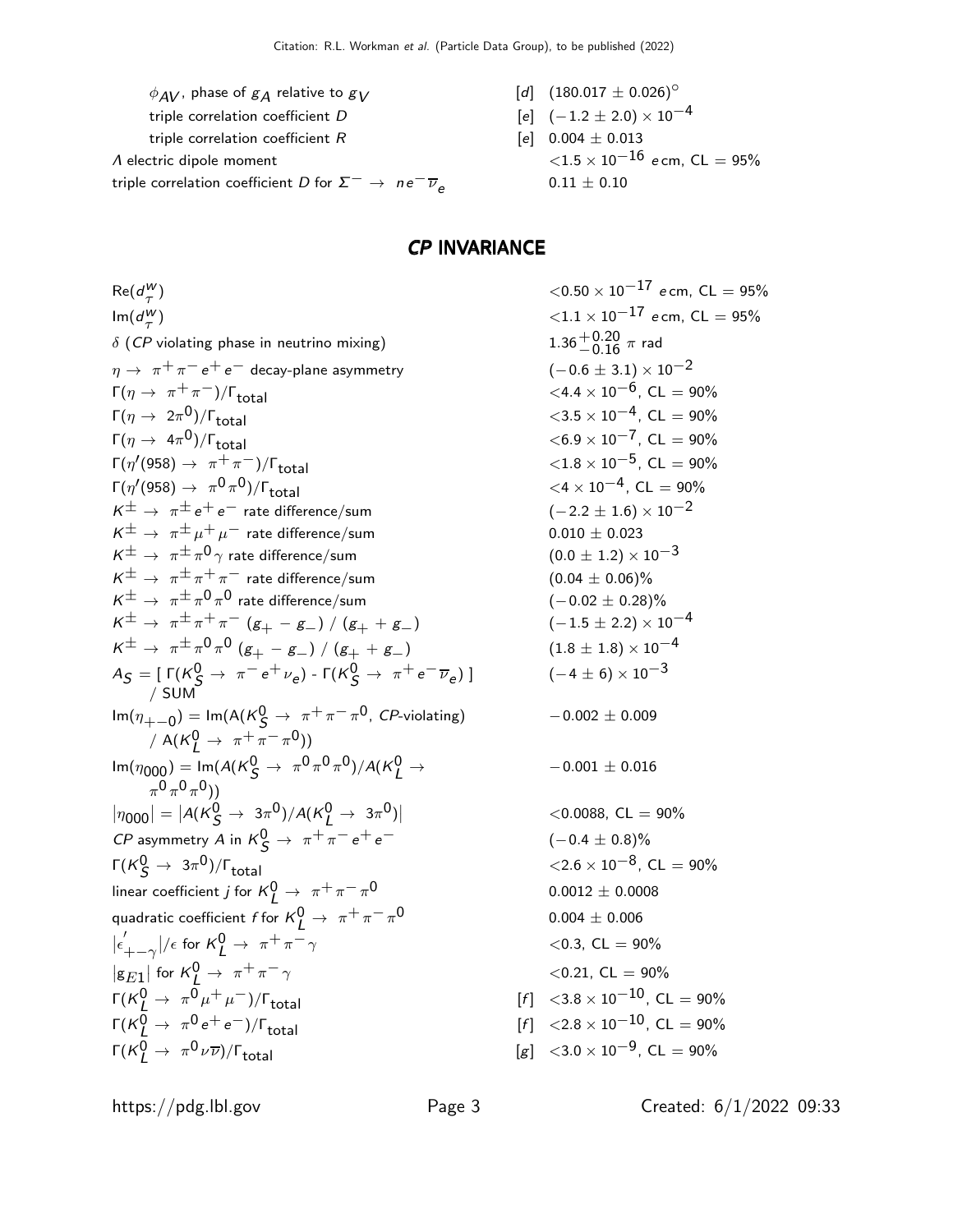$$
A_{CP}(D^{\pm} \to \mu^{\pm} \nu) \qquad (8 \pm 8)\%
$$
  
\n
$$
A_{CP}(D^{\pm} \to K_{Q}^{0} e^{\pm} \nu) \qquad (-0.6 \pm 1.6)\%
$$
  
\n
$$
A_{CP}(D^{\pm} \to K_{Q}^{0} \pi^{\pm}) \qquad (-0.41 \pm 0.09)\%
$$
  
\n
$$
A_{CP}(D^{\pm} \to K_{Q}^{0} \pi^{\pm} \pi^{\mp}) \qquad (-0.18 \pm 0.16)\%
$$
  
\n
$$
A_{CP}(D^{\pm} \to K_{Q}^{0} \pi^{\pm} \pi^{\mp}) \qquad (-0.18 \pm 0.16)\%
$$
  
\n
$$
A_{CP}(D^{\pm} \to K_{Q}^{0} \pi^{\pm} \pi^{\mp}) \qquad (0.0 \pm 1.2)\%
$$
  
\n
$$
A_{CP}(D^{\pm} \to \pi^{\pm} \eta) \qquad (0.0 \pm 1.2)\%
$$
  
\n
$$
A_{CP}(D^{\pm} \to \pi^{\pm} \eta) \qquad (0.0 \pm 1.2)\%
$$
  
\n
$$
A_{CP}(D^{\pm} \to \pi^{\pm} \eta) \qquad (0.0 \pm 1.2)\%
$$
  
\n
$$
A_{CP}(D^{\pm} \to K_{Q}^{0} K^{\pm}) \qquad (0.01 \pm 0.07)\%
$$
  
\n
$$
A_{CP}(D^{\pm} \to K_{Q}^{0} K^{\pm}) \qquad (0.01 \pm 0.07)\%
$$
  
\n
$$
A_{CP}(D^{\pm} \to K^{\pm} K_{0}^{*}) \qquad (0.01 \pm 0.07)\%
$$
  
\n
$$
A_{CP}(D^{\pm} \to K^{\pm} K_{0}^{*}) \qquad (0.01 \pm 0.09)\%
$$
 (S = 1.8)  
\n
$$
A_{CP}(D^{\pm} \to K^{\pm} K_{0}^{*}) \qquad (0.01 \pm 0.09)\%
$$
 (S = 1.8)  
\n
$$
A_{CP}(D^{\pm} \to K^{\pm} K_{0}^{*}) \qquad (0.01
$$

Where there is ambiguity, the CP test is labelled by the  $D^0$  decay mode.

 $A_{CP} (D^0 \rightarrow K^+ K^-)$  (−0.07 ± 0.11)%  $A_{CP} (D^0 \rightarrow \frac{1}{2} \kappa_S^0)$  $A_{CP} (D^0 \rightarrow \pi^+ \pi^-)$  (0.13 ± 0.14)%  $A_{CP} (D^0 \rightarrow \pi^0 \pi^0)$  $A_{CP}(D^0 \rightarrow \rho \gamma)$  (6 ± 15) × 10<sup>-2</sup><br>  $A_{CP}(D^0 \rightarrow \phi \gamma)$  (-9 ± 7) × 10<sup>-2</sup>  $A_{CP}(D^0 \to \phi \gamma)$ <br>  $A_{CP}(D^0 \to \overline{K}^*(892)^0 \gamma)$  (-9 ± 7) × 10<sup>-2</sup><br>
(-0.3 ± 2.0) × 10<sup>-2</sup>  $A_{CP} (D^0 \rightarrow \overline{K}^* (892)^0 \gamma)$  $A_{CP} (D^0 \to \pi^+ \pi^- \pi^0)$  $A_{CP} (D^0 \rightarrow \rho (770)^+ \pi^- \rightarrow \pi^+ \pi^- \pi^0)$  $A_{CP} (D^0 \rightarrow \rho (770)^0 \pi^0 \rightarrow \pi^+ \pi^- \pi^ A_{CP} (D^0 \rightarrow \rho (770)^- \pi^+ \rightarrow \pi^+ \pi^- \pi^0)$  $A_{CP}^{(D0)} \rightarrow \rho(1450)^{+} \pi^{-} \rightarrow \pi^{+} \pi^{-} \pi^{0}$  $A_{CP} (D^0 \, \rightarrow \, \, \rho (1450)^0 \, \pi^0 \, \rightarrow \, \, \pi^+ \, \pi^- \, \pi^-$ 

 $(-1.9 \pm 1.1)\%$  (S = 1.1)  $(0.0 \pm 0.6)\%$  $(0.3 \pm 0.4)\%$ [*h*]  $(1.2 \pm 0.9)\%$  $[h]$  (-3.1 ± 3.0)%  $[h]$  (-1.0  $\pm$  1.7)%

 $[h]$   $(0 \pm 70)\%$ 

$$
0) \t\t [h] (-20 \pm 40)\%
$$

https://pdg.lbl.gov Page 4 Created: 6/1/2022 09:33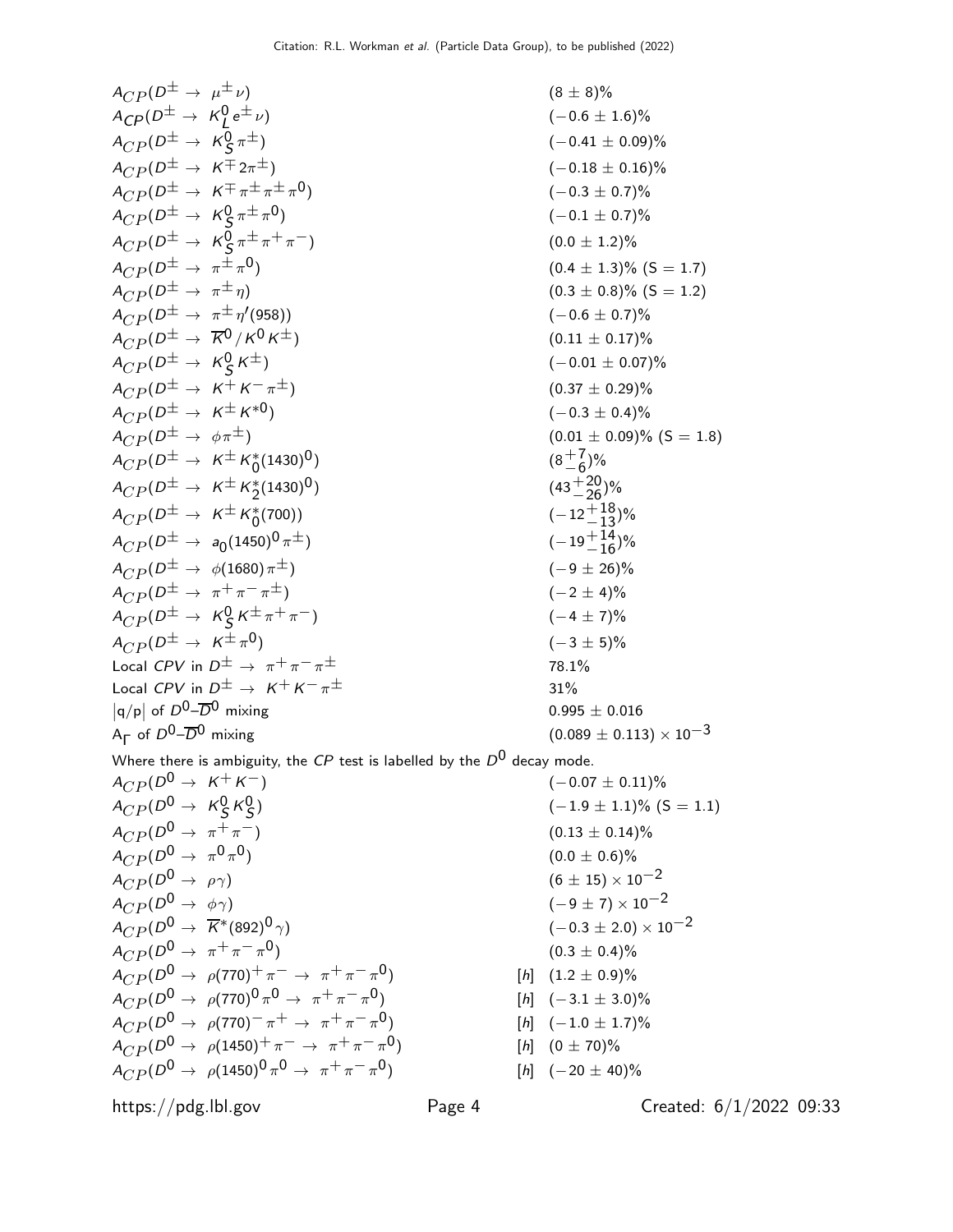$A_{CP} (D^0 \rightarrow \rho (1450)^- \pi^+ \rightarrow \pi^+ \pi^- \pi^0)$  $A_{CP} (D^0 \rightarrow \rho (1700)^+ \pi^- \rightarrow \pi^+ \pi^- \pi^0)$  $A_{CP} (D^0 \, \rightarrow \, \, \rho (1700)^0 \, \pi^0 \, \rightarrow \, \, \pi^+ \, \pi^- \, \pi^+$  $A_{CP} (D^0 \rightarrow \rho (1700)^- \pi^+ \rightarrow \pi^+ \pi^- \pi^0)$  $A_{CP} (D^0 \rightarrow~f_0(980) \pi^0 \rightarrow~\pi^+ \pi^- \pi^ A_{CP} (D^0 \rightarrow ~f_0(1370) \pi^0 \rightarrow ~\pi^+ \pi^- \pi^ A_{CP} (D^0 \rightarrow ~f_0(1500)\pi^0 \rightarrow ~\pi^+ \pi^- \pi^ A_{CP} (D^0 \rightarrow ~f_0(1710)\pi^0 \rightarrow ~\pi^+ \pi^- \pi^ A_{CP} (D^0 \rightarrow f_2(1270) \pi^0 \rightarrow \pi^+ \pi^- \pi^ A_{CP} (D^0 \rightarrow~\sigma(400) \pi^0 \rightarrow~\pi^+ \pi^- \pi^ ^{[h]}$  (6  $\pm$  8)%  $A_{CP}$ (nonresonant  $D^0 \rightarrow \pi^+ \pi^- \pi^0$ )  $A_{CP} (D^0, \overline{D}^0 \rightarrow 2\pi^+ 2\pi^-)$  $A_{CP} (D^0 \rightarrow a_1 (1260)^+ \pi^- \rightarrow 2\pi^+ 2\pi^-)$  (5 ± 6)%  $A_{CP} (D^0 \rightarrow a_1 (1260)^- \pi^+ \rightarrow 2 \pi^+ 2 \pi^-)$  (14 ± 18)%  $A_{CP} (D^0 \rightarrow \pi (1300)^+ \pi^- \rightarrow 2\pi^+ 2\pi^-)$  $A_{CP} (D^0 \rightarrow \pi (1300)^{-} \pi^{+} \rightarrow 2 \pi^{+} 2 \pi^{-})$  $A_{CP} (D^0 \rightarrow a_1 (1640)^+ \pi^- \rightarrow 2\pi^+ 2\pi^-)$  (9 ± 26)%  $A_{CP} (D^0 \rightarrow \pi_2(1670)^+ \pi^- \rightarrow 2\pi^+ 2\pi^-)$  (7 ± 18)%  $A_{CP} (D^0 \rightarrow \sigma f_0(1370) \rightarrow 2\pi^+ 2\pi^-)$  (−15 ± 19)%  $A_{CP} (D^0 \rightarrow \sigma \rho (770)^0 \rightarrow 2\pi^+ 2\pi^-)$  $A_{CP} (D^0 \rightarrow 2\rho (770)^0 \rightarrow 2\pi^+ 2\pi^-)$  $A_{CP} (D^0 \rightarrow 2f_2(1270) \rightarrow 2\pi^+ 2\pi^-)$  (−28 ± 24)%  $A_{CP} (D^0 \rightarrow K^+ K^- \pi^0)$  $^{0})\qquad \qquad (-1.0\pm1.7)\%$  $A_{CP} (D^0 \rightarrow K^*(892)^+ K^- \rightarrow K^+ K^- \pi^0)$  $A_{CP} (D^0 \rightarrow K^*(1410)^+ K^- \rightarrow K^+ K^- \pi^0)$  $A_{CP} (D^0 \rightarrow (K^+ \pi^0)_S K^- \rightarrow K^+ K^- \pi^0)$  $A_{CP} (D^0 \rightarrow~\phi(1020) \, \pi^0 \rightarrow~\, \kappa^+ \, \kappa^- \, \pi^ A_{CP} (D^0 \rightarrow~f_0$ (980) $\pi^0 \rightarrow~\textit{K}^+ \textit{K}^- \pi$  $A_{CP} (D^0 \rightarrow a_0(980)^0 \pi^0 \rightarrow \ K^+ \ K^- \pi$  $A_{CP} (D^0 \rightarrow \,\, f'_2$  $\chi_2^{\prime}$ (1525) $\pi^{\mathsf{0}} \to \; \kappa^+ \, \kappa^- \, \pi$  $A_{CP} (D^0 \rightarrow K^*(892)^- K^+ \rightarrow K^+ K^- \pi^0)$  $A_{CP} (D^0 \rightarrow K^*(1410)^- K^+ \rightarrow K^+ K^- \pi^0)$  $A_{CP} (D^0 \rightarrow~ (K^-\pi^0)_{S-wave} K^+ \rightarrow~ K^+K^-\pi^+$  $A_{CP} (D^0 \rightarrow \ K^0_S \pi)$  $^{0})\qquad \qquad (-0.20\pm 0.17)\%$  $A_{CP} (D^0 \rightarrow K^0_S$  $\eta) \hspace{3.6cm} (0.5 \pm 0.5)\%$  $A_{CP} (D^0 \rightarrow K^0_S \eta^{\prime})$ ) and (1.0  $\pm$  0.7)%  $A_{CP} (D^0 \rightarrow K^0_S$  $\phi$ ) (-3 ± 9)%  $A_{CP}(D^0 \rightarrow K^-\pi^+)$  $A_{CP} (D^0 \rightarrow K^+ \pi^-)$  $A_{CP}(D_{CP(+1)} \rightarrow K^{\pm} \pi^{\pm})$  $A_{CP} (D^0 \rightarrow K^- \pi^+ \pi^0)$  $^{0})\qquad \qquad (0.1\pm 0.5)\%$ 

$$
\pi^{-}\pi^{0}\n\pi^{-}\pi^{0}\n\pi^{-}\pi^{0}\n\pi^{-}\pi^{0}\n\pi^{-}\pi^{0}\n\pi^{-}\pi^{0}\n\pi^{-}\pi^{0}\n\pi^{0}\n\pi^{0}\n\pi^{0}\n\pi^{0}\n\pi^{0}\n\pi^{0}\n\pi^{0}\n\pi^{0}\n\pi^{0}\n\pi^{0}\n\pi^{0}\n\pi^{0}\n\pi^{0}\n\pi^{0}\n\pi^{0}\n\pi^{0}\n\pi^{0}\n\pi^{0}\n\pi^{0}\n\pi^{0}\n\pi^{0}\n\pi^{0}\n\pi^{0}\n\pi^{0}\n\pi^{0}\n\pi^{0}\n\pi^{0}\n\pi^{0}\n\pi^{0}\n\pi^{0}\n\pi^{0}\n\pi^{0}\n\pi^{0}\n\pi^{0}\n\pi^{0}\n\pi^{0}\n\pi^{0}\n\pi^{0}\n\pi^{0}\n\pi^{0}\n\pi^{0}\n\pi^{0}\n\pi^{0}\n\pi^{0}\n\pi^{0}\n\pi^{0}\n\pi^{0}\n\pi^{0}\n\pi^{0}\n\pi^{0}\n\pi^{0}\n\pi^{0}\n\pi^{0}\n\pi^{0}\n\pi^{0}\n\pi^{0}\n\pi^{0}\n\pi^{0}\n\pi^{0}\n\pi^{0}\n\pi^{0}\n\pi^{0}\n\pi^{0}\n\pi^{0}\n\pi^{0}\n\pi^{0}\n\pi^{0}\n\pi^{0}\n\pi^{0}\n\pi^{0}\n\pi^{0}\n\pi^{0}\n\pi^{0}\n\pi^{0}\n\pi^{0}\n\pi^{0}\n\pi^{0}\n\pi^{0}\n\pi^{0}\n\pi^{0}\n\pi^{0}\n\pi^{0}\n\pi^{0}\n\pi^{0}\n\pi^{0}\n\pi^{0}\n\pi^{0}\n\pi^{0}\n\pi^{0}\n\pi^{0}\n\pi^{0}\n\pi^{0}\n\pi^{0}\n\pi^{0}\n\pi^{0}\n\pi^{0}\n\pi^{0}\n\pi^{0}\n\pi^{0}\n\pi^{0}\n\pi^{0}\n\pi^{0}\n\pi^{0}\n\pi^{0}\n\pi^{0}\n\pi^{0}\n\pi^{0}\n\pi^{0}\n\pi^{0}\n\pi^{0}\n\pi^{0}\n\pi^{0}\n\pi^{0}\n\pi^{0}\n\pi^{0}\n\pi^{0}\n\
$$

https://pdg.lbl.gov Page 5 Created: 6/1/2022 09:33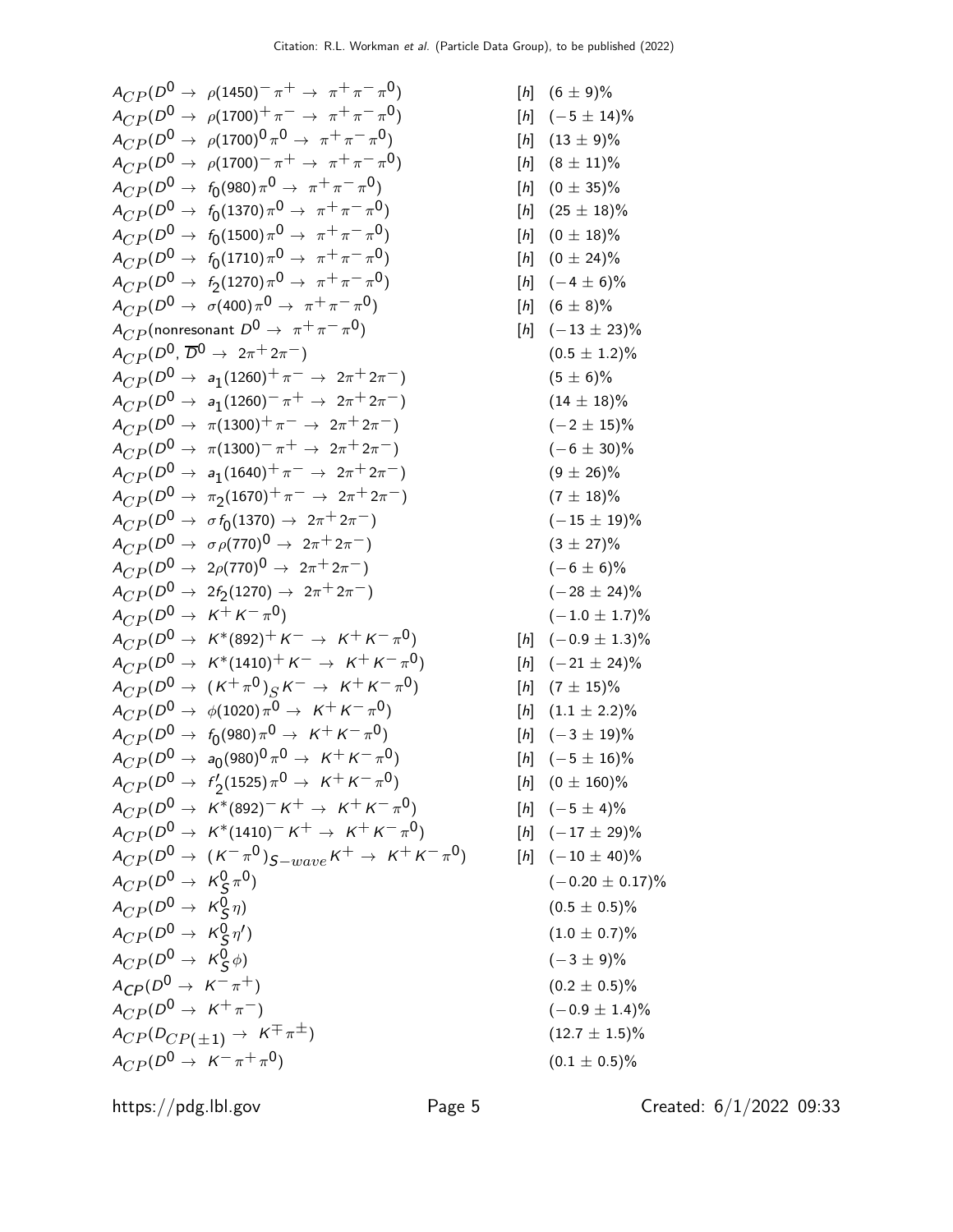<sup>A</sup>CP (D<sup>0</sup> <sup>→</sup> <sup>K</sup><sup>+</sup> <sup>π</sup><sup>−</sup> <sup>π</sup> 0) (0 ± 5)% <sup>A</sup>CP (D<sup>0</sup> <sup>→</sup> <sup>K</sup><sup>0</sup> S π+ π−) (−0.1 ± 0.8)% <sup>A</sup>CP (D<sup>0</sup> <sup>→</sup> <sup>K</sup>∗(892)<sup>−</sup> <sup>π</sup><sup>+</sup> <sup>→</sup> <sup>K</sup><sup>0</sup> S π+ π−) (0.4 ± 0.5)% <sup>A</sup>CP (D<sup>0</sup> <sup>→</sup> <sup>K</sup>∗(892)<sup>+</sup> <sup>π</sup><sup>−</sup> <sup>→</sup> <sup>K</sup><sup>0</sup> S π+ π−) (1 ± 6)% <sup>A</sup>CP (D<sup>0</sup> <sup>→</sup> <sup>K</sup><sup>0</sup> S ρ 0 → K0 S π+ π−) (−0.1 ± 0.5)% <sup>A</sup>CP (D<sup>0</sup> <sup>→</sup> <sup>K</sup><sup>0</sup> S ω → K0 S π+ π−) (−13 ± 7)% <sup>A</sup>CP (D<sup>0</sup> <sup>→</sup> <sup>K</sup><sup>0</sup> S f0 (980) → K0 S π+ π−) (−0.4 ± 2.7)% <sup>A</sup>CP (D<sup>0</sup> <sup>→</sup> <sup>K</sup><sup>0</sup> S f2 (1270) → K0 S π+ π−) (−4 ± 5)% <sup>A</sup>CP (D<sup>0</sup> <sup>→</sup> <sup>K</sup><sup>0</sup> S f0 (1370) → K0 S π+ π−) (−1 ± 9)% <sup>A</sup>CP (D<sup>0</sup> <sup>→</sup> <sup>K</sup><sup>0</sup> <sup>ρ</sup> 0(1450) → K0 S π+ π−) (−4 ± 10)% <sup>A</sup>CP (D<sup>0</sup> <sup>→</sup> <sup>K</sup><sup>0</sup> <sup>f</sup><sup>0</sup> (600) → K0 S π+ π−) (−3 ± 5)% <sup>A</sup>CP (D<sup>0</sup> <sup>→</sup> <sup>K</sup>∗(1410)<sup>−</sup> <sup>π</sup><sup>+</sup> <sup>→</sup> <sup>K</sup><sup>0</sup> S π+ π−) (−2 ± 9)% <sup>A</sup>CP (D<sup>0</sup> <sup>→</sup> <sup>K</sup><sup>∗</sup> 0 (1430)− π+ → K0 S π+ π−) (4 ± 4)% <sup>A</sup>CP (D<sup>0</sup> <sup>→</sup> <sup>K</sup><sup>∗</sup> 0 (1430)− π+ → K0 S π+ π−) (12 ± 15)% <sup>A</sup>CP (D<sup>0</sup> <sup>→</sup> <sup>K</sup><sup>∗</sup> 2 (1430)− π+ → K0 S π+ π−) (3 ± 6)% <sup>A</sup>CP (D<sup>0</sup> <sup>→</sup> <sup>K</sup><sup>∗</sup> 2 (1430)+ π− → K0 S π+ π−) (−10 ± 32)% ACP(D<sup>0</sup> <sup>→</sup> <sup>K</sup><sup>−</sup> <sup>π</sup><sup>+</sup> <sup>π</sup><sup>+</sup> <sup>π</sup>−) (0.<sup>2</sup> <sup>±</sup> <sup>0</sup>.5)% <sup>A</sup>CP (D<sup>0</sup> <sup>→</sup> <sup>K</sup><sup>+</sup> <sup>π</sup><sup>−</sup> <sup>π</sup><sup>+</sup> <sup>π</sup>−) (−<sup>2</sup> <sup>±</sup> 4)% <sup>A</sup>CP (D<sup>0</sup> <sup>→</sup> <sup>K</sup><sup>+</sup> <sup>K</sup><sup>−</sup> <sup>π</sup><sup>+</sup> <sup>π</sup>−) (1.<sup>3</sup> <sup>±</sup> <sup>1</sup>.7)% <sup>A</sup>CP (D<sup>0</sup> <sup>→</sup> <sup>K</sup><sup>∗</sup> 1 (1270)+ K− → K+ K− π+ π−) (−2.3 ± 1.7)% <sup>A</sup>CP (D<sup>0</sup> <sup>→</sup> <sup>K</sup><sup>∗</sup> 1 (1270)+ K− → K∗0 π+ K−) (−1 ± 10)% <sup>A</sup>CP (D<sup>0</sup> <sup>→</sup> <sup>K</sup><sup>∗</sup> 1 (1270)− K+ → K∗0 π− K+) (−10 ± 32)% <sup>A</sup>CP (D<sup>0</sup> <sup>→</sup> <sup>K</sup><sup>∗</sup> 1 (1270)− K+ → K+ K− π+ π−) (1.7 ± 3.5)% <sup>A</sup>CP (D<sup>0</sup> <sup>→</sup> <sup>K</sup><sup>∗</sup> 1 (1270)+ K− → ρ 0 K+ K−) (−7 ± 17)% <sup>A</sup>CP (D<sup>0</sup> <sup>→</sup> <sup>K</sup><sup>∗</sup> 1 (1270)− K+ → ρ 0 K− K+) (10 ± 13)% <sup>A</sup>CP (D<sup>0</sup> <sup>→</sup> <sup>K</sup><sup>1</sup> (1400)+ K− → K+ K− π+ π−) (−4.4 ± 2.1)% <sup>A</sup>CP (D<sup>0</sup> <sup>→</sup> <sup>K</sup>∗(1410)<sup>+</sup> <sup>K</sup><sup>−</sup> <sup>→</sup> <sup>K</sup>∗<sup>0</sup> <sup>π</sup><sup>+</sup> <sup>K</sup>−) (−<sup>20</sup> <sup>±</sup> 17)% <sup>A</sup>CP (D<sup>0</sup> <sup>→</sup> <sup>K</sup>∗(1410)<sup>−</sup> <sup>K</sup><sup>+</sup> <sup>→</sup> <sup>K</sup>∗<sup>0</sup> <sup>π</sup><sup>−</sup> <sup>K</sup>+) (−<sup>1</sup> <sup>±</sup> 14)% <sup>A</sup>CP (D<sup>0</sup> <sup>→</sup> <sup>K</sup>∗(1680)<sup>+</sup> <sup>K</sup><sup>−</sup> <sup>→</sup> <sup>K</sup><sup>+</sup> <sup>K</sup><sup>−</sup> <sup>π</sup><sup>+</sup> <sup>π</sup>−) (−<sup>17</sup> <sup>±</sup> 29)% <sup>A</sup>CP (K∗<sup>0</sup> <sup>K</sup>∗0) in <sup>D</sup>0, <sup>D</sup><sup>0</sup> <sup>→</sup> <sup>K</sup>∗<sup>0</sup> <sup>K</sup>∗<sup>0</sup> (−<sup>5</sup> <sup>±</sup> 14)% <sup>A</sup>CP (D<sup>0</sup> <sup>→</sup> <sup>K</sup>∗<sup>0</sup> <sup>K</sup>∗<sup>0</sup> <sup>S</sup>-wave) (−3.<sup>9</sup> <sup>±</sup> <sup>2</sup>.2)% <sup>A</sup>CP (φρ0) in <sup>D</sup>0, <sup>D</sup><sup>0</sup> <sup>→</sup> φρ<sup>0</sup> (1 <sup>±</sup> 9)% <sup>A</sup>CP (D<sup>0</sup> <sup>→</sup> φρ<sup>0</sup> <sup>S</sup>-wave) (−<sup>3</sup> <sup>±</sup> 5)% <sup>A</sup>CP (D<sup>0</sup> <sup>→</sup> φρ<sup>0</sup> <sup>D</sup>-wave) (−<sup>37</sup> <sup>±</sup> 19)% <sup>A</sup>CP (D<sup>0</sup> <sup>→</sup> <sup>φ</sup>(π<sup>+</sup> <sup>π</sup><sup>−</sup> )S−wave) (6 <sup>±</sup> 6)% <sup>A</sup>CP (D<sup>0</sup> <sup>→</sup> <sup>K</sup>∗(892)<sup>0</sup> (K<sup>−</sup> <sup>π</sup><sup>+</sup> )S−wave) (−<sup>10</sup> <sup>±</sup> 40)% <sup>A</sup>CP (D<sup>0</sup> <sup>→</sup> <sup>K</sup><sup>+</sup> <sup>K</sup><sup>−</sup> <sup>π</sup><sup>+</sup> <sup>π</sup><sup>−</sup> non-resonant) (8 <sup>±</sup> 20)% <sup>A</sup>CP ((K<sup>−</sup> <sup>π</sup>+)P−wave (K<sup>+</sup> <sup>π</sup>−)S−wave) (3 <sup>±</sup> 11)% CP-even fraction in D0 → π+ π− π 0 decays (97.3 ± 1.7)%

https://pdg.lbl.gov Page 6 Created:  $6/1/2022$  09:33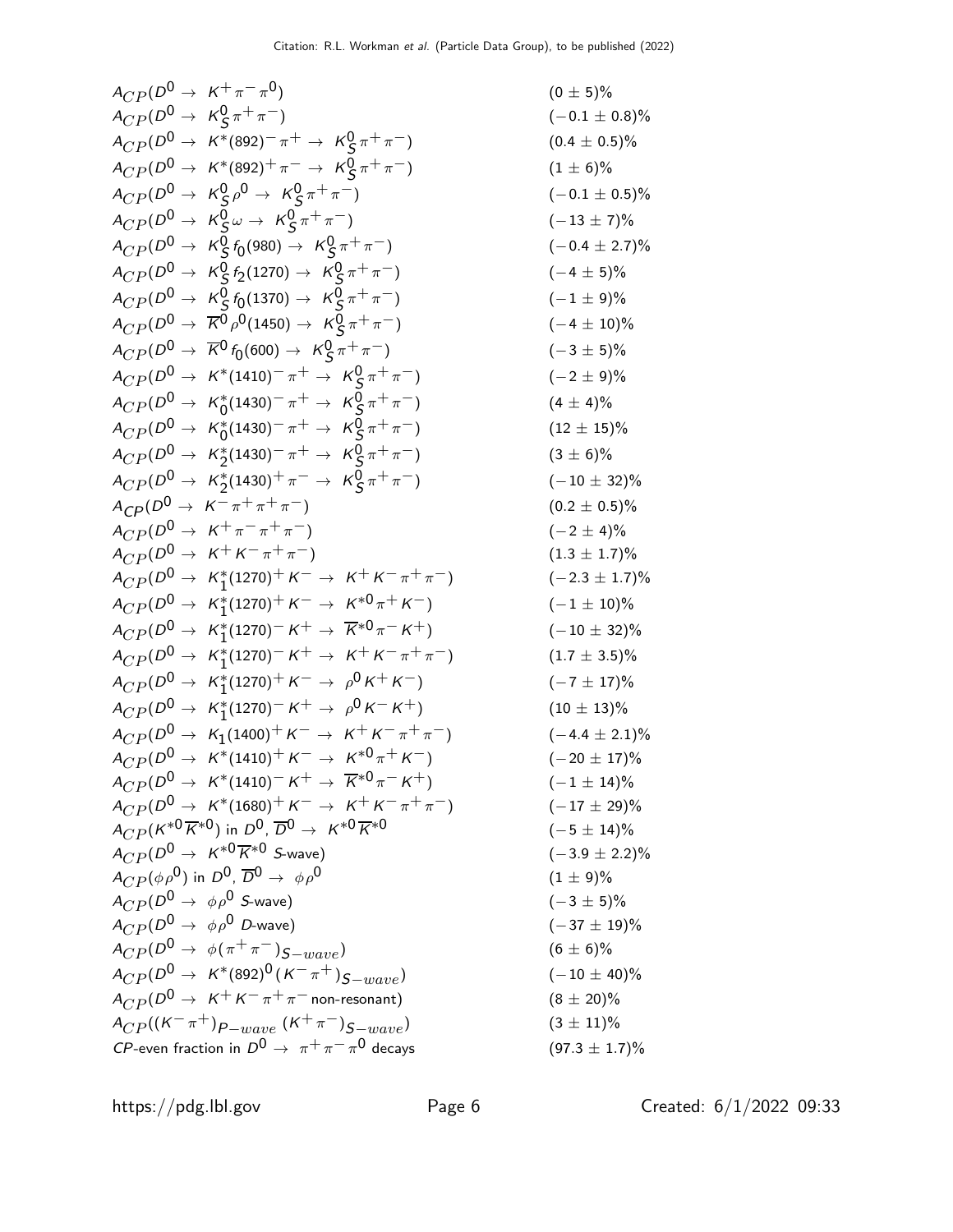CP-even fraction in  $D^0 \rightarrow K^+ K^- \pi^0$  decavs CP-even fraction in  $D^0 \rightarrow \pi^+ \pi^- \pi^+ \pi^-$  decays (76.9 ± 2.3)% Local CPV p-value in  $D^0$ ,  $\overline{D}{}^0 \rightarrow \pi^+ \pi^- \pi^0$ Local CPV p-value in  $D^0$ ,  $\overline{D}^0 \rightarrow \pi^+ \pi^- \pi^+ \pi^-$  (0.6 ± 0.2)% Local CPV p-value in  $D^0$ ,  $\overline{D}^0 \rightarrow K^0_S \pi^+ \pi^-$  96% Local CPV p-value in  $D^0$ ,  $\overline{D}^0 \rightarrow K^+ K^- \pi^0$ Local CPV p-value in  $D^0$ ,  $\overline{D}^0 \rightarrow K^+ K^- \pi^+ \pi^-$  9.1%  $A_{CP}(D^{\pm}_{\mathcal{S}} \to \mu^{\pm} \nu)$  (-0.2 ± 2.5)%  $A_{CP} (D_s^{\pm} \rightarrow K^{\pm} K_S^0)$  $A_{CP} (D^{\pm}_s \rightarrow K^+ K^- \pi^{\pm})$  (−0.5 ± 0.9)%  $A_{CP} (D_{\mathcal{S}}^{\pm} \rightarrow \phi \pi^{\pm})$  (-0.38  $\pm$  0.27)%  $A_{CP} (D_S^{\pm} \rightarrow \overline{K^{\pm} K^0_S} \pi)$  $A_{CP} (D_s^{\pm} \rightarrow 2K_S^0$  $A_{CP} (D_s^{\pm} \rightarrow K^+ K^- \pi^{\pm} \pi)$  $A_{CP} (D_s^{\pm} \rightarrow K^{\pm} K_S^0)$  $A_{CP} (D_s^{\pm} \rightarrow K_S^0)$  $A_{CP} (D_{\mathcal{S}}^{\pm} \rightarrow \pi^{+} \pi^{-} \pi^{\pm})$  (−0.7 ± 3.1)%  $A_{CP} (D_{\mathcal{S}}^{\pm} \to \pi^{\pm} \eta)$  (0.3  $\pm$  0.4)%  $A_{CP} (D_{\tilde S}^{\pm} \to~\pi^{\pm} \eta^{\prime})$  $A_{CP} (D_s^{\pm} \rightarrow \eta \pi^{\pm} \pi)$  $A_{CP} (D_{\mathcal{S}}^{\pm} \rightarrow \eta^{\prime} \pi^{\pm} \pi^{\prime})$  $A_{CP} (D_{\tilde S}^{\pm} \to \ K^{\pm} \pi)$  $A_{CP} (D_5^{\pm} \rightarrow \overline{K}^0 / K^0 \pi^{\pm})$  (0.4 ± 0.5)%  $A_{CP} (D_s^{\pm} \rightarrow K_S^0)$  $A_{CP} (D_{\frac{1}{2}}^{\pm} \rightarrow K^{\pm} \pi^{+} \pi^{-})$  (4 ± 5)%  $A_{CP}(D^{\pm}_{\mathcal{S}} \rightarrow K^{\pm}_{\mathcal{S}} \eta)$  (1.8 ± 1.9)%  $A_{CP} (D_s^{\pm} \rightarrow K^{\pm} \eta^{\prime})$  $A_{CP}(B^+ \rightarrow J/\psi(1S)K^+)$  (1.8 ± 3.0) × 10<sup>-3</sup> (S = 1.5)<br>  $A_{CP}(B^+ \rightarrow J/\psi(1S)\pi^+)$  (1.8 ± 1.2) × 10<sup>-2</sup> (S = 1.3)  $A_{CP} (B^+ \to J/\psi \rho^+)$  - 0.05  $\pm$  0.05  $A_{CP}(B^+ \rightarrow J/\psi K^*(892)^+)$  -0.048 ± 0.033  $A_{CP}(B^+ \rightarrow \eta_c K^+)$  0.01  $\pm$  0.07 (S = 2.2)  $A_{CP}(B^+ \rightarrow \psi(2S)\pi^+)$  0.03 ± 0.06  $A_{CP}(B^+ \rightarrow \psi(2S)K^+)$  0.012 ± 0.020 (S = 1.5)  $A_{CP}(B^+ \rightarrow \psi(2S)K^*(892)^+)$  0.08 ± 0.21  $A_{CP}(B^+\rightarrow \chi_{c1}(1P)\pi^+)$  $A_{CP}(B^+ \rightarrow \chi_{c0} K^+)$  - 0.20  $\pm$  0.18 (S = 1.5)  $A_{CP}(B^+ \rightarrow \chi_{c1} K^+)$  -0.009 ± 0.033  $A_{CP}(B^+ \rightarrow \chi_{c1} K^*(892)^+)$  0.5 ± 0.5  $A_{CP}(B^+ \to \overline{D}0 \pi^+)$  -0.007 ± 0.007

 $(73 \pm 6)\%$ 0 4.9% 16.6%  $(0.09 \pm 0.26)\%$  $(-2 \pm 6)\%$  $(3 \pm 5)\%$  $(0.0 \pm 3.0)\%$  $(-6 \pm 5)\%$  $(4.1 \pm 2.8)\%$  $(-0.9 \pm 0.5)\%$  $(-1 \pm 4)\%$  $(0 \pm 8)\%$  $(2 \pm 4)\%$  (S = 1.2)  $(0.20 \pm 0.18)\%$  $(6 \pm 19)\%$  $(1.8 \pm 1.2) \times 10^{-2}$  (S = 1.3)  $0.07 \pm 0.18$ 

https://pdg.lbl.gov Page 7 Created: 6/1/2022 09:33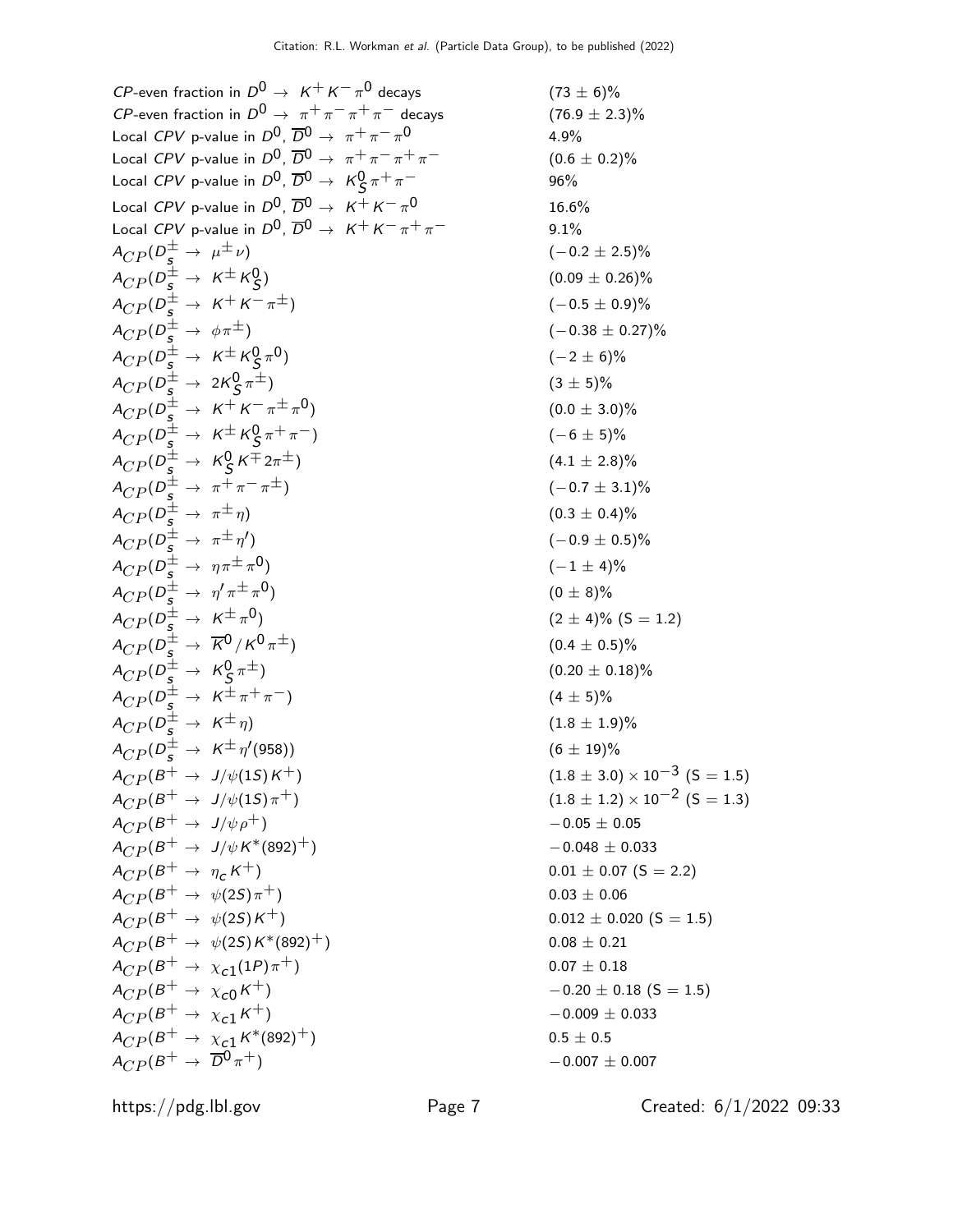$$
A_{CP}(B^+ \to D_{CP}(1))^{\pi^+})
$$
\n
$$
A_{CP}(B^+ \to D_{CP}(-1))^{\pi^+})
$$
\n
$$
A_{CP}(B^+ \to [\pi^+ \pi^+ \pi^-]) K^+)
$$
\n
$$
A_{CP}(B^+ \to [\pi^+ \pi^+ \pi^-]) K^+)
$$
\n
$$
A_{CP}(B^+ \to [\pi^+ \pi^+ \pi^-]) K^+)
$$
\n
$$
A_{CP}(B^+ \to [\pi^+ \pi^+ \pi^-]) K^+)
$$
\n
$$
A_{CP}(B^+ \to [\pi^+ \pi^+ \pi^-]) K^+)
$$
\n
$$
A_{CP}(B^+ \to [\pi^+ \pi^+ \pi^-]) K^+)
$$
\n
$$
A_{CP}(B^+ \to [\pi^+ \pi^+ \pi^-]) K^+)
$$
\n
$$
A_{CP}(B^+ \to [\pi^+ \pi^+ \pi^-]) K^+)
$$
\n
$$
A_{CP}(B^+ \to [\pi^+ \pi^+ \pi^0]) K^+)
$$
\n
$$
A_{CP}(B^+ \to [\pi^+ \pi^- \pi^0]) K^+)
$$
\n
$$
A_{CP}(B^+ \to [\pi^+ \pi^- \pi^0]) K^+)
$$
\n
$$
A_{CP}(B^+ \to [\pi^+ \pi^- \pi^0]) K^+)
$$
\n
$$
A_{CP}(B^+ \to [\pi^+ \pi^- \pi^0]) K^+)
$$
\n
$$
A_{CP}(B^+ \to [\pi^+ \pi^- \pi^0]) K^+)
$$
\n
$$
A_{CP}(B^+ \to [\pi^+ \pi^- \pi^0]) K^+)
$$
\n
$$
A_{CP}(B^+ \to [\pi^+ \pi^- \pi^0]) K^+)
$$
\n
$$
A_{CP}(B^+ \to [\pi^+ \pi^- \pi^0]) K^+)
$$
\n
$$
A_{CP}(B^+ \to [\pi^+ \pi^- \pi^0]) K^+)
$$
\n
$$
A_{CP}(B^+ \to [\pi^+ \pi^- \pi^0]) K^+)
$$
\n
$$
A_{CP}(B^+ \to [\pi^+ \pi^- \pi^0]) K^+)
$$
\n
$$
A_{CP}(B^+ \to [\pi^+ \pi^-
$$

$$
-0.0080 \pm 0.0024
$$
\n
$$
0.017 \pm 0.026
$$
\n
$$
0.02 \pm 0.05
$$
\n
$$
0.10 \pm 0.04
$$
\n
$$
0.02 \pm 0.11
$$
\n
$$
-0.017 \pm 0.005
$$
\n
$$
-0.31 \pm 0.11
$$
\n
$$
(-4 \pm 8) \times 10^{-3}
$$
\n
$$
-0.58 \pm 0.21
$$
\n
$$
0.07 \pm 0.30 (S = 1.5
$$
\n
$$
0.30 \pm 0.20
$$
\n
$$
0.05 \pm 0.09
$$
\n
$$
-0.007 \pm 0.019
$$
\n
$$
-0.45 \pm 0.25
$$
\n
$$
0.00 \pm 0.09
$$
\n
$$
0.35 \pm 0.16
$$
\n
$$
-0.03 \pm 0.04
$$
\n
$$
-0.016 \pm 0.020
$$
\n
$$
-0.09 \pm 0.27
$$
\n
$$
-0.7 \pm 0.6
$$
\n
$$
0.8 \pm 0.4
$$
\n
$$
0.4 \pm 1.0
$$
\n
$$
-0.02 \pm 0.15
$$
\n
$$
0.10 \pm 0.09
$$
\n
$$
-0.04 \pm 0.08
$$
\n
$$
0.003 \pm 0.015
$$
\n
$$
-0.034 \pm 0.020
$$
\n
$$
0.08 \pm 0.05
$$
\n
$$
0.02 \pm 0.10
$$
\n
$$
0.007 \pm 0.017
$$
\n
$$
-0.020 \pm 0.011
$$
\n
$$
0.129 \pm 0.014
$$
\n
$$
-0.6 \pm 1.3
$$
\n
$$
0.72 \pm 0.29
$$
\n
$$
0.08 \pm
$$

https://pdg.lbl.gov Page 8 Created: 6/1/2022 09:33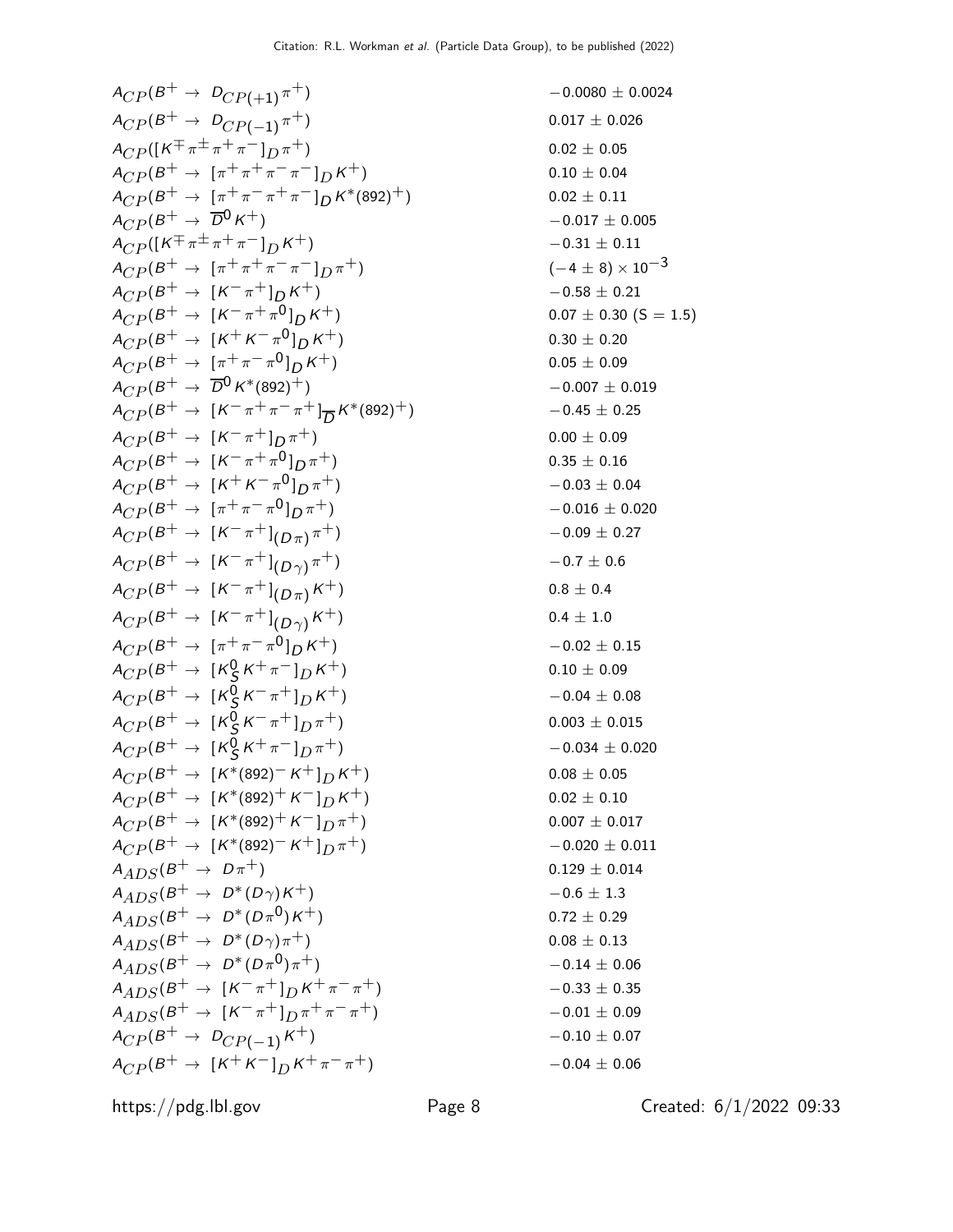$$
A_{CP}(B^+ \to \{\pi^+\pi^- | pK^+\pi^-\pi^+\})
$$
\n
$$
A_{CP}(B^+ \to \{\pi^+\pi | pK^+\pi^-\pi^+\})
$$
\n
$$
A_{CP}(B^+ \to \{\pi^+\pi | p\pi^+\pi^-\pi^+\})
$$
\n
$$
A_{CP}(B^+ \to \{\pi^+\pi | p\pi^+\pi^-\pi^+\})
$$
\n
$$
A_{CP}(B^+ \to \{\pi^+\pi | p\pi^+\pi^-\pi^+\})
$$
\n
$$
A_{CP}(B^+ \to \{\pi^+\pi | p\pi^+\pi^-\pi^+\})
$$
\n
$$
A_{CP}(B^+ \to \{\pi^+\pi | p\pi^+\pi^-\pi^+\})
$$
\n
$$
A_{CP}(B^+ \to \{\pi^+\pi | p\pi^+\pi^-\pi^+\})
$$
\n
$$
A_{CP}(B^+ \to \{\pi^+\pi | p\pi^+\pi^+\})
$$
\n
$$
A_{CP}(B^+ \to \{\pi^+\pi | p\pi^+\pi^+\})
$$
\n
$$
A_{CP}(B^+ \to \{\pi^+\pi | p\pi^+\})
$$
\n
$$
A_{CP}(B^+ \to \{\pi^+\pi | p\pi^+\})
$$
\n
$$
A_{CP}(B^+ \to \{\pi^+\pi | p\pi^+\})
$$
\n
$$
A_{CP}(B^+ \to \{\pi^+\pi | p\pi^+\})
$$
\n
$$
A_{CP}(B^+ \to \{\pi^+\pi | p\pi^+\})
$$
\n
$$
A_{CP}(B^+ \to \{\pi^+\pi | p\pi^+\})
$$
\n
$$
A_{CP}(B^+ \to \{\pi^+\pi | p\pi^+\})
$$
\n
$$
A_{CP}(B^+ \to \{\pi^+\pi | p\pi^+\})
$$
\n
$$
A_{CP}(B^+ \to \{\pi^+\pi | p\pi^+\})
$$
\n
$$
A_{CP}(B^+ \to \{\pi^+\pi | p\pi^+\})
$$
\n
$$
A_{CP}(B^+ \to \{\pi^+\pi | p\pi^+\})
$$
\n
$$
A_{CP}(B^+ \to \{\pi^+\pi | p\pi^+\})
$$
\n
$$
A_{
$$

$$
x + \pi + 1
$$
  
\n
$$
x + \pi - \pi + 1
$$
  
\n
$$
x + \pi - \pi + 1
$$
  
\n
$$
x + \pi - \pi + 1
$$
  
\n
$$
x + \pi - \pi + 1
$$
  
\n
$$
x + \pi - \pi + 1
$$
  
\n
$$
x + \pi - \pi + 1
$$
  
\n
$$
x + \pi - \pi + 1
$$
  
\n
$$
x + \pi - \pi + 1
$$
  
\n
$$
x + \pi - \pi + 1
$$
  
\n
$$
x + \pi - \pi + 1
$$
  
\n
$$
x + \pi - \pi + 1
$$
  
\n
$$
x + \pi - \pi + 1
$$
  
\n
$$
x + \pi - \pi + 1
$$
  
\n
$$
x + \pi - \pi + 1
$$
  
\n
$$
x + \pi - \pi + 1
$$
  
\n
$$
x + \pi - \pi + 1
$$
  
\n
$$
x + \pi - \pi + 1
$$
  
\n
$$
x + \pi - \pi + 1
$$
  
\n
$$
x + \pi - \pi + 1
$$
  
\n
$$
x + \pi - \pi + 1
$$
  
\n
$$
x + \pi - \pi + 1
$$
  
\n
$$
x + \pi - \pi + 1
$$
  
\n
$$
x + \pi - \pi + 1
$$
  
\n
$$
x + \pi - \pi + 1
$$
  
\n
$$
x + \pi - \pi + 1
$$
  
\n
$$
x + \pi - \pi + 1
$$
  
\n
$$
x + \pi - \pi + 1
$$
  
\n
$$
x + \pi - \pi + 1
$$
  
\n
$$
x + \pi - \pi + 1
$$
  
\n
$$
x + \pi - \pi + 1
$$
  
\n
$$
x + \pi - \pi + 1
$$
  
\n
$$
x + \pi - \pi + 1
$$
  
\n
$$
x + \pi - \pi + 1
$$
  
\n
$$
x + \pi - \pi + 1
$$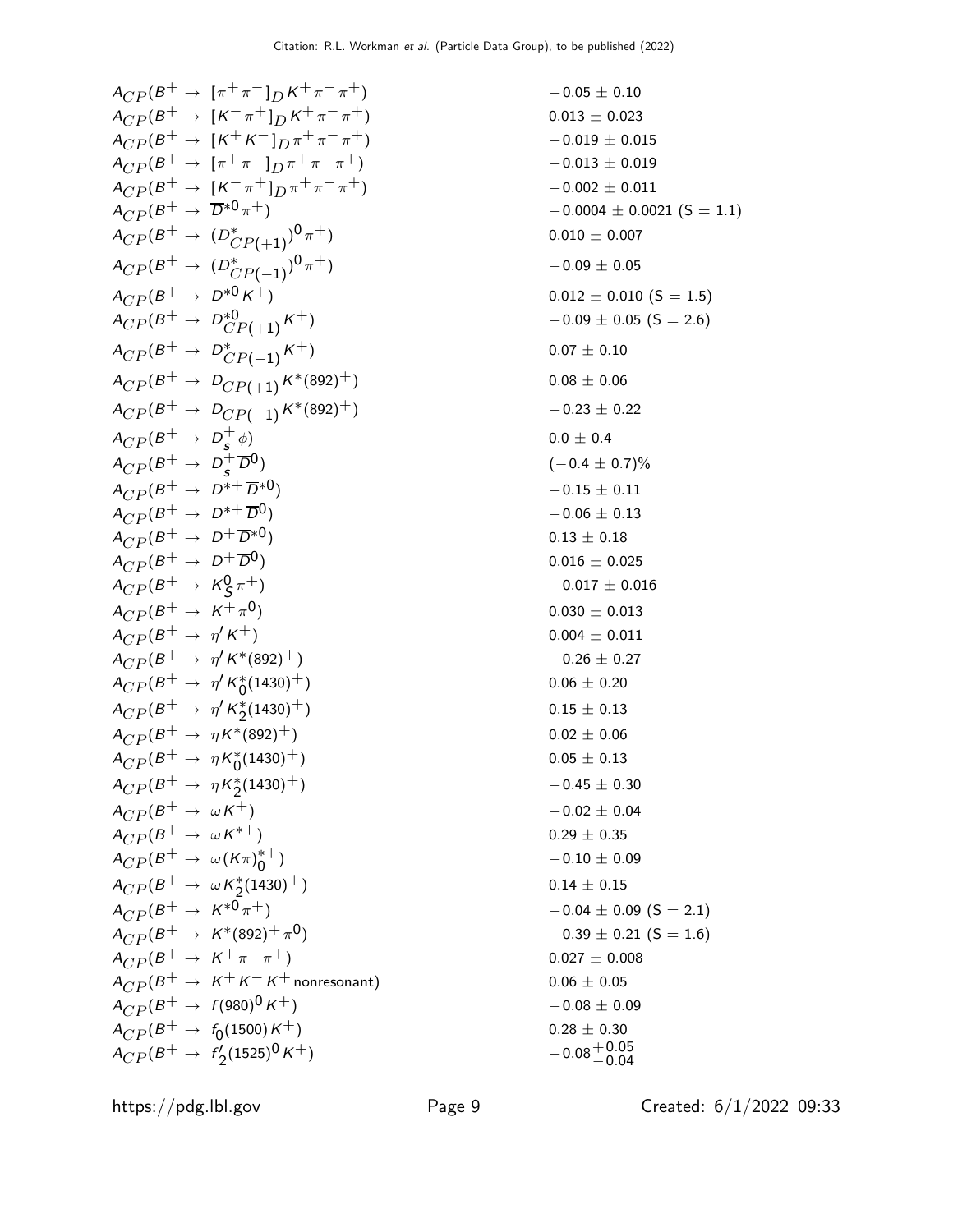$$
A_{CP}(B^+ \to K_0^*(1430)^0 \pi^+)
$$
\n
$$
A_{CP}(B^+ \to K_0^*(1430)^0 \pi^+)
$$
\n
$$
A_{CP}(B^+ \to K_0^*(1430)^0 \pi^+)
$$
\n
$$
A_{CP}(B^+ \to K_0^*(1430)^0 \pi^+)
$$
\n
$$
A_{CP}(B^+ \to K_0^*(1430)^0 \pi^+)
$$
\n
$$
A_{CP}(B^+ \to K_0^*(1430)^0 \pi^+)
$$
\n
$$
A_{CP}(B^+ \to K_0^*(1430)^0 \pi^+)
$$
\n
$$
A_{CP}(B^+ \to K_0^*(1430)^0 \pi^+)
$$
\n
$$
A_{CP}(B^+ \to K_0^*(1430)^0 \pi^+)
$$
\n
$$
A_{CP}(B^+ \to K_0^*(1430)^0 \pi^+)
$$
\n
$$
A_{CP}(B^+ \to K_0^*(1430)^0 \pi^+)
$$
\n
$$
A_{CP}(B^+ \to K_0^*(1430)^0 \pi^+)
$$
\n
$$
A_{CP}(B^+ \to K_0^*(1430)^0 \pi^+)
$$
\n
$$
A_{CP}(B^+ \to K_0^*(1430)^0 \pi^+)
$$
\n
$$
A_{CP}(B^+ \to K_0^*(1430)^0 \pi^+)
$$
\n
$$
A_{CP}(B^+ \to K_0^*(1430)^0 \pi^+)
$$
\n
$$
A_{CP}(B^+ \to K_0^*(1430)^0 \pi^+)
$$
\n
$$
A_{CP}(B^+ \to K_0^*(1430)^0 \pi^+)
$$
\n
$$
A_{CP}(B^+ \to K_0^*(1430)^0 \pi^+)
$$
\n
$$
A_{CP}(B^+ \to K_0^*(1430)^0 \pi^+)
$$
\n
$$
A_{CP}(B^+ \to K_0^*(1430)^0 \pi^+)
$$
\n
$$
A_{CP}(B^+ \to K_0^*(1430)^0 \pi^+)
$$
\n
$$
A_{CP}(B^+ \to K_
$$

 $0.11$  (S = 1.1)<br>0.33

 $0.07$  (S = 1.4)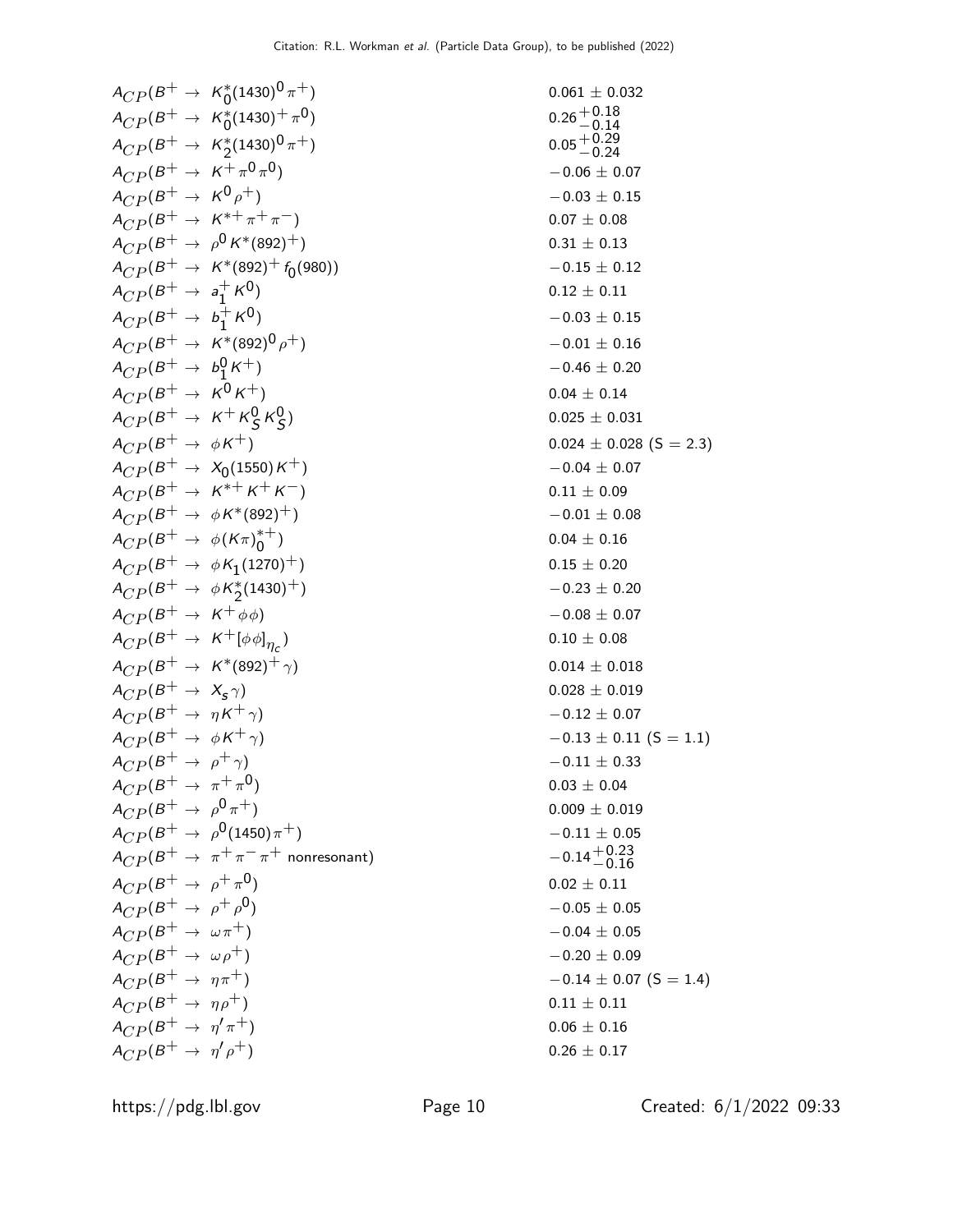$$
A_{CP}(B^+\to b_1^0 \pi^+)
$$
\n
$$
A_{CP}(B^+\to \rho \overline{p} \pi^+)
$$
\n
$$
A_{CP}(B^+\to \rho \overline{p} \pi^+)
$$
\n
$$
A_{CP}(B^+\to \rho \overline{p} \pi^+)
$$
\n
$$
A_{CP}(B^+\to \rho \overline{p} \pi^+)
$$
\n
$$
A_{CP}(B^+\to \rho \overline{p} \pi^+)
$$
\n
$$
A_{CP}(B^+\to \rho \overline{p} \pi^+)
$$
\n
$$
A_{CP}(B^+\to \rho \overline{p} \pi^+)
$$
\n
$$
A_{CP}(B^+\to \rho \overline{p} \pi^+ + \epsilon^+ \epsilon^-)
$$
\n
$$
A_{CP}(B^+\to K^+ + \epsilon^+ \epsilon^-)
$$
\n
$$
A_{CP}(B^+\to K^+ + \epsilon^+ \epsilon^-)
$$
\n
$$
A_{CP}(B^+\to K^+ + \epsilon^+ \epsilon^-)
$$
\n
$$
A_{CP}(B^+\to K^+ + \epsilon^+ \epsilon^-)
$$
\n
$$
A_{CP}(B^0\to \rho^+ (2010)^+ D^-)
$$
\n
$$
A_{CP}(B^0\to \rho^+ (2010)^+ D^-)
$$
\n
$$
A_{CP}(B^0\to \rho^+ (2010)^+ D^-)
$$
\n
$$
A_{CP}(B^0\to \rho^+ (2010)^+ D^-)
$$
\n
$$
A_{CP}(B^0\to \rho^+ (2010)^+ D^-)
$$
\n
$$
A_{CP}(B^0\to \rho^+ (\kappa^+ \pi^-)D^{K^*}(892)^0)
$$
\n
$$
A_{CP}(B^0\to \eta^+ K^* \alpha^+ (892)^0)
$$
\n
$$
A_{CP}(B^0\to \eta^+ K^* \alpha^+ (892)^0)
$$
\n
$$
A_{CP}(B^0\to \eta^+ K^* \alpha^+ (892)^0)
$$
\n
$$
A_{CP}(B^0\to \eta^+ K^* \alpha^+ (892)^0)
$$
\n
$$
A_{CP}(B^0\to \eta^+ K^* \alpha^+ (
$$

2) (−0.5 ± 0.4) × 10−3

https://pdg.lbl.gov Page 11 Created: 6/1/2022 09:33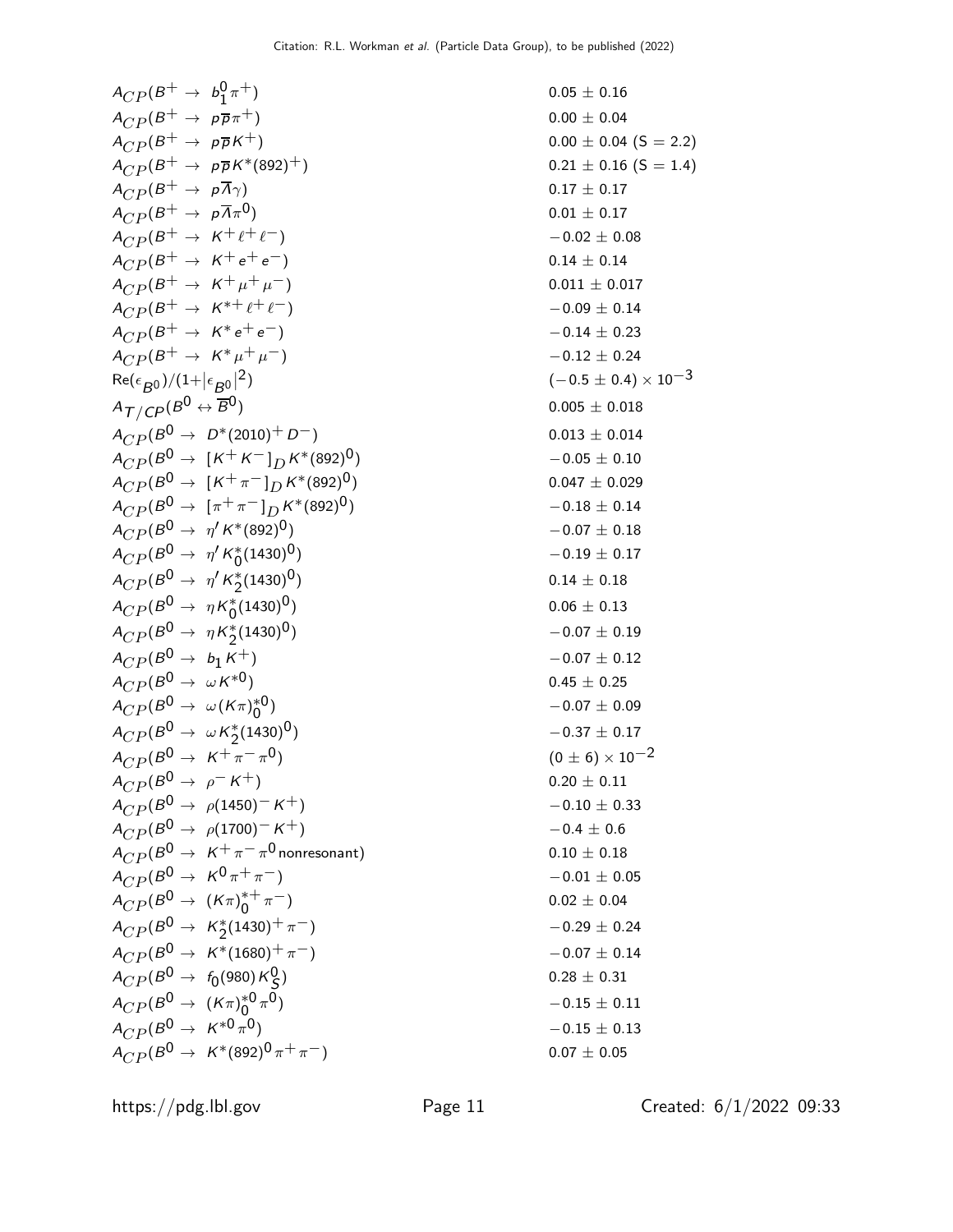$-0.06 \pm 0.09$ 

 $0.07 \pm 0.10$ 

 $A_{CP} (B^0 \rightarrow K^*(892)^0 \rho$  $A_{CP} (B^0 \rightarrow K^{*0} f_0(980))$  $A_{CP} (B^0 \to K^{*+} \rho^-)$  0.21 ± 0.15  $A_{CP} (B^0 \rightarrow K^*(892)^0 K^+ K^-)$  0.01 ± 0.05  $A_{CP} (B^0 \rightarrow a_1^-)$ 1  $A_{CP} (B^0 \to K^0 K^0)$  -0.6 ± 0.7  $A_{CP} (B^0 \rightarrow K^* (892)^0 \phi)$  0.00 ± 0.04  $A_{CP} (B^0 \rightarrow K^*(892)^0 K^- \pi^+)$  0.2 ± 0.4  $A_{CP} (B^0 \rightarrow \phi (K \pi)_0^{*0}$ 0  $A_{CP} (B^0 \rightarrow \phi K_2^*$  $A_{CP} (B^0 \rightarrow K^*(892)^0 \gamma)$  -0.006 ± 0.011  $A_{CP} (B^0 \rightarrow K_2^* (1430)^0 \gamma)$  - 0.08 ± 0.15  $A_{CP} (B^0 \rightarrow X_s \gamma)$  $A_{CP}(B^0 \to \rho^+ \pi^-)$  0.13 ± 0.06 (S = 1.1)  $A_{CP} (B^0 \rightarrow \rho^- \pi^+)$  -0.08 ± 0.08  $A_{CP} (B^0 \rightarrow a_1 (1260)^{\pm} \pi^{\mp}) \qquad \qquad -0.07 \pm 0.06$  $A_{CP} (B^0 \rightarrow b_1^-)$ 1  $A_{CP} (B^0 \to p \overline{p} K^* (892)^0)$  0.05 ± 0.12  $A_{CP} (B^0 \rightarrow p \overline{A} \pi^-)$  0.04 ± 0.07  $A_{CP} (B^0 \rightarrow K^{*0} \ell^+ \ell^-)$  - 0.05 ± 0.10  $A_{CP} (B^0 \rightarrow K^{*0} e^+ e^-)$  - 0.21 ± 0.19  $A_{CP} (B^0 \rightarrow K^{*0} \mu^+ \mu^-)$  -0.034 ± 0.024  $C_{D^*(2010)-D^+}$  (B<sup>0</sup> → D<sup>\*</sup>(2010)<sup>-</sup>D<sup>+</sup>)  $-0.02 \pm 0.08$  $C_{D^*(2010)^+ D^-}$   $(B^0 \rightarrow D^*(2010)^+ D^-)$  -0.03 ± 0.09 (S = 1.1)  $C_{D^*+ D^{*-}} (B^0 \rightarrow D^{*+} D^{*-})$  0.01 ± 0.09 (S = 1.6)  $C_+$  ( $B^0 \rightarrow D^{*+} D^{*-}$ )  $C_{-}$  (B<sup>0</sup> → D<sup>\*+</sup>D<sup>\*-</sup>) 0.19 ± 0.31  $S_{-}$  ( $B^{0} \rightarrow D^{*+} D^{*-}$ ) 0.1 ± 1.6 (S = 3.5)  $C (B^0 \rightarrow D^*(2010)^+ D^*(2010)^- K_S^0)$  $S$  ( $B^0 \to D^*(2010)^+ D^*(2010)^-$  K $^0_S$  $C_{D^+ D^-}$  (B<sup>0</sup> → D<sup>+</sup>D<sup>-</sup>)  $-0.22 \pm 0.24$  (S = 2.5)  $C_{J/\psi(1S)\pi^0}$  (B<sup>0</sup>  $\rightarrow$  J/ $\psi(1S)\pi$  $C(B^0 \rightarrow J/\psi(15)\rho^0)$  $C_{DCP}^{(*)} h^0$  (B<sup>0</sup>  $\rightarrow D_{CP}^{(*)} h^0$ S  $D_{CP}^{(*)} h^0$   $(B^0 \rightarrow D_{CP}^{(*)} h^0)$  $C_{K^0 \pi^0}$  ( $B^0 \to K^0 \pi$  $\mathcal{C}_{\eta^\prime(958)K^0_S}$  $(B^0 \rightarrow \eta^{\prime} (958) K^0_S$  $^{\mathcal{S}}\! \eta'$ (958) K $^0_{\mathcal{S}}$  $(B^0 \to \eta^{\prime}$ (958) K $^0_S$ 

 $-0.16 \pm 0.12$  $0.12 \pm 0.08$  $-0.11 \pm 0.10$  $-0.009 \pm 0.018$  $-0.05 \pm 0.10$  $0.00 \pm 0.10$  (S = 1.6)  $0.01 \pm 0.29$  $0.1 \pm 0.4$  $0.03 \pm 0.17$  (S = 1.5)  $-0.06 \pm 0.06$  $-0.02 \pm 0.08$  $-0.66 \pm 0.12$  $0.00 \pm 0.13$  (S = 1.4)  $-0.04 \pm 0.20$  (S = 2.5)  $0.43 \pm 0.17$  (S = 1.5)

https://pdg.lbl.gov Page 12 Created: 6/1/2022 09:33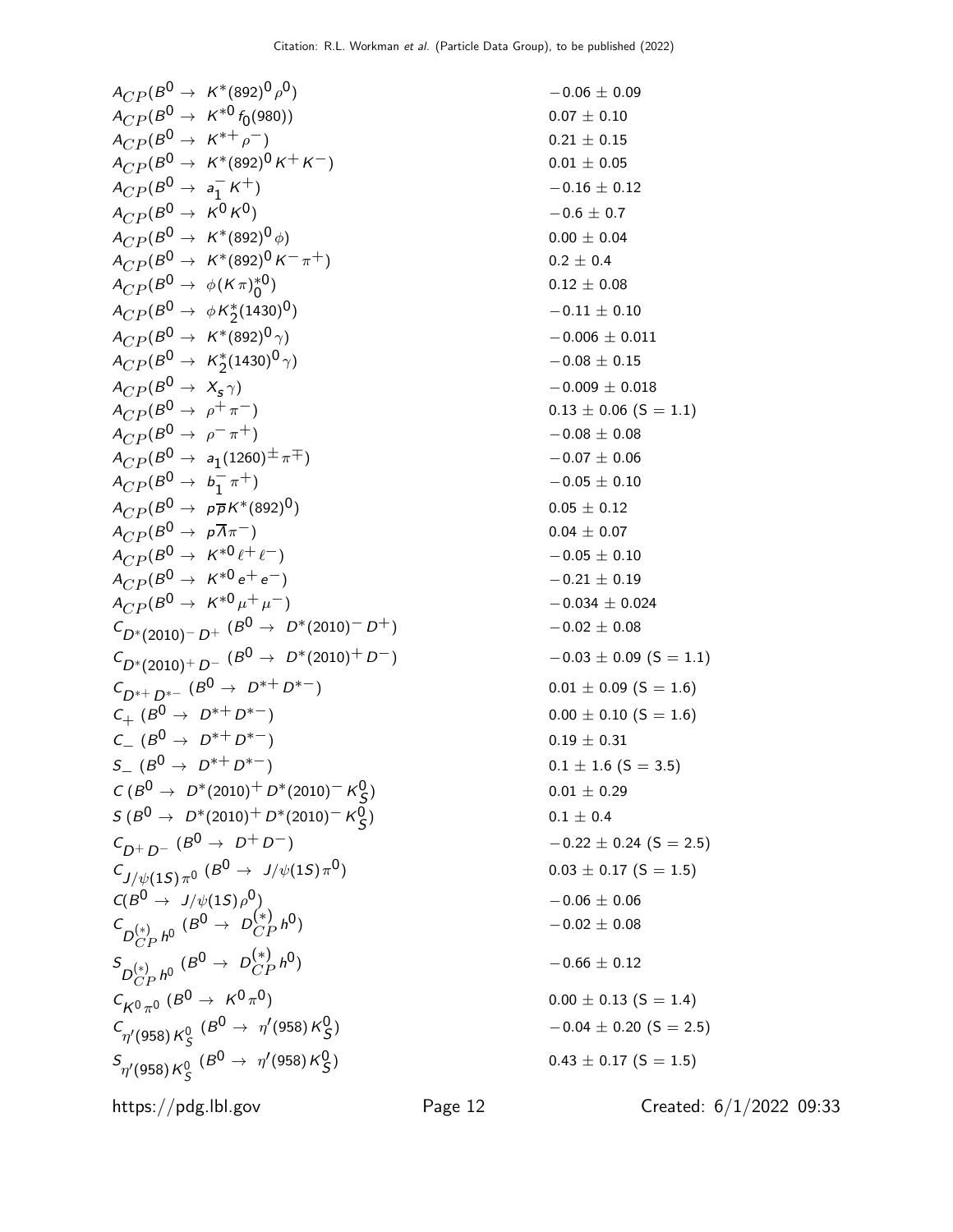$$
C_{\eta'}K^{0} (B^{0} \rightarrow \eta' K^{0})
$$
  
\n $C_{\omega}K^{0}_{S} (B^{0} \rightarrow \omega K^{0}_{S})$   
\n $S_{\omega}K^{0}_{S} (B^{0} \rightarrow \omega K^{0}_{S})$   
\n $C(B^{0} \rightarrow K(g^{0} \rightarrow \theta^{0})$   
\n $C(B^{0} \rightarrow K(g^{0} \rightarrow \theta^{0})$   
\n $C(B^{0} \rightarrow K(g^{0} \rightarrow \theta^{0})$   
\n $C_{\rho}K^{0}_{S} (B^{0} \rightarrow \rho^{0} K^{0}_{S})$   
\n $C_{\rho}K^{0}_{S} (B^{0} \rightarrow \rho^{0} K^{0}_{S})$   
\n $C_{\rho}K^{0}_{S} (B^{0} \rightarrow \rho^{0} K^{0}_{S})$   
\n $C_{\rho}K^{0}_{S} (B^{0} \rightarrow \rho^{0} K^{0}_{S})$   
\n $C_{\rho}K^{0}_{S} (B^{0} \rightarrow \rho^{0} K^{0}_{S})$   
\n $C_{\rho}K^{0}_{S} (B^{0} \rightarrow \rho^{0} K^{0}_{S})$   
\n $C_{\rho}K^{0}_{S} (B^{0} \rightarrow \rho^{0} K^{0}_{S})$   
\n $C_{\rho}K^{0}_{S} (B^{0} \rightarrow \rho^{0} K^{0}_{S})$   
\n $C_{\rho}K^{1}_{S} (1270) K^{0}_{S} (B^{0} \rightarrow \rho^{0} K^{0}_{S})$   
\n $C_{\rho}K^{1}_{S} (1270) K^{0}_{S} (B^{0} \rightarrow \rho^{0} K^{1270}) K^{0}_{S})$   
\n $C_{\rho}K^{0}_{S} (B^{0} \rightarrow \rho^{0} K^{0}_{S})$   
\n $C_{\rho}K^{0}_{S} (B^{0} \rightarrow \rho^{0} K^{0}_{S})$   
\n $C_{\rho}K^{0}_{S} (B^{0} \rightarrow \rho^{0} K^{0}_{S})$   
\n $C_{\rho}K^{0}_{S} (B^{0} \rightarrow \rho^{0} K^{0}_{S})$   
\n $C_{\rho}K^{0}_{S} (B^{0} \rightarrow \rho^{0} K^{0}_{S})$   
\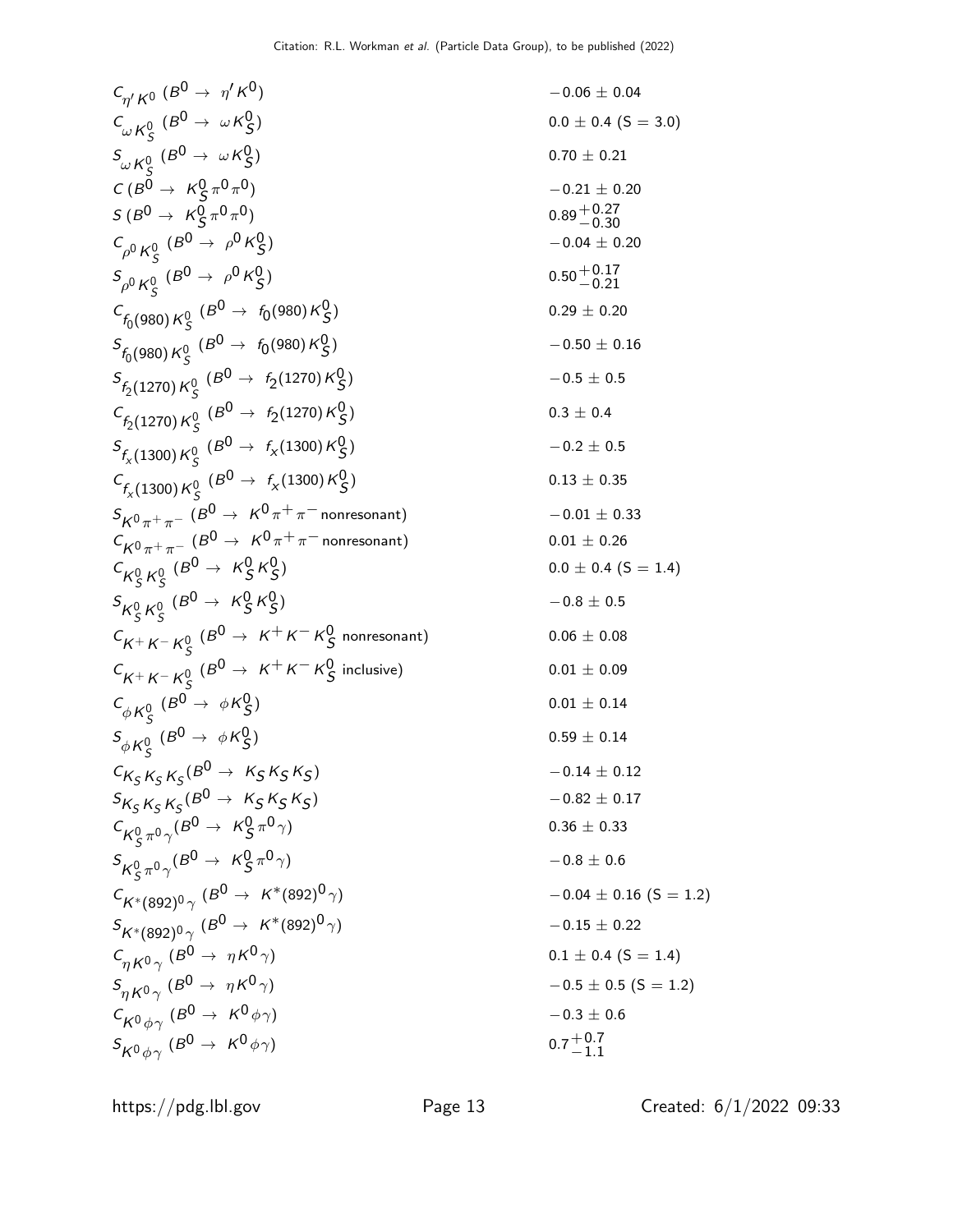$$
C(B^{0} \rightarrow K_{S}^{0} \rho^{0} \gamma) = -0.05 \pm 0.19
$$
  
\n
$$
S(B^{0} \rightarrow \rho^{0} \gamma) = -0.04 \pm 0.23
$$
  
\n
$$
C(B^{0} \rightarrow \rho^{0} \gamma)
$$
  
\n
$$
C_{\rho \pi} (B^{0} \rightarrow \rho^{0} \pi)
$$
  
\n
$$
S_{\rho \pi} (B^{0} \rightarrow \rho^{0} \pi)
$$
  
\n
$$
S_{\rho \pi} (B^{0} \rightarrow \rho^{0} \pi)
$$
  
\n
$$
S_{\rho \pi} (B^{0} \rightarrow \rho^{0} \pi)
$$
  
\n
$$
S_{\rho \pi} (B^{0} \rightarrow \rho^{0} \pi)
$$
  
\n
$$
S_{\rho \pi} (B^{0} \rightarrow \rho^{0} \pi)
$$
  
\n
$$
S_{\rho \pi} (B^{0} \rightarrow \rho^{0} \pi)
$$
  
\n
$$
S_{\rho \pi} (B^{0} \rightarrow \rho^{0} \pi)
$$
  
\n
$$
S_{\rho \pi} (B^{0} \rightarrow \rho^{0} \pi)
$$
  
\n
$$
S_{\rho \pi} (B^{0} \rightarrow \rho^{0} \pi)
$$
  
\n
$$
S_{\rho \pi} (B^{0} \rightarrow \rho^{0} \pi)
$$
  
\n
$$
S_{\rho \pi} (B^{0} \rightarrow \rho^{0} \pi)
$$
  
\n
$$
S_{\rho \pi} (B^{0} \rightarrow \rho^{0} \pi)
$$
  
\n
$$
S_{\rho \pi} (B^{0} \rightarrow \rho^{0} \pi)
$$
  
\n
$$
S_{\rho \pi} (B^{0} \rightarrow \rho^{0} \pi)
$$
  
\n
$$
S_{\rho \pi} (B^{0} \rightarrow \rho^{0} \pi)
$$
  
\n
$$
S_{\rho \pi} (B^{0} \rightarrow \rho^{0} \pi)
$$
  
\n
$$
S_{\rho \rho} (B^{0} \rightarrow \rho^{0} \pi)
$$
  
\n
$$
S_{\rho \rho} (B^{0} \rightarrow \rho^{0} \pi)
$$
  
\n
$$
S_{\rho \rho} (B^{0} \rightarrow \rho^{0}
$$

$$
-0.05 \pm 0.19
$$
  
\n
$$
-0.04 \pm 0.23
$$
  
\n
$$
0.4 \pm 0.5
$$
  
\n
$$
-0.8 \pm 0.7
$$
  
\n
$$
-0.33 \pm 0.22
$$
  
\n
$$
-0.03 \pm 0.07
$$
 (S = 1.2)  
\n
$$
0.05 \pm 0.07
$$
  
\n
$$
0.01 \pm 0.08
$$
  
\n
$$
0.27 \pm 0.24
$$
  
\n
$$
-0.23 \pm 0.34
$$
  
\n
$$
-0.05 \pm 0.11
$$
  
\n
$$
-0.2 \pm 0.4
$$
 (S = 3.2)  
\n
$$
0.43 \pm 0.14
$$
 (S = 1.3)  
\n
$$
-0.11 \pm 0.12
$$
  
\n
$$
-0.22 \pm 0.24
$$
  
\n
$$
-1.04 \pm 0.24
$$
  
\n
$$
0.2 \pm 0.9
$$
  
\n
$$
0.3 \pm 0.7
$$
  
\n
$$
0.00 \pm 0.09
$$
  
\n
$$
-0.14 \pm 0.13
$$
  
\n
$$
<0.25
$$
, CL = 95%  
\n
$$
1.7 \pm 0.7
$$
 (S = 1.6)  
\n
$$
0.91 \pm 0.25
$$
  
\n
$$
-0.039 \pm 0.011
$$
  
\n
$$
-0.009 \pm 0.015
$$
  
\n
$$
-0.022 \pm 0.021
$$
  
\n
$$
0.058 \pm 0.023
$$
  
\n
$$
-0.024 \pm 0.032
$$
  
\n
$$
-0.10 \pm 0.06
$$
  
\n
$$
0.08 \pm 0.13
$$
  
\n
$$
(-0.5 \pm 1.5) \times 10^{-2}
$$

https://pdg.lbl.gov Page 14 Created: 6/1/2022 09:33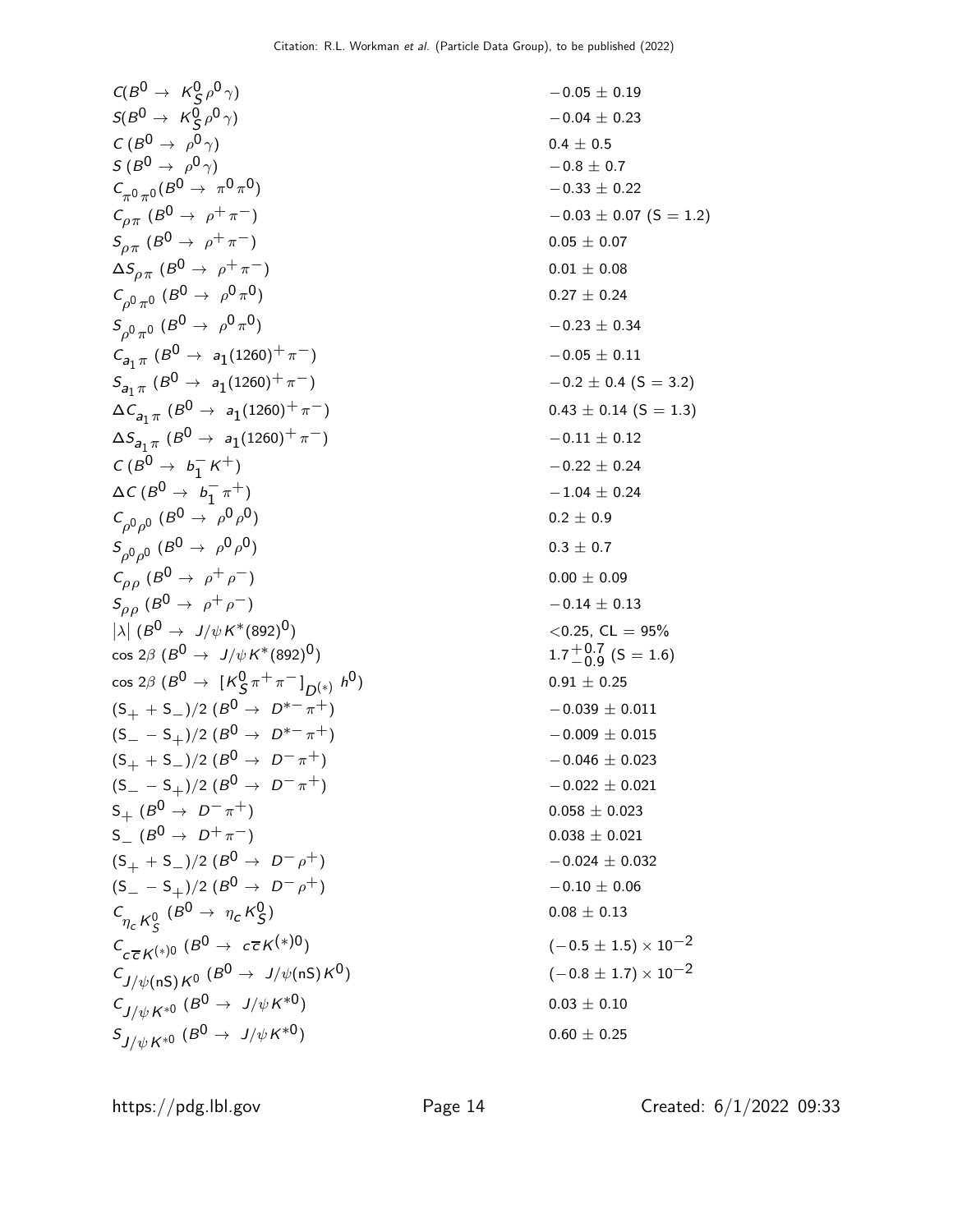C <sup>χ</sup>c<sup>0</sup> <sup>K</sup><sup>0</sup> S (B <sup>0</sup> <sup>→</sup> <sup>χ</sup>c<sup>0</sup> <sup>K</sup><sup>0</sup> S ) −0.3 +0.5 −0.4 S <sup>χ</sup>c<sup>0</sup> <sup>K</sup><sup>0</sup> S (B<sup>0</sup> <sup>→</sup> <sup>χ</sup>c<sup>0</sup> <sup>K</sup><sup>0</sup> S ) −0.7 ± 0.5 C <sup>χ</sup>c<sup>1</sup> <sup>K</sup><sup>0</sup> S (B<sup>0</sup> <sup>→</sup> <sup>χ</sup>c<sup>1</sup> <sup>K</sup><sup>0</sup> S ) 0.06 ± 0.07 sin(2βeff)(B<sup>0</sup> <sup>→</sup> <sup>φ</sup>K0) <sup>0</sup>.<sup>22</sup> <sup>±</sup> <sup>0</sup>.<sup>30</sup> sin(2βeff)(B 0 → φK∗ 0 (1430)0) 0.97+0.<sup>03</sup> −0.52 sin(2βeff)(B<sup>0</sup> <sup>→</sup> [K<sup>0</sup> S π+ π− ] D(∗) h 0) 0.80 ± 0.16 λ  (B<sup>0</sup> <sup>→</sup> [K<sup>0</sup> S π+ π− ] D(∗) h 0) 1.01 ± 0.08 sin(2<sup>β</sup> <sup>+</sup> <sup>γ</sup>) <sup>&</sup>gt;0.40, CL = 90% 2 β + γ (83 ± 60)◦ x+(B 0 → D K∗0) 0.04 ± 0.17 <sup>x</sup>−(B<sup>0</sup> <sup>→</sup> D K∗0) <sup>−</sup>0.<sup>16</sup> <sup>±</sup> <sup>0</sup>.<sup>14</sup> <sup>y</sup>−(B<sup>0</sup> <sup>→</sup> D K∗0) <sup>0</sup>.<sup>20</sup> <sup>±</sup> <sup>0</sup>.25 (S = 1.2) <sup>A</sup>CP (<sup>B</sup> <sup>→</sup> <sup>K</sup>∗(892)γ) <sup>−</sup>0.<sup>003</sup> <sup>±</sup> <sup>0</sup>.<sup>011</sup> ACP (B → s γ) 0.015 ± 0.011 ACP (B → (s + d)γ) 0.010 ± 0.031 ACP (B → Xs ℓ+ ℓ−) 0.04 ± 0.11 <sup>A</sup>CP (<sup>B</sup> <sup>→</sup> <sup>K</sup><sup>∗</sup> <sup>e</sup><sup>+</sup> <sup>e</sup>−) <sup>−</sup>0.<sup>18</sup> <sup>±</sup> <sup>0</sup>.<sup>15</sup> <sup>A</sup>CP (<sup>B</sup> <sup>→</sup> <sup>K</sup><sup>∗</sup> <sup>µ</sup><sup>+</sup> <sup>µ</sup>−) <sup>−</sup>0.<sup>03</sup> <sup>±</sup> <sup>0</sup>.<sup>13</sup> <sup>A</sup>CP (<sup>B</sup> <sup>→</sup> <sup>K</sup><sup>∗</sup> <sup>ℓ</sup><sup>+</sup> <sup>ℓ</sup>−) <sup>−</sup>0.<sup>04</sup> <sup>±</sup> <sup>0</sup>.<sup>07</sup> <sup>A</sup>CP (<sup>B</sup> <sup>→</sup> <sup>η</sup>anything) <sup>−</sup>0.13+0.<sup>04</sup> −0.05 ∆ACP (Xs <sup>γ</sup>) = <sup>A</sup>CP (B<sup>±</sup> <sup>→</sup> Xs <sup>γ</sup>) <sup>−</sup> <sup>A</sup>CP (B<sup>0</sup> <sup>→</sup> Xs γ) 0.041 ± 0.023 ACP (B → Xs <sup>γ</sup>) = (ACP (B<sup>+</sup> <sup>→</sup> Xs γ) + <sup>A</sup>CP (B<sup>0</sup> <sup>→</sup> Xs γ))/2 0.009 ± 0.012 <sup>A</sup>CP (<sup>B</sup> <sup>→</sup> <sup>K</sup><sup>∗</sup> <sup>γ</sup>) = (ACP (B<sup>+</sup> <sup>→</sup> <sup>K</sup>∗<sup>+</sup> <sup>γ</sup>) + ACP (B 0 → K∗0 γ))/2 −0.001 ± 0.014 Re(ǫ B0 s ) / (1 + ǫ B0 s 2) (−0.15 ± 0.70) × 10−3 SK K (B<sup>0</sup> <sup>s</sup> <sup>→</sup> <sup>K</sup><sup>+</sup> <sup>K</sup>−) <sup>0</sup>.<sup>14</sup> <sup>±</sup> <sup>0</sup>.05 (S = 1.3) δB(B<sup>0</sup> <sup>s</sup> <sup>→</sup> <sup>D</sup> ± s K∓ π± π∓) (−6 +10 <sup>−</sup>13) ◦ CP Violation phase βs (2.5 ± 1.0) × 10−2 rad AL CP (Bs <sup>→</sup> <sup>J</sup>/ψK∗(892)0) <sup>−</sup>0.<sup>05</sup> <sup>±</sup> <sup>0</sup>.<sup>06</sup> A k CP (Bs <sup>→</sup> <sup>J</sup>/ψK∗(892)0) <sup>0</sup>.<sup>17</sup> <sup>±</sup> <sup>0</sup>.<sup>15</sup> A⊥ CP (Bs <sup>→</sup> <sup>J</sup>/ψK∗(892)0) <sup>−</sup>0.<sup>05</sup> <sup>±</sup> <sup>0</sup>.<sup>10</sup> <sup>A</sup>CP (B<sup>0</sup> <sup>s</sup> <sup>→</sup> [K<sup>+</sup> <sup>K</sup><sup>−</sup> ]<sup>D</sup> <sup>K</sup>∗(892)0) <sup>−</sup>0.<sup>04</sup> <sup>±</sup> <sup>0</sup>.<sup>07</sup> <sup>A</sup>CP (B<sup>0</sup> <sup>s</sup> <sup>→</sup> [π<sup>+</sup> <sup>K</sup><sup>−</sup> ]<sup>D</sup> <sup>K</sup>∗(892)0) <sup>−</sup>0.<sup>01</sup> <sup>±</sup> <sup>0</sup>.<sup>04</sup> <sup>A</sup>CP (B<sup>0</sup> <sup>s</sup> <sup>→</sup> [π<sup>+</sup> <sup>π</sup><sup>−</sup> ]<sup>D</sup> <sup>K</sup>∗(892)0) 0.<sup>06</sup> <sup>±</sup> <sup>0</sup>.<sup>13</sup> Γ(ηc (1S) <sup>→</sup> <sup>π</sup><sup>+</sup> <sup>π</sup>−)/Γtotal <sup>&</sup>lt;1.<sup>1</sup> <sup>×</sup> <sup>10</sup>−4, CL = 90% Γ(ηc (1S) → π 0 π 0)/Γtotal <sup>&</sup>lt;<sup>4</sup> <sup>×</sup> <sup>10</sup>−5, CL = 90% Γ(ηc (1S) <sup>→</sup> <sup>K</sup><sup>+</sup> <sup>K</sup>−)/Γtotal <sup>&</sup>lt;<sup>6</sup> <sup>×</sup> <sup>10</sup>−4, CL = 90%

https://pdg.lbl.gov Page 15 Created: 6/1/2022 09:33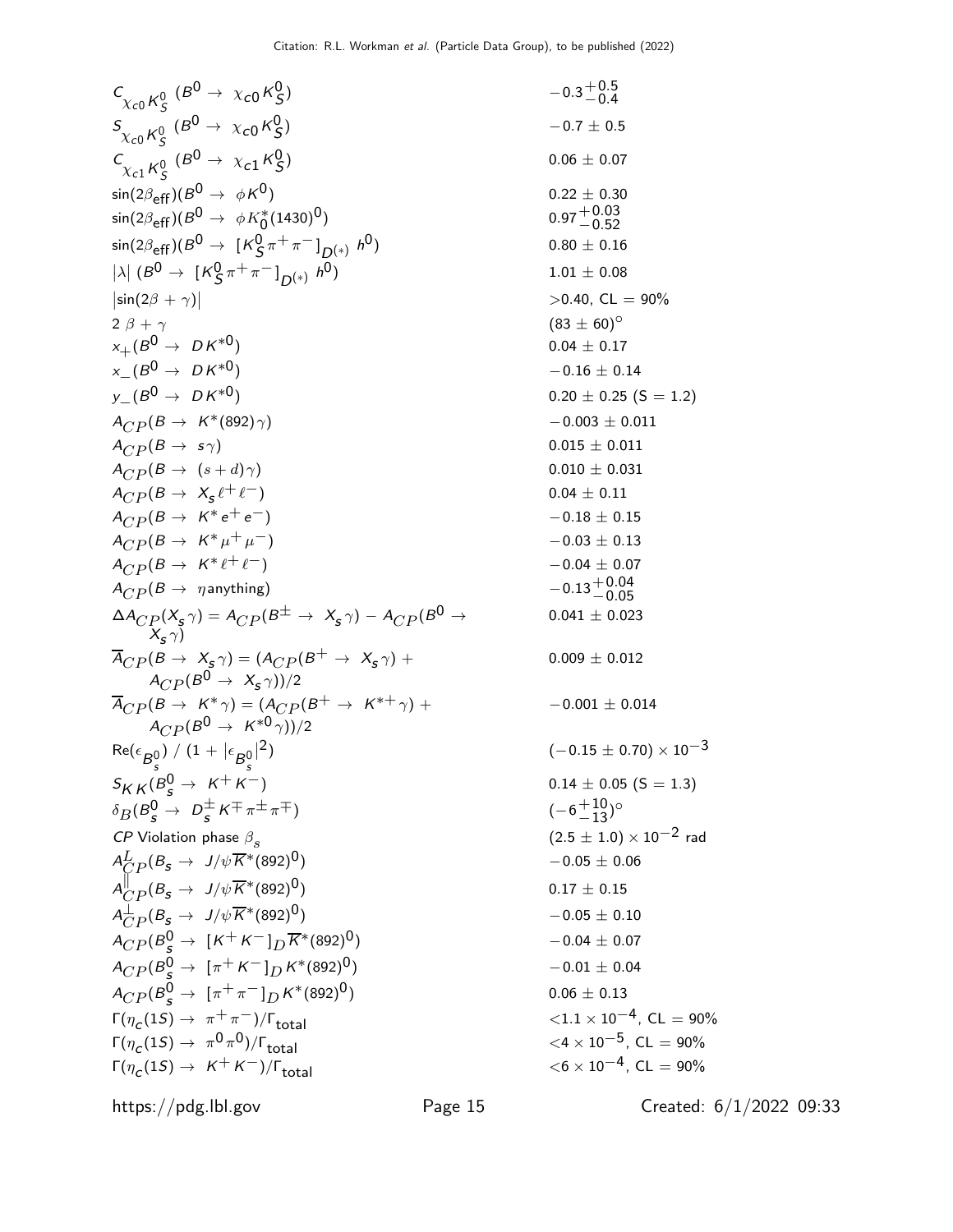F(η<sub>c</sub>(15) → K<sup>Q</sup> K<sup>Q</sup>)/F<sub>total</sub>   
\n*n* electric dipole moment  
\n
$$
(α + π)/(α - π)
$$
 in A → pπ<sup>-</sup>,  $π → pπ$ <sup>+</sup>   
\n $0.02 ≤ 0.02 ≤ 0.02 ≤ 0.02\n $(α + π)/(α - π)$  in A → pπ<sup>-</sup>,  $π → pπ$ <sup>+</sup>   
\n $0.02 ≤ 0.02 ≤ 0.02\n $α(α + π)/(α - π)$  in A<sup>-</sup> → AK<sup>-</sup>,  $π+ → π+ \n $0.02 ≤ 0.02 ≤ 0.02$   
\n $α(α + π)/(α - π)$  in A<sup>-</sup> → AK<sup>-</sup>,  $π- → π- = 0.07 ± 0.31\n $α + αp(θθ → pπ-)$    
\n $4Cp(θθ → pπ-)$    
\n $4Cp(θθ → pπ-)$    
\n $4Cp(θθ → pπ-)$    
\n $4Cp(θθ → pπ-)(π-)$    
\n $4Cp(θθ → pπ-)(π-)$    
\n $4Cp(θθ → pπ-)(π-)$    
\n $4Cp(θθ → pπ-π+π-)$    
\n $0.02 ≤ 0.02 ≤ 0.02$   
\n $4Cp(θθ → pπ-π+π-)$    
\n $0.014 ± 0.024$   
\n $4Cp(θθ → pπ-π+π-)$    
\n$$$$ 

$$
\langle 3.1 \times 10^{-4}, \text{ CL} = 90\% \langle 0.18 \times 10^{-25} \text{ e cm, CL} = 90\% \n-0.002 \pm 0.012 \n(0 \pm 7) \times 10^{-4} \n-0.02 \pm 0.13 \n-0.07 \pm 0.31 \n0.00 \pm 0.04 \n-0.025 \pm 0.029 (S = 1.2) \n-0.025 \pm 0.022 \n0.12 \pm 0.09 \n0.014 \pm 0.024 \n0.22 \pm 0.13 \n(5.7 \pm 2.7) \times 10^{-2} \n-0.53 \pm 0.25 \n-0.28 \pm 0.12 \n(-4 \pm 5) \times 10^{-2} \n(1.1 \pm 2.6) \times 10^{-2} \n(1.1 \pm 2.6) \times 10^{-2} \n(2 \pm 5) \times 10^{-2} \n(3.2 \pm 1.3) \times 10^{-2} \n(3.5 \pm 1.6) \times 10^{-2} \n(3.5 \pm 1.6) \times 10^{-2} \n(5.5 \pm 2.5) \times 10^{-2} \n(4.4 \pm 2.7) \times 10^{-2} \n(5.5 \pm 4) \times 10^{-2} \n(-7 \pm 5) \times 10^{-2} \n(-7 \pm 5) \times 10^{-2} \n(-0.7 \pm 3.4) \times 10^{-2} \n(-0.7 \pm 3.4) \times 10^{-2} \n-0.22 \pm 0.13 \n0.13 \pm 0.13 \n-0.01 \pm 0.12 \n-0.07 \pm 0.12 \n(-0.7 \pm 0.7)\% \n(-1 \pm 5)\%
$$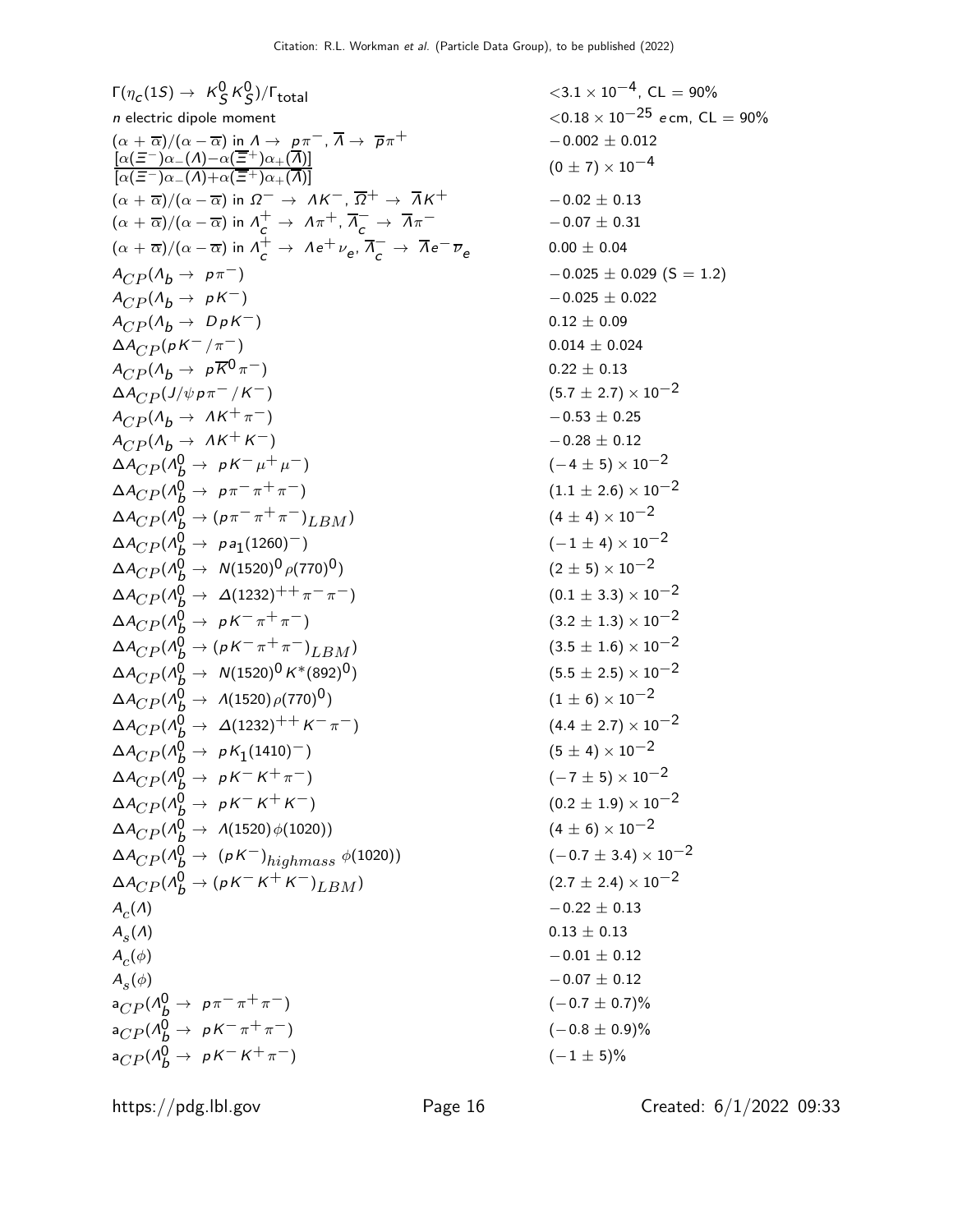$$
a_{CP}(\Lambda_b^0 \to pK^-K^+K^-) \tag{1.1 \pm 1.5}\%
$$
  
\n
$$
a_{CP}(\Lambda_b^0 \to pK^- \mu^+ \mu^-) \tag{1 \pm 5}\%
$$

## CP VIOLATION OBSERVED

 $Re(\epsilon)$  (1.596  $\pm$  0.013) × 10<sup>-3</sup>

charge asymmetry in  $\kappa^0_{\ell 3}$  decays  $A_{\textit{\textrm{L}}}$   $=$  weighted average of  $A_{\textit{\textrm{L}}}(\mu)$  and  $A_{\textit{\textrm{L}}}$  $A_{\underline{L}}(\mu) = [\Gamma(\pi^-\mu^+\nu_{\mu}) - \Gamma(\pi^+\mu^-\overline{\nu}_{\mu})]$  $A_{\underline{L}}(e) = [\Gamma(\pi^- e^+ \nu_e) - \Gamma(\pi^+ e^- \overline{\nu}_e$ parameters for  $\mathsf{K}_{\mathsf{L}}^{\mathsf{O}} \rightarrow 2\pi$  decay  $|\eta_{00}| = |A(K_L^0 \to 2\pi^0)/$  $A(K_S^0 \to 2\pi^0)$  $|\eta_{+-}| = |A(K_L^0 \rightarrow \pi^+\pi^-) / A(K_S^0 \rightarrow$  $\pi^+\pi^-$ )|  $|\epsilon| = (2|\eta_{++}| + |\eta_{00}|)$  $|\eta_{00}/\eta_{+-}|$  $\text{Re}(\epsilon'/\epsilon) = (1-|\eta_{\text{00}}/\eta_{+-}|)$ Assuming CPT  $\phi_{+-}$ , phase of  $\eta_{+-}$  (43.51 ± 0.05)<sup>°</sup> (S = 1.2)  $\phi_{00}$ , phase of  $\eta_{00}$  (5 = 1.3)  $\phi_{\epsilon} = (2\phi_{+-} + \phi_{00})/3$  (43.52 ± 0.05)° (S = 1.2) Not assuming CPT  $\phi_{+-}$ , phase of  $\eta_{+-}$  (43.4 ± 0.5)<sup>°</sup> (S = 1.2)  $\phi_{00}$ , phase of  $\eta_{00}$  (S = 1.2)  $\phi_{\epsilon} = (2\phi_{+-} + \phi_{00})/3$  (43.5 ± 0.5)<sup>°</sup> (S = 1.3) *CP* asymmetry *A* in  $K^0_L \rightarrow \pi^+ \pi^- e^+ e^-$  (13.7 ± 1.5)%  $\beta_{CP}$  from  $K_L^0 \rightarrow e^+e^-e^+e^ -0.19 \pm 0.07$  $\gamma_{\text{CP}}$  from  $\kappa_L^0 \rightarrow e^+e^-e^+e^-$  0.01  $\pm$  0.11 (S = 1.6) parameters for  $\mathsf{K}_{\mathsf{L}}^{\mathsf{O}} \rightarrow \; \pi^+ \pi^- \gamma$  decay  $|\eta_{+-\gamma}| = |A(K_L^0 \rightarrow \pi^+\pi^-\gamma, CP)$ violating)/A( $\mathcal{K}^0_S \rightarrow \pi^+ \pi^- \gamma$ )  $\phi_{+-\gamma}$  = phase of  $\eta_{+-\gamma}$  $\Gamma(K_I^0 \to \pi^+\pi^-)/\Gamma_{\text{total}}$  $\Gamma(K^0_L \to \pi^0 \pi)$  $\Delta A_{CP}^{\bar{D}^0} = A_{CP} (K^+ K^-) - A_{CP} (\pi^+ \pi^-) \qquad \qquad (-0.154 \pm 0.029)\%$  $A_{CP} (B^+ \rightarrow [K^- \pi^+] \frac{1}{D} K^* (892)^+)$  -0.75 ± 0.16  $A_{CP}(B^+ \rightarrow D_{CP(+1)}K^+)$  0.132 ± 0.015 (S = 1.8)  $A_{ADS}(B^{+} \rightarrow D K^{+})$  -0.451 ± 0.026

 $(0.304 \pm 0.025)\%$  $(0.334 \pm 0.007)\%$  $(2.220 \pm 0.011) \times 10^{-3}$  (S = 1.8)  $(2.232 \pm 0.011) \times 10^{-3}$  (S = 1.8)  $(2.228 \pm 0.011) \times 10^{-3}$  (S = 1.8)  $[i]$  0.9950  $\pm$  0.0007 (S = 1.6)  $[i]$   $(1.66 \pm 0.23) \times 10^{-3}$   $(S = 1.6)$  $(2.35 \pm 0.07) \times 10^{-3}$  $(44 \pm 4)^{\circ}$  $[i]$   $(1.967 \pm 0.010) \times 10^{-3}$   $(S = 1.5)$  $(8.64 \pm 0.06) \times 10^{-4}$  (S = 1.8)

 $(0.332 \pm 0.006)\%$ 

https://pdg.lbl.gov Page 17 Created: 6/1/2022 09:33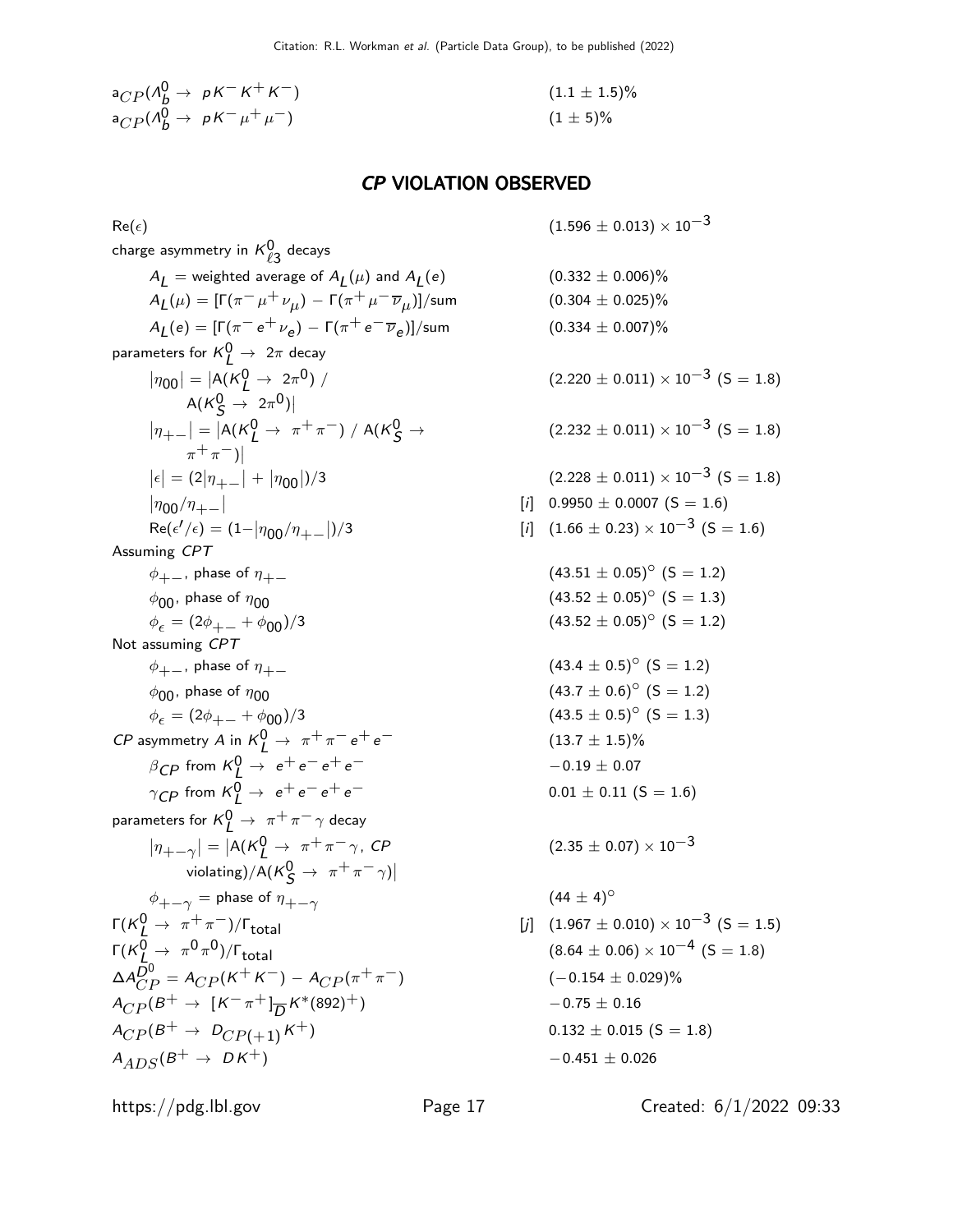$$
A_{CP}(B^{\dagger} \rightarrow \eta K^+)
$$
\n
$$
A_{CP}(B^{\dagger} \rightarrow \phi_{K} + \gamma_{K}^{(1270)K^+})
$$
\n
$$
A_{CP}(B^{\dagger} \rightarrow \phi_{K} + \gamma_{K}^{(1270)K^+})
$$
\n
$$
A_{CP}(B^{\dagger} \rightarrow \phi_{K} + \gamma_{K}^{(1270)K^+})
$$
\n
$$
A_{CP}(B^{\dagger} \rightarrow \phi_{K} + \gamma_{K}^{(1270)K^+})
$$
\n
$$
A_{CP}(B^{\dagger} \rightarrow \phi_{K} + \gamma_{K}^{(1270)K^+})
$$
\n
$$
A_{CP}(B^{\dagger} \rightarrow \phi_{K} + \gamma_{K}^{(1270)K^+})
$$
\n
$$
A_{CP}(B^{\dagger} \rightarrow \phi_{K} + \gamma_{K}^{(1270)K^+})
$$
\n
$$
A_{CP}(B^{\dagger} \rightarrow \phi_{K} + \gamma_{K}^{(1270)K^+})
$$
\n
$$
A_{CP}(B^{\dagger} \rightarrow \phi_{K} + \gamma_{K}^{(1270)K^+})
$$
\n
$$
A_{CP}(B^{\dagger} \rightarrow \phi_{K} + \gamma_{K}^{(1270)K^+})
$$
\n
$$
A_{CP}(B^{\dagger} \rightarrow \phi_{K} + \gamma_{K}^{(1270)K^+})
$$
\n
$$
A_{CP}(B^{\dagger} \rightarrow \phi_{K} + \gamma_{K}^{(1270)K^+})
$$
\n
$$
A_{CP}(B^{\dagger} \rightarrow \phi_{K} + \gamma_{K}^{(1270)K^+})
$$
\n
$$
A_{CP}(B^{\dagger} \rightarrow \phi_{K} + \gamma_{K}^{(1270)K^+})
$$
\n
$$
A_{CP}(B^{\dagger} \rightarrow \phi_{K} + \gamma_{K}^{(1270)K^+})
$$
\n
$$
A_{CP}(B^{\dagger} \rightarrow \phi_{K} + \gamma_{K}^{(1270)K^+})
$$
\n
$$
A_{CP}(B^{\dagger} \rightarrow \phi_{K} + \gamma_{K}^{(127
$$

 $-0.37 \pm 0.08$  $0.37\,\pm\,0.10$  $-0.122 \pm 0.021$  $-0.033 \pm 0.008$  $0.057 \pm 0.013$  $0.40 \pm 0.06$  $0.72 \pm 0.22$  $+3.3$  $^{+3.3}_{-3.5})^{\circ}$  $0.0994 \pm 0.0026$  $+3.6$  $^{+3.6}_{-3.9})^{\circ}$  $+7.9$  $^{+7.9}_{-9.9})^{\circ}$  $-0.0834 \pm 0.0032$  $-0.27 \pm 0.04$  $-0.83 \pm 0.09$  $-0.59 \pm 0.14$  (S = 1.8)  $-0.73 \pm 0.09$  $-0.88 \pm 0.32$  (S = 2.2)  $0.58 \pm 0.17$  $0.63\pm0.06$  $-0.66 \pm 0.11$  $-0.65 \pm 0.12$  $-0.314 \pm 0.030$  $-0.670 \pm 0.030$  $0.27 \pm 0.06$  $0.93 \pm 0.17$  $0.699 \pm 0.017$  $0.701 \pm 0.017$  $0.63 \pm 0.10$ 

https://pdg.lbl.gov Page 18 Created: 6/1/2022 09:33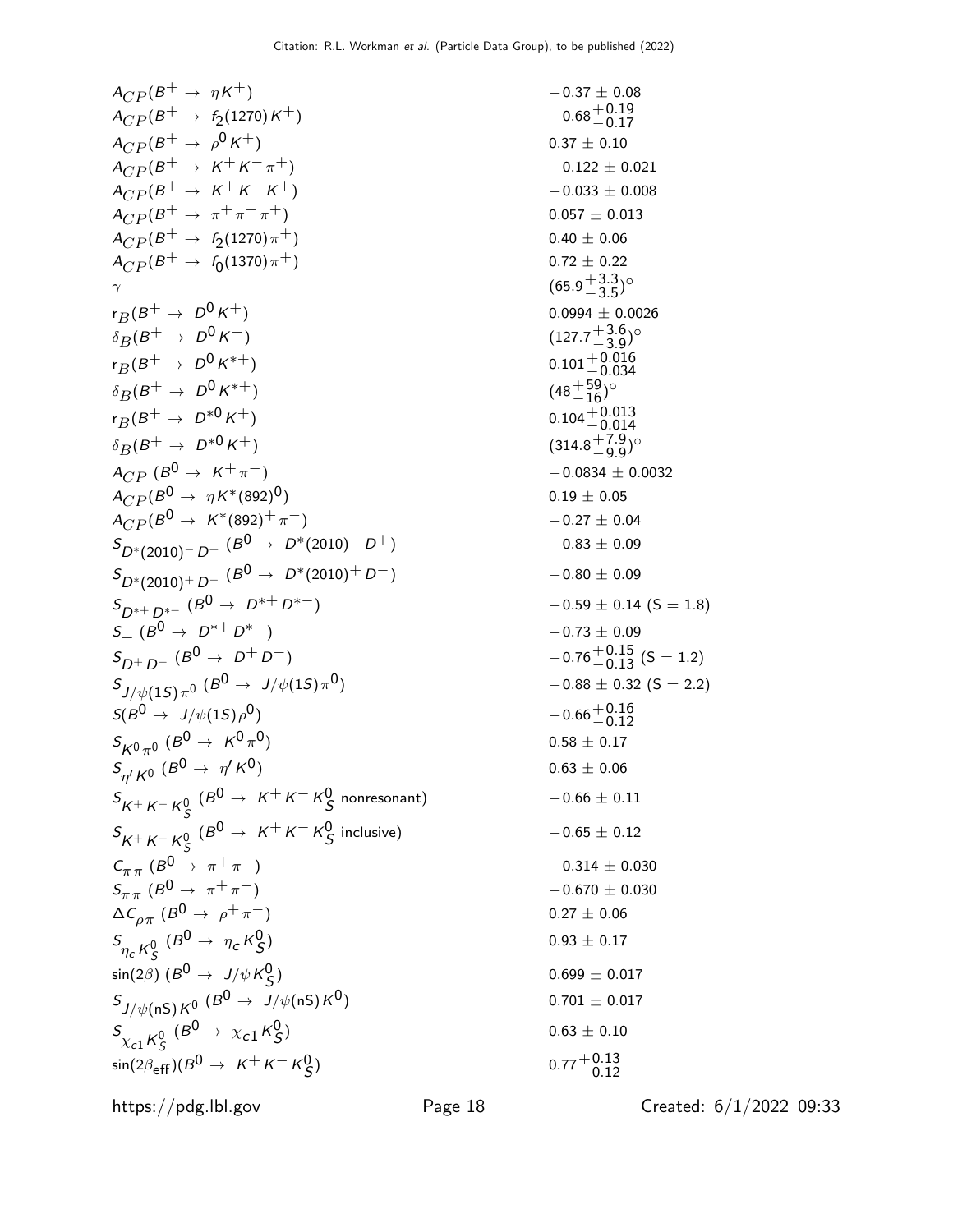$$
\alpha
$$
\n
$$
(85.2 + 4.8)°
$$
\n
$$
r_{B0}(B^{0} \to DK^{*0})
$$
\n
$$
0.257 + 0.021
$$
\n
$$
r_{B}(B^{0}_{s} \to K^{+}K^{-})
$$
\n
$$
r_{B}(B^{0}_{s} \to D^{+}_{s}K^{\pm})
$$
\n
$$
r_{B}(B^{0}_{s} \to D^{+}_{s}K^{\pm} \pi^{\pm} \pi^{\mp})
$$
\n
$$
\delta_{B}(B^{0}_{s} \to D^{+}_{s}K^{\pm} \pi^{\pm} \pi^{\mp})
$$
\n
$$
\delta_{B}(B^{0}_{s} \to D^{+}_{s}K^{\pm} \pi^{\pm} \pi^{\mp})
$$
\n
$$
\delta_{C}P(B_{s} \to \pi^{+}K^{-})
$$
\n
$$
(358 \pm 14)°
$$
\n
$$
0.224 \pm 0.012
$$
\n(358  $\pm$  14)°

## CPT INVARIANCE

$$
(m_{W+} - m_{W-}) / m_{average}
$$
\n
$$
(m_{e^{+}} - m_{e^{-}}) / m_{average}
$$
\n
$$
(m_{e^{+}} - m_{e^{-}}) / m_{average}
$$
\n
$$
(m_{e^{+}} - m_{e^{-}}) / s_{average}
$$
\n
$$
(m_{e^{+}} - m_{\mu^{-}}) / \tau_{average}
$$
\n
$$
(m_{e^{+}} - m_{\mu^{-}}) / \tau_{average}
$$
\n
$$
(m_{e^{+}} - m_{\mu^{-}}) / \tau_{average}
$$
\n
$$
(m_{e^{+}} - m_{\mu^{-}}) / m_{average}
$$
\n
$$
(m_{e^{+}} - m_{\mu^{-}}) / m_{average}
$$
\n
$$
(m_{e^{+}} - m_{\mu^{-}}) / m_{average}
$$
\n
$$
(m_{e^{+}} - m_{\mu^{-}}) / m_{average}
$$
\n
$$
(m_{e^{+}} - m_{\mu^{-}}) / m_{average}
$$
\n
$$
(m_{e^{+}} - m_{\mu^{-}}) / m_{average}
$$
\n
$$
(m_{e^{+}} - m_{\mu^{-}}) / m_{average}
$$
\n
$$
(m_{e^{+}} - m_{\mu^{-}}) / m_{average}
$$
\n
$$
(m_{e^{+}} - m_{\mu^{-}}) / m_{average}
$$
\n
$$
(m_{e^{+}} - m_{\mu^{-}}) / \tau_{average}
$$
\n
$$
(m_{e^{+}} - m_{\mu^{-}}) / \tau_{average}
$$
\n
$$
(m_{e^{+}} - m_{\mu^{-}}) / m_{average}
$$
\n
$$
(m_{e^{+}} - m_{\mu^{-}}) / m_{average}
$$
\n
$$
(m_{e^{+}} - m_{\mu^{-}}) / m_{average}
$$
\n
$$
(m_{e^{+}} - m_{\mu^{-}}) / m_{average}
$$
\n
$$
(m_{e^{+}} - m_{\mu^{-}}) / m_{average}
$$
\n
$$
(m_{e^{+}} - m_{\mu^{-}}) / m_{average}
$$
\n
$$
(m_{e^{+}} - m_{\mu^{-}}) / m_{average}
$$
\n
$$
(m_{e^{+}} - m_{\mu^{-}}) / m_{average}
$$
\n
$$
(m_{e^{+}} - m_{\mu^{-}}) / m_{average}
$$
\n
$$
(m_{
$$

$$
m_{average}
$$
\n
$$
m_{average}
$$
\n
$$
m_{average}
$$
\n
$$
m_{average}
$$
\n
$$
m_{average}
$$
\n
$$
m_{average}
$$
\n
$$
m_{average}
$$
\n
$$
m_{average}
$$
\n
$$
m_{average}
$$
\n
$$
m_{average}
$$
\n
$$
m_{average}
$$
\n
$$
m_{average}
$$
\n
$$
m_{average}
$$
\n
$$
m_{average}
$$
\n
$$
m_{average}
$$
\n
$$
m_{average}
$$
\n
$$
m_{average}
$$
\n
$$
m_{average}
$$
\n
$$
m_{average}
$$
\n
$$
m_{average}
$$
\n
$$
m_{average}
$$
\n
$$
m_{average}
$$
\n
$$
m_{average}
$$
\n
$$
m_{average}
$$
\n
$$
m_{average}
$$
\n
$$
m_{average}
$$
\n
$$
m_{average}
$$
\n
$$
m_{average}
$$
\n
$$
m_{average}
$$
\n
$$
m_{average}
$$
\n
$$
m_{average}
$$
\n
$$
m_{average}
$$
\n
$$
m_{average}
$$
\n
$$
m_{average}
$$
\n
$$
m_{average}
$$
\n
$$
m_{average}
$$
\n
$$
m_{average}
$$
\n
$$
m_{average}
$$
\n
$$
m_{average}
$$
\n
$$
m_{average}
$$
\n
$$
m_{average}
$$
\n
$$
m_{average}
$$
\n
$$
m_{average}
$$
\n
$$
m_{average}
$$
\n
$$
m_{average}
$$
\n
$$
m_{average}
$$
\n
$$
m_{average}
$$
\n
$$
m_{average}
$$
\n
$$
m_{average}
$$
\n
$$
m_{average}
$$
\n
$$
m_{average}
$$
\n
$$
m_{average}
$$
\n
$$
m_{average}
$$
\n
$$
m_{average}
$$
\n
$$
m_{average}
$$
\n
$$
m_{average}
$$
\n
$$
m_{average}
$$
\n
$$
m_{average}
$$
\n
$$
m_{average}
$$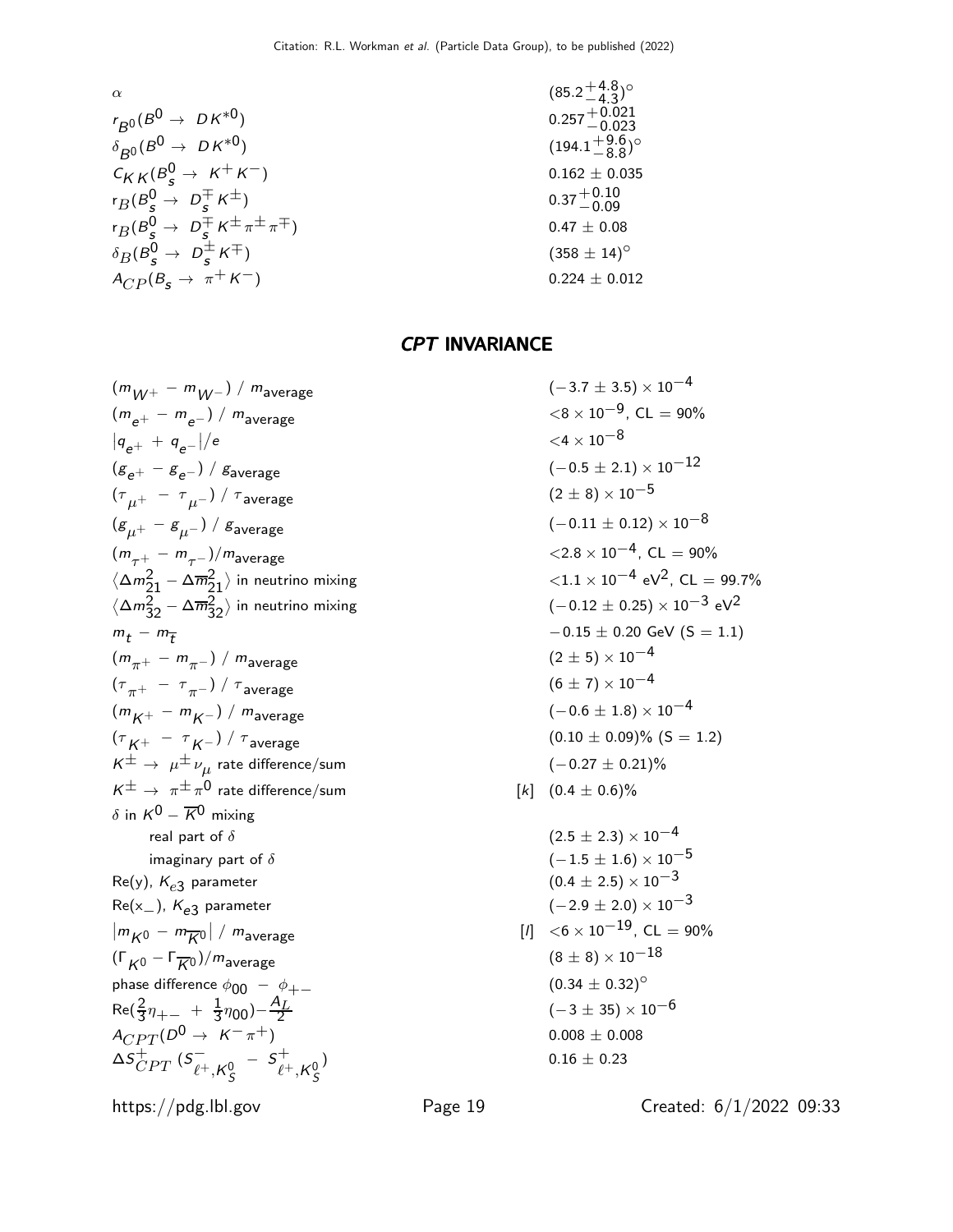$\Delta S_{CPT}^{-}$  ( $S_{\ell^+}^{+}$  $\ell^+,$ K $^0_S$  $-5^ \ell^+,$ K $^0_S$  $\Delta c^{+}_{CPT}$  ( $c^{-}_{\ell^+}$  $\ell^+,$ K $^0_S$  $C_{\circ}^{+}$  $\ell^+,$ K $^0_S$  $\Delta {\sf c}_{CPT}^-\, ({\sf c}_{\ell^+}^+$  $\ell^+,$ K $^0$ S  $C_{\alpha}^ \ell^+,$ K $^0$ S  $|m_{\underline{p}}-m_{\overline{\underline{p}}}|/m_{\underline{p}}$  $\left(\right)$  $\tilde{q}_{\overline{\rho}}$  $\frac{\tilde{q}_{\overline{\rho}}}{m_{\overline{\rho}}}$   $\mid$   $\frac{\tilde{q}_p}{m_{\rho}}$  $\frac{(\overline{q}_p}{m_p})/\frac{q_p}{m_p}$  $|q_p + q_{\overline{p}}|/$  $(\mu_{\mathbf{p}} + \mu_{\overline{\mathbf{p}}}) / \mu_{\mathbf{p}}$  $(m_n - m_{\overline{n}})/m_n$  $(m_{\overline{\Lambda}} - m_{\overline{\Lambda}})/m_{\overline{\Lambda}}$  $(\tau_{\mathcal{A}} - \tau_{\overline{\mathcal{A}}}$ ) /  $\tau$   $\Lambda$   $-0.001 \pm 0.009$  $(\tau_{\,\overline{\mathbf{y}}+} - \tau_{\overline{\mathbf{y}}-}) \; / \; \tau_{\,\overline{\mathbf{y}}+}$  $(\mu_{\Sigma^+} + \mu_{\overline{\Sigma}^-})/$  $(m_{\pm -} - m_{\pm +}) / m_{\pm -}$  $(\tau_{\,\,\overline{\rule[0.06em]{0.4em}{0em}}\hspace{-0.06em}-\tau_{\,\overline{\rule[0.06em]{0.4em}{0em}}\hspace{-0.06em}-\tau_{\,\overline{\rule[0.06em]{0.4em}{0em}}\hspace{-0.06em}+\hspace{-0.06em}\tau})\,/\,\tau$  $(\mu_{\pm -} + \mu_{\pm +}) / |\mu_{\pm -}|$  $(m_{Q^{-}} - m_{\overline{Q}+}) / m_{Q^{-}}$  $(\tau_{Q^{-}} - \tau_{\overline{Q}+}) / \tau_{Q^{-}}$ 

$$
v_{\ell}^{+}, K_{S}^{0} = S_{\ell^{+}}, K_{S}^{0}
$$
  
\n
$$
v_{\ell^{+}}, K_{S}^{0} = C_{\ell^{+}}, K_{S}^{0}
$$
  
\n
$$
v_{\ell^{+}}, K_{S}^{0} = C_{\ell^{+}}, K_{S}^{0}
$$
  
\n
$$
v_{\ell}^{0}
$$
  
\n
$$
v_{\ell}^{0}
$$
  
\n
$$
v_{\ell}^{0}
$$
  
\n
$$
v_{\ell}^{0}
$$
  
\n
$$
v_{\ell}^{0}
$$
  
\n
$$
v_{\ell}^{0}
$$
  
\n
$$
v_{\ell}^{0}
$$
  
\n
$$
v_{\ell}^{0}
$$
  
\n
$$
v_{\ell}^{0}
$$
  
\n
$$
v_{\ell}^{0}
$$
  
\n
$$
v_{\ell}^{0}
$$
  
\n
$$
v_{\ell}^{0}
$$
  
\n
$$
v_{\ell}^{0}
$$
  
\n
$$
v_{\ell}^{0}
$$
  
\n
$$
v_{\ell}^{0}
$$
  
\n
$$
v_{\ell}^{0}
$$
  
\n
$$
v_{\ell}^{0}
$$
  
\n
$$
v_{\ell}^{0}
$$
  
\n
$$
v_{\ell}^{0}
$$
  
\n
$$
v_{\ell}^{0}
$$
  
\n
$$
v_{\ell}^{0}
$$
  
\n
$$
v_{\ell}^{0}
$$
  
\n
$$
v_{\ell}^{0}
$$
  
\n
$$
v_{\ell}^{0}
$$
  
\n
$$
v_{\ell}^{0}
$$
  
\n
$$
v_{\ell}^{0}
$$
  
\n
$$
v_{\ell}^{0}
$$
  
\n
$$
v_{\ell}^{0}
$$
  
\n
$$
v_{\ell}^{0}
$$
  
\n
$$
v_{\ell}^{0}
$$
  
\n
$$
v_{\ell}^{0}
$$
  
\n
$$
v_{\ell}^{0}
$$
  
\n
$$
v_{\ell}^{0}
$$
  
\n
$$
v_{\ell}^{0}
$$

# TESTS OF NUMBER CONSERVATION LAWS

#### LEPTON FAMILY NUMBER

Lepton family number conservation means separate conservation of each of  $L_e$ ,  $L_\mu$ ,  $L_\tau$ .

 $\Gamma(Z \to e^{\pm} \mu^{\mp})/\Gamma_{\text{total}}$ <br>  $\Gamma(Z \to e^{\pm} \tau^{\mp})/\Gamma_{\text{total}}$ <br>  $\Gamma(Z \to e^{\pm} \tau^{\mp})/\Gamma_{\text{total}}$ <br>  $\Gamma(Z \to e^{\pm} \tau^{\mp})/\Gamma_{\text{total}}$ <br>  $\Gamma(Z \to e^{\pm} \tau^{\mp})/\Gamma_{\text{total}}$  $\Gamma(Z \to e^{\pm} \tau^{\mp})/\Gamma_{\text{total}}$ <br>  $\Gamma(Z \to \mu^{\pm} \tau^{\mp})/\Gamma_{\text{total}}$ <br>  $\Gamma(Z \to \mu^{\pm} \tau^{\mp})/\Gamma_{\text{total}}$ <br>  $\Gamma(Z \to \mu^{\pm} \tau^{\mp})/\Gamma_{\text{total}}$ <br>  $\Gamma(Z \to \mu^{\pm} \tau^{\mp})/\Gamma_{\text{total}}$  $Γ(Z \to \mu^{\pm} \tau^{\mp}) / Γ_{total}$ <br>  $Γ(H^{0} \to e\mu) / Γ_{total}$  (o]  $<6.5 \times 10^{-6}$ , CL = 95%<br>  $<6.1 \times 10^{-5}$ , CL = 95%  $\Gamma(H^0 \to e\mu)/\Gamma_{\text{total}}$ <br>  $\Gamma(H^0 \to e\tau)/\Gamma_{\text{total}}$ <br>  $< 6.1 \times 10^{-5}$ , CL = 95%<br>  $< 2.2 \times 10^{-3}$ , CL = 95%  $\Gamma(H^0 \to \mu \tau)/\Gamma_{\text{total}}$ <br>  $\sigma(e^+e^- \to e^{\pm} \tau^{\mp}) / \sigma(e^+e^- \to \mu^+ \mu^-)$ <br>  $< 1.5 \times 10^{-3}$ , CL = 95%<br>  $< 8.9 \times 10^{-6}$ , CL = 95%  $\sigma(e^+e^- \rightarrow e^{\pm} \tau^{\mp})$  /  $\sigma(e^+e^- \rightarrow \mu^+\mu^-)$  $\sigma(e^+e^- \to \mu^{\pm} \tau^{\mp}) / \sigma(e^+e^- \to \mu^+ \mu^-)$  <4.0 × 10<sup>-6</sup>, CL = 95% limit on  $\mu^- \rightarrow e^-$  conversion  $\sigma(\mu^{\text{--}}32$ S →  $e^{\text{--}}32$ S) /  $\sigma(\mu^{\rm -32S} \rightarrow \nu_\mu^{\rm -32P^*})$ 

 $<$ 2.2 × 10<sup>-3</sup>, CL = 95%<br> $<$ 1.5 × 10<sup>-3</sup>, CL = 95%

 ${<}7\times10^{-11}$ , CL = 90%

https://pdg.lbl.gov Page 20 Created: 6/1/2022 09:33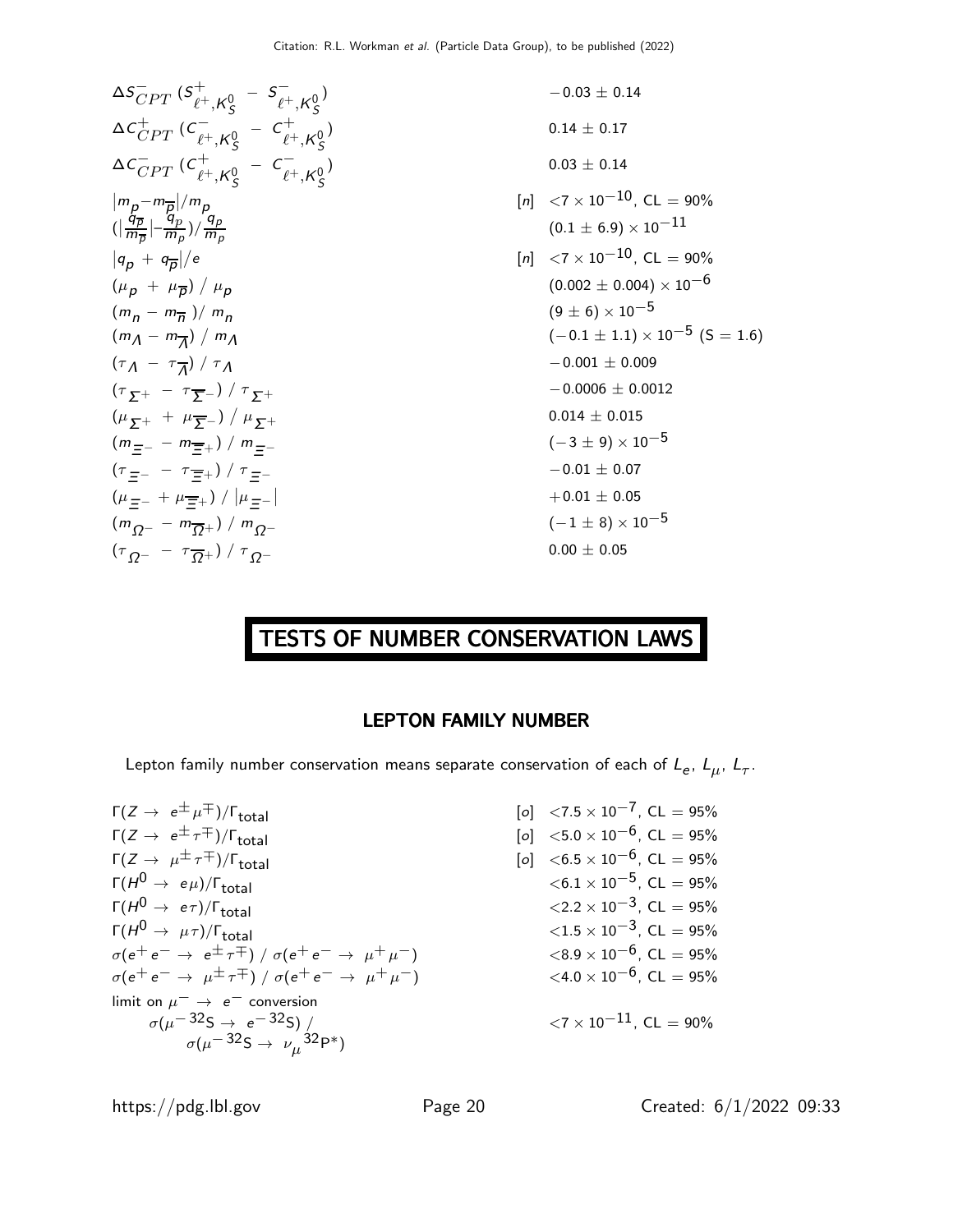$\sigma(\mu^- \text{Ti} \rightarrow e^- \text{Ti})$  /  $\sigma(\mu^-\,{\rm Ti} \rightarrow~{\rm capture})$  $\sigma(\mu^- \mathrm{Pb} \rightarrow e^- \mathrm{Pb})$  /  $\sigma(\mu^-{\sf Pb}\to{\sf capture})$  $\sigma(\mu^- A u \rightarrow e^- A u)$  /  $\sigma(\mu^- A u \rightarrow$  capture) limit on muonium  $\rightarrow$  antimuonium conversion  $R_g=$  $G_{C}$  /  $G_{F}$  $\Gamma(\mu^- \to e^- \nu_e \overline{\nu}_\mu)$  $\Gamma(\mu^- \to e^- \gamma)/\Gamma_{\text{total}}$ <br>  $\Gamma(\mu^- \to e^- e^+ e^-)/\Gamma_{\text{total}}$ <br>  $\Gamma(\mu^- \to e^- e^+ e^-)/\Gamma_{\text{total}}$ <br>  $\langle 1.0 \times 10^{-12}, \text{CL} = 90\%$  $\Gamma(\mu^- \to e^- e^+ e^-)/\Gamma_{\text{total}}$ <br>  $\Gamma(\mu^- \to e^- 2\gamma)/\Gamma_{\text{total}}$ <br>  $\langle 7.2 \times 10^{-11}, \text{ CL} = 90\%$  $\Gamma(\mu^- \to e^- 2\gamma)/\Gamma_{\text{total}}$ <br>  $\Gamma(\tau^- \to e^- \gamma)/\Gamma_{\text{total}}$ <br>  $\langle 3.3 \times 10^{-8}, \text{CL} = 90\%$  $\Gamma(\tau^- \to e^- \gamma)/\Gamma_{\text{total}}$ <br>  $\Gamma(\tau^- \to \mu^- \gamma)/\Gamma_{\text{total}}$ <br>  $\langle 4.2 \times 10^{-8}, \text{ CL} = 90\%$ <br>  $\langle 4.2 \times 10^{-8}, \text{ CL} = 90\%$ Γ( $\tau^ \rightarrow$   $\mu^ \gamma$ )/ $\Gamma_{\text{total}}$ Γ( $\tau^ \rightarrow$   $e^ \pi^0$ )/Γ<sub>total</sub> Γ( $\tau^ \rightarrow$   $\mu^- \pi^0$ )/Γ<sub>total</sub>  $\Gamma(\tau^-\,\rightarrow\,\,e^-\,K^0_S$  $Γ(τ<sup>-</sup> → μ<sup>-</sup> K<sup>0</sup><sub>S</sub>)$  $\Gamma(\tau^- \to e^- \eta)/\Gamma_{\text{total}}$ <br>  $\Gamma(\tau^- \to \mu^- \eta)/\Gamma_{\text{total}}$ <br>  $\Gamma(\tau^- \to \mu^- \eta)/\Gamma_{\text{total}}$ <br>  $\langle 6.5 \times 10^{-8}, \text{ CL} = 90\%$  $Γ(τ<sup>-</sup> → μ<sup>-</sup>η)/Γ<sub>total</sub>$ Γ( $\tau^ \rightarrow$   $e^ \rho^0$ )/Γ<sub>total</sub>  $\Gamma(\tau^- \to \mu^- \rho^0)/\Gamma_{\text{total}}$  $\Gamma(\tau^- \to e^- \omega)/\Gamma_{\text{total}}$ <br>  $\Gamma(\tau^- \to \mu^- \omega)/\Gamma_{\text{total}}$ <br>  $\Gamma(\tau^- \to \mu^- \omega)/\Gamma_{\text{total}}$ <br>  $\langle 4.8 \times 10^{-8}, \text{ CL} = 90\%$  $\Gamma(\tau^- \to \mu^- \omega)/\Gamma_{\text{total}}$ <br>  $\Gamma(\tau^- \to e^- K^*(892)^0)/\Gamma_{\text{total}}$ <br>  $\langle 3.2 \times 10^{-8}, \text{ CL} = 90\%$ <br>  $\langle 3.2 \times 10^{-8}, \text{ CL} = 90\%$  $\Gamma(\tau^- \to e^- K^*(892)^0)/\Gamma_{\text{total}}$ <br>  $\Gamma(\tau^- \to \mu^- K^*(892)^0)/\Gamma_{\text{total}}$ <br>  $\langle 5.9 \times 10^{-8}, \text{ CL} = 90\%$ <br>  $\langle 5.9 \times 10^{-8}, \text{ CL} = 90\%$  $\Gamma(\tau^- \to \mu^- K^*(892)^0)/\Gamma_{\text{total}}$ <br>  $\Gamma(\tau^- \to e^- \overline{K}^*(892)^0)/\Gamma_{\text{total}}$ <br>  $\langle 3.4 \times 10^{-8}, \text{ CL} = 90\%$  $\Gamma(\tau^- \to e^- \overline{K}^*(892)^0)/\Gamma_{\text{total}}$ <br>  $\Gamma(\tau^- \to \mu^- \overline{K}^*(892)^0)/\Gamma_{\text{total}}$ <br>  $\langle 7.0 \times 10^{-8}, \text{ CL} = 90\%$ <br>  $\langle 7.0 \times 10^{-8}, \text{ CL} = 90\%$  $\Gamma(\tau^- \to \mu^- \overline{K}^*(892)^0)/\Gamma_{\text{total}}$  $Γ(τ<sup>-</sup> → e<sup>-</sup>η<sup>'</sup>)$  $Γ(τ<sup>-</sup> → μ<sup>-</sup>η<sup>'</sup>)$  $\Gamma(\tau^-\to e^- f_0(980) \to e^-\pi^+\pi^-)/\Gamma_{\rm total}$  <3.2 × 10<sup>−8</sup>, CL = 90%  $\Gamma(\tau^-\to\mu^- f_0(980)\to\mu^-\pi^+\pi^-)/\Gamma_{\rm total}$  <3.4 × 10<sup>-8</sup>, CL = 90%  $\Gamma(\tau^- \to e^- \phi)/\Gamma_{\text{total}}$ <br>  $\Gamma(\tau^- \to \mu^- \phi)/\Gamma_{\text{total}}$ <br>  $\langle 8.4 \times 10^{-8}, \text{ CL} = 90\%$ <br>  $\langle 8.4 \times 10^{-8}, \text{ CL} = 90\%$  $\Gamma(\tau^- \to \mu^- \phi)/\Gamma_{\text{total}}$ <br>  $\Gamma(\tau^- \to e^- e^+ e^-)/\Gamma_{\text{total}}$ <br>  $\langle 2.7 \times 10^{-8}, \text{ CL} = 90\%$ <br>  $\langle 2.7 \times 10^{-8}, \text{ CL} = 90\%$  $\Gamma(\tau^- \to e^- e^+ e^-)/\Gamma_{\text{total}}$ <br>  $\Gamma(\tau^- \to e^- \mu^+ \mu^-)/\Gamma_{\text{total}}$ <br>  $\langle 2.7 \times 10^{-8}, \text{ CL} = 90\%$ <br>  $\langle 2.7 \times 10^{-8}, \text{ CL} = 90\%$  $\Gamma(\tau^- \to e^- \mu^+ \mu^-)/\Gamma_{\text{total}}$ <br>  $\Gamma(\tau^- \to e^+ \mu^- \mu^-)/\Gamma_{\text{total}}$ <br>  $\Gamma(\tau^- \to e^+ \mu^- \mu^-)/\Gamma_{\text{total}}$ <br>  $\langle 1.7 \times 10^{-8}, \text{ CL} = 90\%$  $\Gamma(\tau^- \to e^+ \mu^- \mu^-)/\Gamma_{\text{total}}$  <1.7 × 10<sup>-8</sup>, CL = 90%<br>  $\Gamma(\tau^- \to \mu^- e^+ e^-)/\Gamma_{\text{total}}$  <1.8 × 10<sup>-8</sup>, CL = 90%  $\Gamma(\tau^- \to \mu^- e^+ e^-)/\Gamma_{\text{total}}$  <1.8 × 10<sup>-8</sup>, CL = 90%<br>  $\Gamma(\tau^- \to \mu^+ e^- e^-)/\Gamma_{\text{total}}$  <1.5 × 10<sup>-8</sup>, CL = 90%  $\Gamma(\tau^- \to \mu^+ e^- e^-)/\Gamma_{\text{total}}$ <br>  $\Gamma(\tau^- \to \mu^- \mu^+ \mu^-)/\Gamma_{\text{total}}$ <br>  $\langle 2.1 \times 10^{-8}, \text{ CL} = 90\%$ <br>  $\langle 2.1 \times 10^{-8}, \text{ CL} = 90\%$  $\Gamma(\tau^- \to \mu^- \mu^+ \mu^-)/\Gamma_{\text{total}}$ <br>  $\Gamma(\tau^- \to e^- \pi^+ \pi^-)/\Gamma_{\text{total}}$ <br>  $\Gamma(\tau^- \to e^- \pi^+ \pi^-)/\Gamma_{\text{total}}$ <br>  $\langle 2.3 \times 10^{-8}, \text{ CL} = 90\%$  $\Gamma(\tau^- \to e^- \pi^+ \pi^-)/\Gamma_{\text{total}}$ <br>  $\Gamma(\tau^- \to \mu^- \pi^+ \pi^-)/\Gamma_{\text{total}}$ <br>  $\Gamma(\tau^- \to \mu^- \pi^+ \pi^-)/\Gamma_{\text{total}}$ <br>  $\langle 2.1 \times 10^{-8}, \text{ CL} = 90\%$  $\Gamma(\tau^- \to \mu^- \pi^+ \pi^-)/\Gamma_{\text{total}}$ 

 $<$ 4.3  $\times$  10<sup>-12</sup>, CL = 90%  $<$ 4.6  $\times$  10<sup>-11</sup>, CL = 90%  $< 7 \times 10^{-13}$ , CL = 90%  $<$ 0.0030, CL = 90%  $[p] \leq 1.2 \times 10^{-2}$ , CL = 90%  $< 8.0 \times 10^{-8}$ , CL = 90%  $< 1.1 \times 10^{-7}$ , CL = 90%  $\langle 2.6 \times 10^{-8}$ , CL = 90%  $<$ 2.3 × 10<sup>−8</sup>, CL = 90%<br> $<$ 9.2 × 10<sup>−8</sup>, CL = 90%  $<$ 1.8  $\times$  10<sup>-8</sup>, CL = 90%  $<$ 1.2 × 10<sup>−8</sup>, CL = 90%<br> $<$ 4.8 × 10<sup>−8</sup>, CL = 90%  $<$ 1.6  $\times$  10<sup>-7</sup>, CL = 90%  $<$ 1.3 × 10<sup>-7</sup>, CL = 90%<br> $<$ 3.2 × 10<sup>-8</sup>, CL = 90%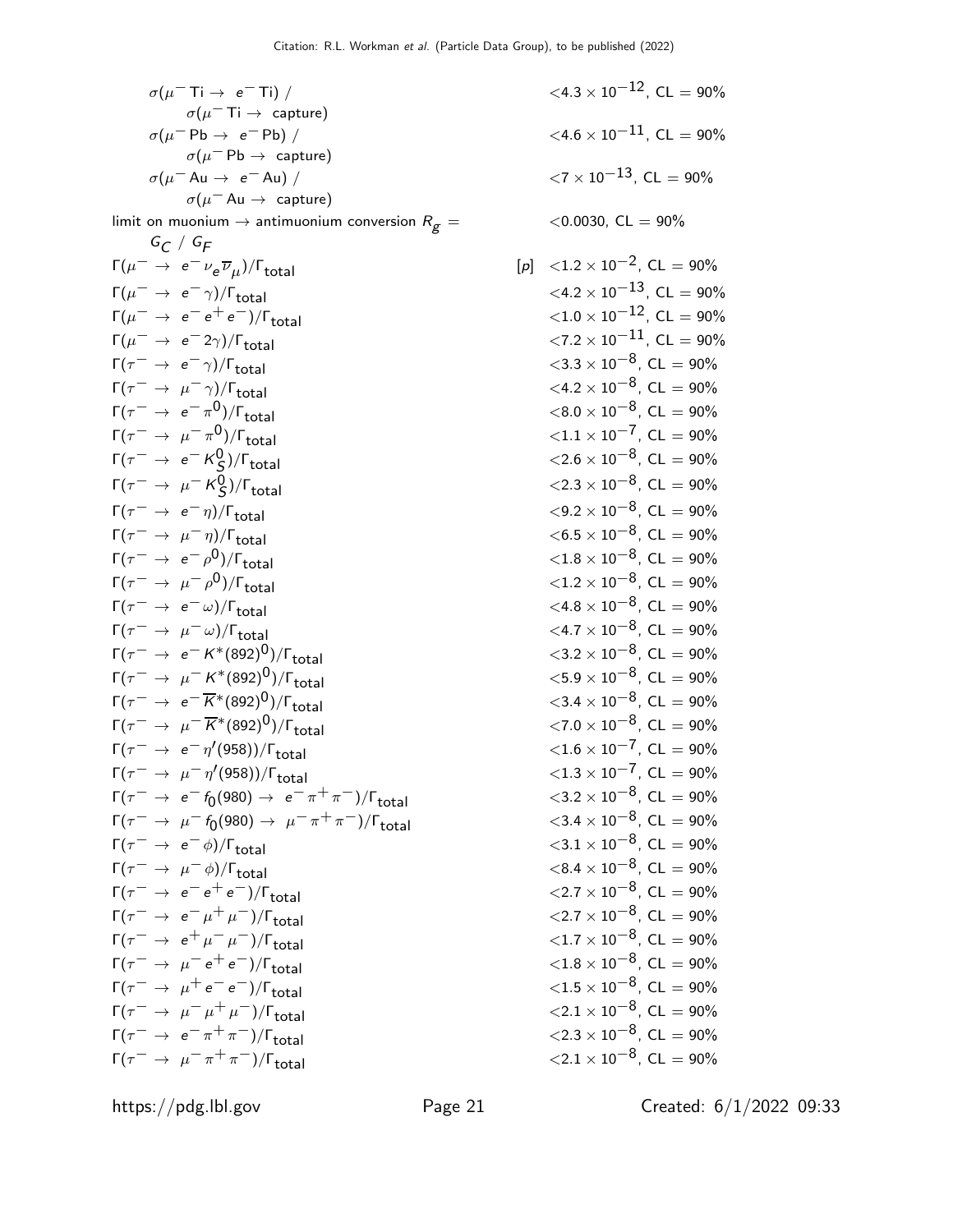$\Gamma(\tau^- \to e^- \pi^+ K^-)/\Gamma_{\text{total}}$  <3.7 × 10<sup>-8</sup>, CL = 90%<br>  $\Gamma(\tau^- \to e^- \pi^- K^+)/\Gamma_{\text{total}}$  <3.1 × 10<sup>-8</sup>, CL = 90%  $\Gamma(\tau^- \to e^- \pi^- K^+)/\Gamma_{\text{total}}$  $\Gamma(\tau^-\rightarrow~e^-$  K $^0_S$  K $^0_S$  $\Gamma(\tau^- \to e^- \, K^+ \, K^-)/\Gamma_{\text{total}}$ <br>  $\Gamma(\tau^- \to \mu^- \, \pi^+ \, K^-)/\Gamma_{\text{total}}$ <br>  $< 3.4 \times 10^{-8}$ , CL = 90%<br>  $< 8.6 \times 10^{-8}$ , CL = 90%  $\Gamma(\tau^- \to \mu^- \pi^+ K^-)/\Gamma_{\text{total}}$  <8.6 × 10<sup>-8</sup>, CL = 90%<br>  $\Gamma(\tau^- \to \mu^- \pi^- K^+)/\Gamma_{\text{total}}$  <4.5 × 10<sup>-8</sup>, CL = 90%  $Γ(τ<sup>-</sup> → μ<sup>-</sup>π<sup>-</sup> K<sup>+</sup>)/Γ<sub>total</sub>$  $\Gamma(\tau^- \to \mu^- K^0_S K^0_S$  $Γ(τ<sup>-</sup> → μ<sup>-</sup> K<sup>+</sup> K<sup>-</sup>)/Γ<sub>total</sub>$  $\Gamma(\tau^-\rightarrow e^-\pi^0\pi)$  $\Gamma(\tau^- \to \mu^- \pi^0 \pi)$  $\Gamma(\tau^- \to e^- \eta \eta)/\Gamma_{\text{total}}$  <3.5 × 10<sup>-5</sup>, CL = 90%<br>  $\Gamma(\tau^- \to \mu^- \eta \eta)/\Gamma_{\text{total}}$  <6.0 × 10<sup>-5</sup>, CL = 90% Γ( $\tau^ \rightarrow$   $\mu^ \eta \eta$ )/ $\Gamma_{\text{total}}$ Γ( $\tau^ \rightarrow$   $e^- \pi^0 \eta$ )/Γ<sub>total</sub> Γ( $\tau^ \rightarrow$   $\mu^- \pi^0 \eta$ )/Γ<sub>total</sub>  $\Gamma(\tau^- \to e^-)$  light boson)/ $\Gamma_{\text{total}}$  <2.7 × 10<sup>-3</sup>, CL = 95%<br>  $\Gamma(\tau^- \to \mu^-)$  light boson)/ $\Gamma_{\text{total}}$  <5 × 10<sup>-3</sup>, CL = 95%  $Γ(τ<sup>-</sup> → μ<sup>-</sup>$  light boson)/ $Γ<sub>total</sub>$ LEPTON FAMILY NUMBER VIOLATION IN NEUTRINOS  $\sin^2(\theta_{12})$  0.307  $\pm$  0.013  $\Delta m_{21}^2$  $\frac{2}{21}$  (7.53  $\pm$  0.18)  $\times$  10<sup>-5</sup> eV<sup>2</sup>  $\sin^2(\theta_{23})$  (Normal order)  $\Delta m_{32}^2$  (Inverted order) (−2.536  $\pm$  0.034)  $\times$  10<sup>-3</sup> eV<sup>2</sup>  $\Delta m_{32}^2$  (Normal order) (2.453 ± 0.033) × 10<sup>−3</sup> eV<sup>2</sup>  $\sin^2(\theta_{13})$  (2.20  $\pm$  0.07)  $\times$  10<sup>-2</sup>  $\Gamma(\pi^+ \to \mu^+ \nu_e)/\Gamma_{\text{total}}$ )/ $\Gamma$ <sub>total</sub> [q] <8.0 × 10<sup>-3</sup>, CL = 90%  $\Gamma(\pi^+ \to \mu^- e^+ e^+ \nu)/\Gamma_{\text{total}}$  $\Gamma(\pi^0 \to \mu^+e^-)/\Gamma_{\rm total}$  < 3.8 × 10<sup>-10</sup>, CL = 90%  $\Gamma(\pi^0 \to \mu^- e^+) / \Gamma_{\rm total}$  < 3.2 × 10<sup>-10</sup>, CL = 90%  $\Gamma(\pi^0 \to \mu^+e^- + \mu^-e^+)/\Gamma_{\rm total}$  <3.6 × 10<sup>-10</sup>, CL = 90%  $\Gamma(\eta \to \mu^+ e^- + \mu^- e^+) / \Gamma_{\text{total}}$  $\Gamma(\eta^{\prime}(958) \rightarrow e \mu)/\Gamma_{\rm total}$  <4.7 × 10<sup>−4</sup>, CL = 90%  $\Gamma(\phi(1020) \rightarrow e^{\pm} \mu^{\mp})/\Gamma_{\text{total}}$  $\Gamma(K^+ \to \mu^- \nu e^+ e^+) / \Gamma_{\text{total}}$  $\Gamma(K^+ \to \mu^+ \nu_e)/\Gamma_{\text{total}}$ )/ $\Gamma$ <sub>total</sub> [q] <4 × 10<sup>-3</sup>, CL = 90%  $\Gamma(K^+ \to \pi^+ \mu^+ e^-)/\Gamma_{\text{total}}$  $Γ(K^+ \to \pi^+ \mu^- e^+)/\Gamma_{total}$  $\Gamma(K^0_L \to e^{\pm} \mu^{\mp})/\Gamma_{\rm total}$  [o]  $\langle 4.7 \times 10^{-12}, \text{ CL} = 90\%$ Γ(K0 <sup>L</sup> <sup>→</sup> <sup>e</sup><sup>±</sup> <sup>e</sup><sup>±</sup> <sup>µ</sup><sup>∓</sup> <sup>µ</sup>∓)/Γtotal [o] <sup>&</sup>lt;4.<sup>12</sup> <sup>×</sup> <sup>10</sup>−11, CL = 90%  $\Gamma(K^0_L\to~\pi^0\mu^\pm\,e^\mp)/\Gamma_{\rm total} \hspace{2cm}$  [o]  $\,<\,7.6\times10^{-11}$ , CL  $=90\%$  $\Gamma(\mathcal{K}^0_L\rightarrow~\pi^0\pi^0\mu^{\pm}\,e^{\mp})/\Gamma_{\rm total} ~~~~~~~~~~~~~~$   $<$   $1.7\times10^{-10}$ , CL  $=$  90%  $\overline{\Gamma(D^+ \rightarrow \pi^+ e^+ \mu^-)/\Gamma_{\text{total}}}$  $Γ(D^+ \rightarrow \pi^+ e^- \mu^+)/\Gamma_{\text{total}}$ 

 $\langle 7.1 \times 10^{-8}$ , CL = 90%<br> $\langle 3.4 \times 10^{-8}$ . CL = 90%  $<$ 8.0 × 10<sup>−8</sup>, CL = 90%<br>  $<$ 4.4 × 10<sup>−8</sup>, CL = 90%  $<$ 6.5  $\times$  10<sup>-6</sup>, CL = 90%  $<$ 1.4 × 10<sup>-5</sup>, CL = 90%<br> $<$ 3.5 × 10<sup>-5</sup>, CL = 90%  $<$ 2.4  $\times$  10<sup>-5</sup>, CL = 90%  $<$ 2.2  $\times$  10<sup>-5</sup>, CL = 90%<br> $<$ 2.7  $\times$  10<sup>-3</sup>, CL = 95%

$$
0.307 \pm 0.013
$$
\n
$$
(7.53 \pm 0.18) \times 10^{-5} \text{ eV}^2
$$
\n
$$
0.546 \pm 0.021
$$
\n
$$
(-2.536 \pm 0.034) \times 10^{-3} \text{ eV}^2
$$
\n
$$
(2.453 \pm 0.033) \times 10^{-3} \text{ eV}^2
$$
\n
$$
(2.20 \pm 0.07) \times 10^{-2}
$$
\n
$$
[q] < 8.0 \times 10^{-3}, \text{ CL} = 90\%
$$
\n
$$
< 1.6 \times 10^{-6}, \text{ CL} = 90\%
$$
\n
$$
< 3.8 \times 10^{-10}, \text{ CL} = 90\%
$$
\n
$$
< 3.8 \times 10^{-10}, \text{ CL} = 90\%
$$
\n
$$
< 3.6 \times 10^{-10}, \text{ CL} = 90\%
$$
\n
$$
< 4.7 \times 10^{-6}, \text{ CL} = 90\%
$$
\n
$$
< 4.7 \times 10^{-6}, \text{ CL} = 90\%
$$
\n
$$
< 2 \times 10^{-6}, \text{ CL} = 90\%
$$
\n
$$
< 2.1 \times 10^{-8}, \text{ CL} = 90\%
$$
\n
$$
< 2.1 \times 10^{-8}, \text{ CL} = 90\%
$$
\n
$$
< 1.3 \times 10^{-11}, \text{ CL} = 90\%
$$
\n
$$
< 6.6 \times 10^{-11}, \text{ CL} = 90\%
$$
\n
$$
[o] < 4.12 \times 10^{-12}, \text{ CL} = 90\%
$$
\n
$$
[o] < 4.12 \times 10^{-11}, \text{ CL} = 90\%
$$
\n
$$
[o] < 7.6 \times 10^{-11}, \text{ CL} = 90\%
$$
\n
$$
< 1.7 \times 10^{-10}, \text{ CL} = 90\%
$$
\n
$$
< 2.1 \times 10^{-7}, \text{ CL} = 90\%
$$
\n

https://pdg.lbl.gov Page 22 Created: 6/1/2022 09:33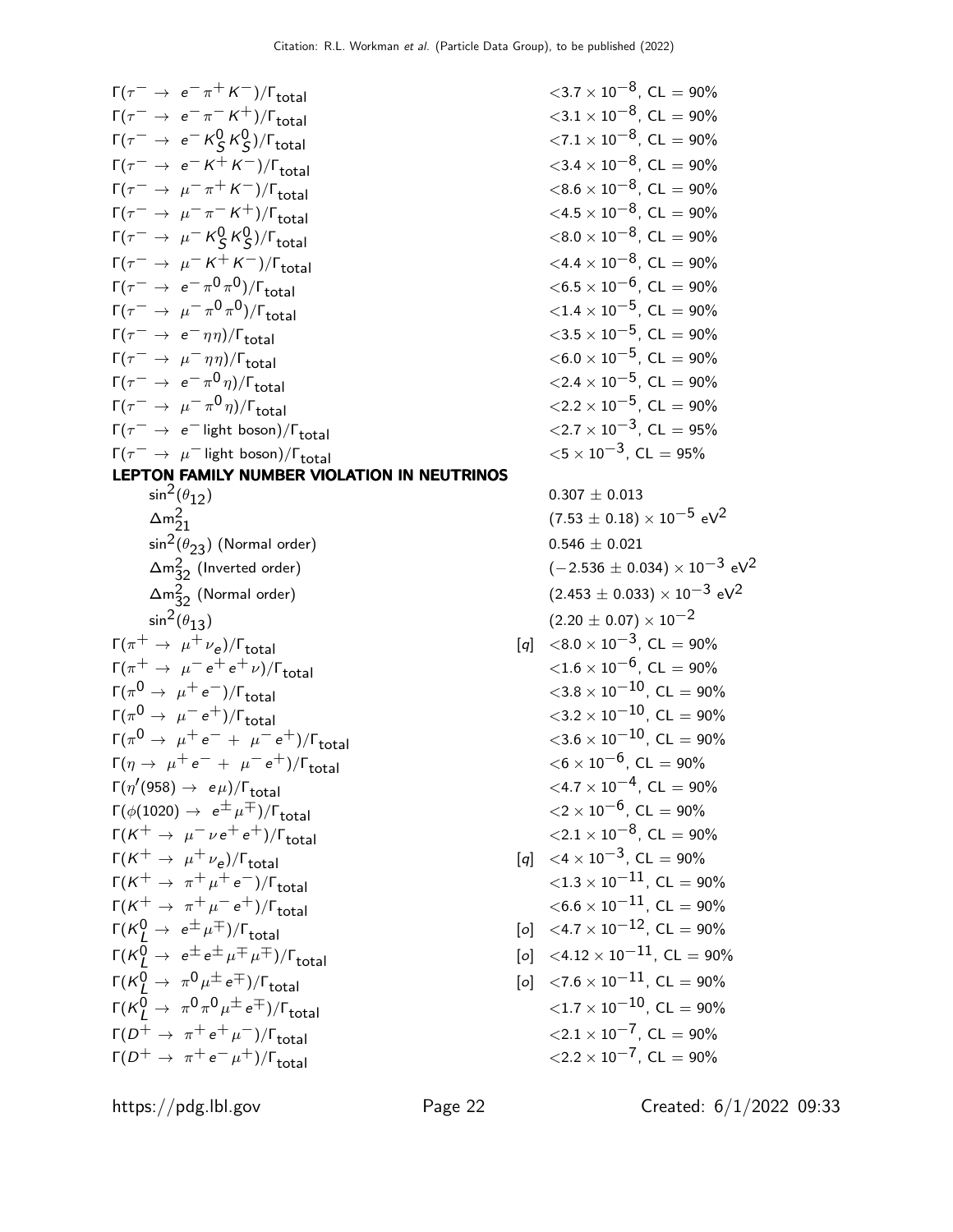$\Gamma(D^+ \to K^+ e^+ \mu^-)/\Gamma_{\text{total}}$ <br>  $\Gamma(D^+ \to K^+ e^- \mu^+)/\Gamma_{\text{total}}$ <br>  $\langle 1.0 \times 10^{-7}, \text{CL} = 90\%$  $\Gamma(D^+ \to K^+ e^- \mu^+)/\Gamma_{\text{total}}$ <br>  $\Gamma(D^0 \to \mu^{\pm} e^{\mp})/\Gamma_{\text{total}}$ <br>  $\Gamma(D^0 \to \mu^{\pm} e^{\mp})/\Gamma_{\text{total}}$ <br>  $\Gamma(D^0 \to \mu^{\pm} e^{\mp})/\Gamma_{\text{total}}$ <br>  $\Gamma(D^0 \to \mu^{\pm} e^{\mp})/\Gamma_{\text{total}}$  $\Gamma(D^0 \rightarrow \mu^{\pm} e^{\mp})/\Gamma_{\text{total}}$ Γ( $D^0 \rightarrow \pi^0 e^{\pm} \mu^{\mp})/\Gamma_{\text{total}}$  $\Gamma(D^0 \to \eta e^{\pm} \mu^{\mp})/\Gamma_{\text{total}}$ <br>  $\Gamma(D^0 \to \pi^+ \pi^- e^{\pm} \mu^{\mp})/\Gamma_{\text{total}}$  [o] <2.25 × 10<sup>-6</sup>, CL = 90%<br>
[o] <1.71 × 10<sup>-6</sup>, CL = 90% Γ( $D^0 \rightarrow \pi^+\pi^- e^{\pm}\mu^{\mp})/\Gamma_{\text{total}}$ Γ( $D^0 \rightarrow \rho^0 e^{\pm} \mu^{\mp})/\Gamma_{\text{total}}$  $\Gamma(D^0 \to \omega e^{\pm} \mu^{\mp})/\Gamma_{\text{total}}$ <br>  $\Gamma(D^0 \to \kappa^- \kappa^+ e^{\pm} \mu^{\mp})/\Gamma_{\text{total}}$  [o] <1.71 × 10<sup>-6</sup>, CL = 90%<br>  $\Gamma(D^0 \to \kappa^- \kappa^+ e^{\pm} \mu^{\mp})/\Gamma_{\text{total}}$  [o] <1.00 × 10<sup>-6</sup>, CL = 90%  $\Gamma(D^0 \to K^- K^+ e^{\pm} \mu^{\mp})/\Gamma_{\text{total}}$  [o] <1.00 × 10<sup>-6</sup>, CL = 90%<br>  $\Gamma(D^0 \to \phi e^{\pm} \mu^{\mp})/\Gamma_{\text{total}}$  [o] <5.1 × 10<sup>-7</sup>, CL = 90% Γ(D<sup>0</sup> <sup>→</sup> <sup>φ</sup>e<sup>±</sup> <sup>µ</sup>∓)/Γtotal [o] <sup>&</sup>lt;5.<sup>1</sup> <sup>×</sup> <sup>10</sup>−7, CL = 90%  $\Gamma(D^0 \to \overline{K}^0 e^{\pm} \mu^{\mp})/\Gamma_{\text{total}}$ <br>  $\Gamma(D^0 \to K^- \pi^+ e^{\pm} \mu^{\mp})/\Gamma_{\text{total}}$ <br>  $\Gamma(D^0 \to K^- \pi^+ e^{\pm} \mu^{\mp})/\Gamma_{\text{total}}$ <br>  $\Gamma(D^0 \to K^- \pi^+ e^{\pm} \mu^{\mp})/\Gamma_{\text{total}}$ <br>  $\Gamma(D^0 \to K^- \pi^+ e^{\pm} \mu^{\mp})/\Gamma_{\text{total}}$  $\Gamma(D^0 \to K^- \pi^+ e^{\pm} \mu^{\mp})/\Gamma_{\text{total}}$ <br>  $\Gamma(D^0 \to \overline{K}^*(892)^0 e^{\pm} \mu^{\mp})/\Gamma_{\text{total}}$ <br>  $\Gamma(D^0 \to \overline{K}^*(892)^0 e^{\pm} \mu^{\mp})/\Gamma_{\text{total}}$ <br>  $\Gamma(D^0 \to \overline{K}^*(892)^0 e^{\pm} \mu^{\mp})/\Gamma_{\text{total}}$ <br>  $\Gamma(D^0 \to \overline{K}^*(892)^0 e^{\pm} \mu^{\mp})/\Gamma_{\text{total}}$  $\Gamma(D^0 \to \overline{K}^*(892)^0 e^{\pm} \mu^{\mp})/\Gamma_{\text{total}}$  [o] <1.25 × 10<sup>-6</sup>, CL = 90%<br>  $\Gamma(D^+ \to \pi^+ e^+ \mu^-)/\Gamma_{\text{total}}$  [o] <1.1 × 10<sup>-6</sup>, CL = 90%  $\Gamma(D_s^+ \to \pi^+ e^+ \mu^-)/\Gamma_{\rm total}$   $< 1.1 \times 10^{-6}$ , CL = 90%  $\Gamma(D_s^+$  → π<sup>+</sup> e<sup>−</sup> μ<sup>+</sup>)/Γ<sub>total</sub> <9.4 × 10<sup>−7</sup>, CL = 90%  $\Gamma(D_s^+ \to K^+ e^+ \mu^-)/\Gamma_{\rm total}$  <7.9 × 10<sup>-7</sup>, CL = 90%  $\Gamma(D_s^+ \to K^+ e^- \mu^+) / \Gamma_{\text{total}}$  <5.6 × 10<sup>-7</sup>, CL = 90%  $\Gamma(B^+ \to \pi^+ e^+ \mu^-)/\Gamma_{\text{total}}$ <br>  $\Gamma(B^+ \to \pi^+ e^- \mu^+)/\Gamma_{\text{total}}$ <br>  $\langle 6.4 \times 10^{-3}, \text{ CL} = 90\%$ <br>  $\langle 6.4 \times 10^{-3}, \text{ CL} = 90\%$  $\Gamma(B^+ \to \pi^+ e^- \mu^+)/\Gamma_{\text{total}}$ <br>  $\Gamma(B^+ \to \pi^+ e^{\pm} \mu^{\mp})/\Gamma_{\text{total}}$ <br>  $\langle 1.7 \times 10^{-7}, \text{ CL} = 90\%$  $\Gamma(B^+ \to \pi^+ e^{\pm} \mu^{\mp})/\Gamma_{\text{total}}$ <br>  $\Gamma(B^+ \to \pi^+ e^+ \tau^-)/\Gamma_{\text{total}}$ <br>  $\langle 1.7 \times 10^{-7}, \text{ CL} = 90\%$ <br>  $\langle 7.4 \times 10^{-5}, \text{ CL} = 90\%$  $\Gamma(B^+ \to \pi^+ e^+ \tau^-)/\Gamma_{\text{total}}$ <br>  $\Gamma(B^+ \to \pi^+ e^- \tau^+)/\Gamma_{\text{total}}$ <br>  $\langle 2.0 \times 10^{-5}, \text{ CL} = 90\%$ <br>  $\langle 2.0 \times 10^{-5}, \text{ CL} = 90\%$  $\Gamma(B^+ \to \pi^+ e^- \tau^+) / \Gamma_{\text{total}}$ <br>  $\Gamma(B^+ \to \pi^+ e^{\pm} \tau^{\mp}) / \Gamma_{\text{total}}$ <br>  $\langle 2.0 \times 10^{-5}, \text{ CL} = 90\%$ <br>  $\langle 7.5 \times 10^{-5}, \text{ CL} = 90\%$  $\Gamma(B^+ \to \pi^+ e^{\pm} \tau^{\mp})/\Gamma_{\text{total}}$ <br>  $\Gamma(B^+ \to \pi^+ \mu^+ \tau^-)/\Gamma_{\text{total}}$ <br>  $< 6.2 \times 10^{-5}$ , CL = 90%  $\Gamma(B^+ \to \pi^+ \mu^+ \tau^-)/\Gamma_{\text{total}}$ <br>  $\Gamma(B^+ \to \pi^+ \mu^- \tau^+)/\Gamma_{\text{total}}$ <br>  $\langle 4.5 \times 10^{-5}, \text{ CL} = 90\%$ <br>  $\langle 4.5 \times 10^{-5}, \text{ CL} = 90\%$  $\Gamma(B^+ \to \pi^+ \mu^- \tau^+)/\Gamma_{\text{total}}$ <br>  $\Gamma(B^+ \to \pi^+ \mu^+ \tau^+)/\Gamma_{\text{total}}$ <br>  $\langle 7.2 \times 10^{-5}, \text{ CL} = 90\%$ <br>  $\langle 7.2 \times 10^{-5}, \text{ CL} = 90\%$  $\Gamma(B^+ \to \pi^+ \mu^{\pm} \tau^{\mp})/\Gamma_{\text{total}}$ <br>  $\Gamma(B^+ \to K^+ e^+ \mu^-)/\Gamma_{\text{total}}$ <br>  $\langle 7.2 \times 10^{-5}, \text{ CL} = 90\%$ <br>  $\langle 7.0 \times 10^{-9}, \text{ CL} = 90\%$  $\Gamma(B^+ \to K^+ e^+ \mu^-)/\Gamma_{\text{total}}$ <br>  $\Gamma(B^+ \to K^+ e^- \mu^+)/\Gamma_{\text{total}}$ <br>  $\langle 6.4 \times 10^{-9}, \text{ CL} = 90\%$ <br>  $\langle 6.4 \times 10^{-9}, \text{ CL} = 90\%$  $\Gamma(B^+ \to K^+ e^- \mu^+)/\Gamma_{\text{total}}$ <br>  $\Gamma(B^+ \to K^+ e^{\pm} \mu^{\mp})/\Gamma_{\text{total}}$ <br>  $\langle 6.4 \times 10^{-9}, \text{ CL} = 90\%$ <br>  $\langle 9.1 \times 10^{-8}, \text{ CL} = 90\%$  $\Gamma(B^+ \to K^+ e^{\pm} \mu^{\mp})/\Gamma_{\text{total}}$ <br>  $\Gamma(B^+ \to K^+ e^+ \tau^-)/\Gamma_{\text{total}}$ <br>  $< 4.3 \times 10^{-5}$ , CL = 90%  $\Gamma(B^+ \to K^+ e^+ \tau^-)/\Gamma_{\text{total}}$ <br>  $\Gamma(B^+ \to K^+ e^- \tau^+)/\Gamma_{\text{total}}$ <br>  $\langle 1.5 \times 10^{-5}, \text{ CL} = 90\%$ <br>  $\langle 1.5 \times 10^{-5}, \text{ CL} = 90\%$  $\Gamma(B^+ \to K^+e^-\tau^+)/\Gamma_{\text{total}}$ <br>  $\Gamma(B^+ \to K^+e^{\pm}\tau^{\mp})/\Gamma_{\text{total}}$ <br>  $\langle 3.0 \times 10^{-5}, \text{ CL} = 90\%$  $\Gamma(B^+ \to K^+ e^{\pm} \tau^{\mp})/\Gamma_{\text{total}}$ <br>  $\Gamma(B^+ \to K^+ \mu^+ \tau^-)/\Gamma_{\text{total}}$ <br>  $< 4.5 \times 10^{-5}$ , CL = 90%<br>  $< 4.5 \times 10^{-5}$ , CL = 90%  $\Gamma(B^+ \to K^+ \mu^+ \tau^-)/\Gamma_{\text{total}}$ <br>  $\Gamma(B^+ \to K^+ \mu^- \tau^+)/\Gamma_{\text{total}}$ <br>  $\langle 2.8 \times 10^{-5}, \text{ CL} = 90\%$ <br>  $\langle 2.8 \times 10^{-5}, \text{ CL} = 90\%$  $\Gamma(B^+ \to K^+ \mu^- \tau^+)/\Gamma_{\text{total}}$ <br>  $\Gamma(B^+ \to K^+ \mu^{\pm} \tau^{\mp})/\Gamma_{\text{total}}$ <br>  $\langle 4.8 \times 10^{-5}, \text{ CL} = 90\%$ <br>  $\langle 4.8 \times 10^{-5}, \text{ CL} = 90\%$  $\Gamma(B^+ \to K^+ \mu^{\pm} \tau^{\mp})/\Gamma_{\text{total}}$ <br>  $\Gamma(B^+ \to K^*(892)^+ e^+ \mu^-)/\Gamma_{\text{total}}$ <br>  $\langle 1.3 \times 10^{-6}, \text{ CL} = 90\%$  $\Gamma(B^+ \to K^*(892)^+ e^+ \mu^-)/\Gamma_{\text{total}}$  <1.3 × 10<sup>-6</sup>, CL = 90%<br>  $\Gamma(B^+ \to K^*(892)^+ e^- \mu^+)/\Gamma_{\text{total}}$  <9.9 × 10<sup>-7</sup>, CL = 90%  $\Gamma(B^+ \to K^*(892)^+ e^- \mu^+)/\Gamma_{\text{total}}$  <9.9 × 10<sup>-7</sup>, CL = 90%<br>  $\Gamma(B^+ \to K^*(892)^+ e^+ \mu^+)/\Gamma_{\text{total}}$  <1.4 × 10<sup>-6</sup>, CL = 90%  $Γ(B<sup>+</sup> → K<sup>*</sup>(892)<sup>+</sup> e<sup>±</sup> μ<sup>+</sup>)/Γ$ <sub>total</sub><br>  $Γ(B<sup>0</sup> → e<sup>±</sup> μ<sup>+</sup>)/Γ$ <sub>total</sub>  $Γ(B<sup>0</sup> → π<sup>0</sup>e<sup>±</sup>μ<sup>+</sup>)/Γ$ <sub>total</sub>  $\mathsf{\Gamma}(B^{\mathsf{0}}\to~\mathsf{K}^{\mathsf{0}}\mathsf{e}^{\pm}\mu^{\mp})/\mathsf{\Gamma}_{\mathsf{total}}\quad \textrm{~~} < 3.8\times10^{-8},\, \mathsf{CL} = 90\%$ 

 $\begin{array}{ll} \text{[o]} < 8.0 \times 10^{-7}, \text{ CL} = 90\% \\ \text{[o]} < 2.25 \times 10^{-6}, \text{ CL} = 90\% \end{array}$  $\begin{array}{ll} \text{[o]} < 5.0 \times 10^{-7}, \text{ CL} = 90\% \\ \text{[o]} < 1.71 \times 10^{-6}, \text{ CL} = 90\% \end{array}$  $\begin{bmatrix} 0 & 1.0 \times 10^{-9}, \text{CL} = 90\% \end{bmatrix}$  $<$  1.4 × 10<sup>-7</sup>, CL = 90%<br> $<$  3.8 × 10<sup>-8</sup>, CL = 90%

https://pdg.lbl.gov Page 23 Created: 6/1/2022 09:33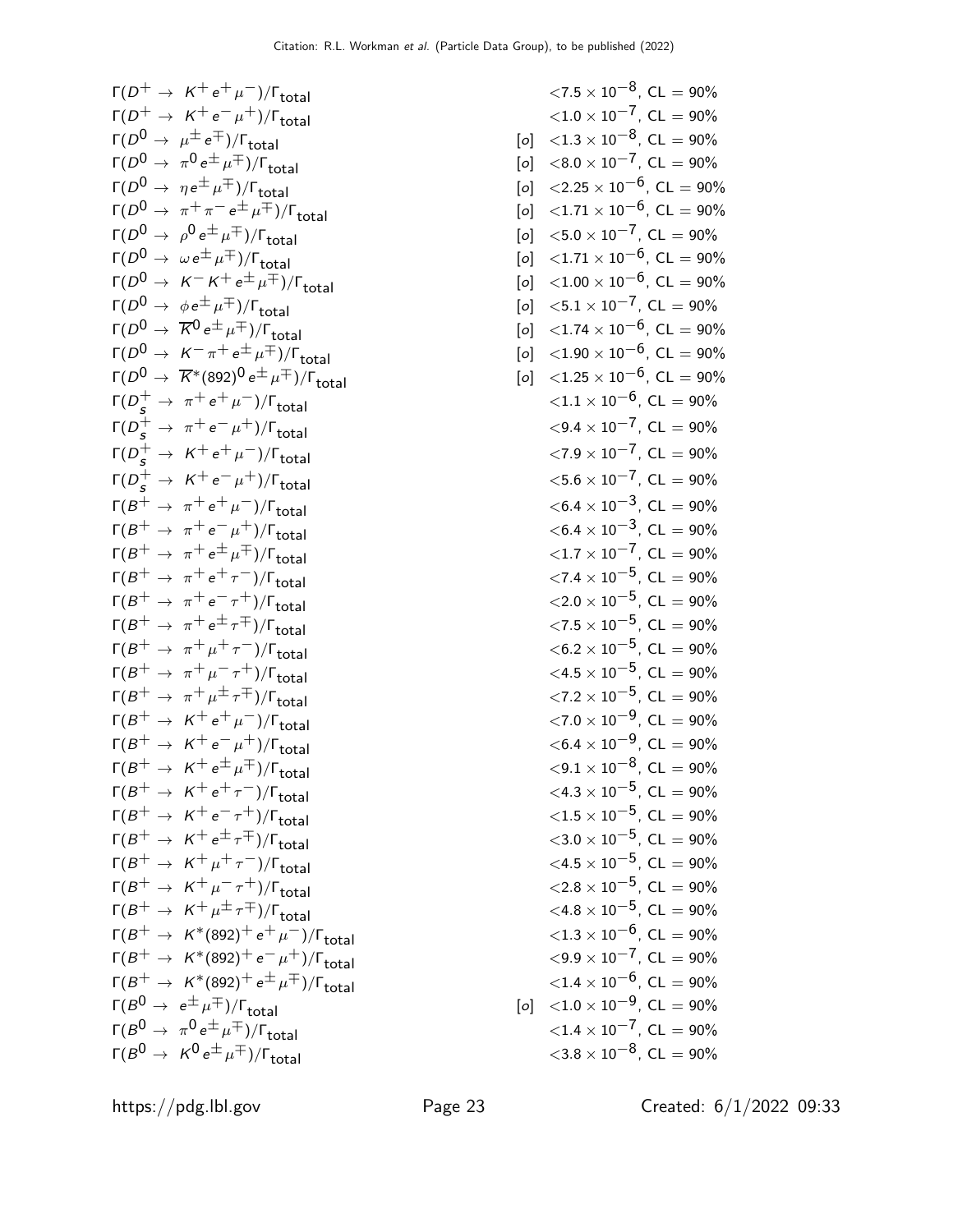| $\Gamma(B^0 \to K^*(892)^0 e^+ \mu^-)/\Gamma_{\text{total}}$                           |                   | $\langle 1.6 \times 10^{-7}$ , CL = 90%             |
|----------------------------------------------------------------------------------------|-------------------|-----------------------------------------------------|
| $\Gamma(B^0 \to K^*(892)^0 e^- \mu^+) / \Gamma_{\text{total}}$                         |                   | $\langle 1.2 \times 10^{-7}$ , CL = 90%             |
| $\Gamma(B^0\to~\mathit{K}^*(892)^0\,e^{\pm}\,\mu^{\mp})/\Gamma_{\small\textrm{total}}$ |                   | ${<}1.8\times10^{-7}$ , CL $=90\%$                  |
| $\Gamma(B^0 \to e^{\pm} \tau^{\mp})/\Gamma_{\text{total}}$                             | $\lceil o \rceil$ | $\langle 1.6 \times 10^{-5} \rangle$ , CL = 90%     |
| $\Gamma(B^0 \to \mu^{\pm} \tau^{\mp})/\Gamma_{\text{total}}$                           | $\lceil o \rceil$ | $\langle 1.4 \times 10^{-5} \rangle$ , CL = 95%     |
| $\Gamma(B \to s e^{\pm} \mu^{\mp})/\Gamma_{\text{total}}$                              | $\lceil o \rceil$ | $\langle 2.2 \times 10^{-5}$ , CL = 90%             |
| $\Gamma(B \to \pi e^{\pm} \mu^{\mp})/\Gamma_{\text{total}}$                            |                   | $\langle 9.2 \times 10^{-8}$ , CL = 90%             |
| $\Gamma(B \to \rho e^{\pm} \mu^{\mp})/\Gamma_{\text{total}}$                           |                   | $\langle 3.2 \times 10^{-6}$ , CL = 90%             |
| $\Gamma(B \to K e^{\pm} \mu^{\mp})/\Gamma_{\text{total}}$                              |                   | $\langle 3.8 \times 10^{-8}$ , CL = 90%             |
| $\Gamma(B \to K^*(892) e^{\pm} \mu^{\mp})/\Gamma_{\text{total}}$                       |                   | $\langle 5.1 \times 10^{-7}$ , CL = 90%             |
| $\Gamma(B_{s}^{0} \rightarrow e^{\pm} \mu^{\mp})/\Gamma_{\text{total}}$                |                   | [o] $\langle 5.4 \times 10^{-9} \rangle$ , CL = 90% |
| $\Gamma(B_{c}^{0} \rightarrow \mu^{\pm} \tau^{\mp})/\Gamma_{\text{total}}$             |                   | $\langle 4.2 \times 10^{-5}$ , CL = 95%             |
| $\Gamma(J/\psi(1S) \rightarrow e^{\pm} \mu^{\mp})/\Gamma_{\text{total}}$               |                   | $\langle 1.6 \times 10^{-7} \rangle$ , CL = 90%     |
| $\Gamma(J/\psi(1S) \rightarrow e^{\pm} \tau^{\mp})/\Gamma_{\text{total}}$              |                   | ${<}7.5\times10^{-8}$ , CL $=90\%$                  |
| $\Gamma(J/\psi(1S) \to \mu^{\pm} \tau^{\mp})/\Gamma_{\text{total}}$                    |                   | ${<}2.0\times10^{-6}$ , CL $=90\%$                  |
| $\Gamma(\Upsilon(1S) \rightarrow \mu^{\pm} \tau^{\mp})/\Gamma_{\text{total}}$          |                   | $<$ 6.0 $\times$ 10 $^{-6}$ , CL $=$ 95%            |
| $\Gamma(\Upsilon(2S) \rightarrow e^{\pm} \tau^{\mp})/\Gamma_{\text{total}}$            |                   | $\langle 3.2\times10^{-6}$ , CL = 90%               |
| $\Gamma(\Upsilon(2S) \to \mu^{\pm} \tau^{\mp})/\Gamma_{\text{total}}$                  |                   | $<$ 3.3 $\times$ 10 $^{-6}$ , CL $=$ 90%            |
| $\Gamma(\Upsilon(3S) \to e^{\pm} \tau^{\mp})/\Gamma_{\text{total}}$                    |                   | $\langle 4.2 \times 10^{-6}, CL = 90\%$             |
| $\Gamma(\Upsilon(3S) \to \mu^{\pm} \tau^{\mp})/\Gamma_{\text{total}}$                  |                   | $\langle 3.1 \times 10^{-6}$ , CL = 90%             |
| $\Gamma(\Lambda_c^+ \to \rho e^+ \mu^-)/\Gamma_{\text{total}}$                         |                   | $<$ 9.9 $\times$ 10 $^{-6}$ , CL $=$ 90%            |
| $\Gamma(\Lambda_c^+ \to \rho e^- \mu^+) / \Gamma_{\text{total}}$                       |                   | $\langle 1.9 \times 10^{-5}$ , CL = 90%             |
|                                                                                        |                   |                                                     |

## TOTAL LEPTON NUMBER

Violation of total lepton number conservation also implies violation of lepton family number conservation.

| $\Gamma(Z \rightarrow pe)/\Gamma_{\text{total}}$           |         | $\langle 1.8 \times 10^{-6} \rangle$ . CL = 95%  |
|------------------------------------------------------------|---------|--------------------------------------------------|
| $\Gamma(Z \to p\mu)/\Gamma_{\text{total}}$                 |         | $\langle 1.8 \times 10^{-6} \rangle$ , CL = 95%  |
| limit on $\mu^- \rightarrow e^+$ conversion                |         |                                                  |
| $\sigma(\mu^{-32}S \to e^{+32}Si^*)$ /                     |         | $\langle 9 \times 10^{-10} \rangle$ CL = 90%     |
| $\sigma(\mu^{-32}S \to \nu_\mu^{32}P^*)$                   |         |                                                  |
| $\sigma(\mu^{-127} \rightarrow e^{+127} \text{Sb*})$ /     |         | $\langle 3 \times 10^{-10} \rangle$ , CL = 90%   |
| $\sigma(\mu^{-127}] \rightarrow$ anything)                 |         |                                                  |
| $\sigma(\mu^-$ Ti $\rightarrow$ e <sup>+</sup> Ca) /       |         | $\langle 3.6 \times 10^{-11} \rangle$ . CL = 90% |
| $\sigma(\mu^- \mathrm{Ti} \rightarrow \mathrm{ capture})$  |         |                                                  |
| $\Gamma(\tau^- \to e^+ \pi^- \pi^-)/\Gamma_{\text{total}}$ |         | $\langle 2.0 \times 10^{-8} \rangle$ , CL = 90%  |
| $\Gamma(\tau^- \to \mu^+ \pi^- \pi^-)/\Gamma_{\rm total}$  |         | $\langle 3.9 \times 10^{-8} \rangle$ , CL = 90%  |
| $\Gamma(\tau^- \to e^+ \pi^- K^-)/\Gamma_{\text{total}}$   |         | $\langle 3.2 \times 10^{-8} \rangle$ , CL = 90%  |
| $\Gamma(\tau^- \to e^+ K^- K^-)/\Gamma_{\text{total}}$     |         | $\langle 3.3 \times 10^{-8} \rangle$ . CL = 90%  |
| $\Gamma(\tau^- \to \mu^+ \pi^- K^-)/\Gamma_{\text{total}}$ |         | $\langle 4.8 \times 10^{-8} \rangle$ . CL = 90%  |
| https://pdg.lbl.gov                                        | Page 24 | Created: $6/1/2022$ 09:33                        |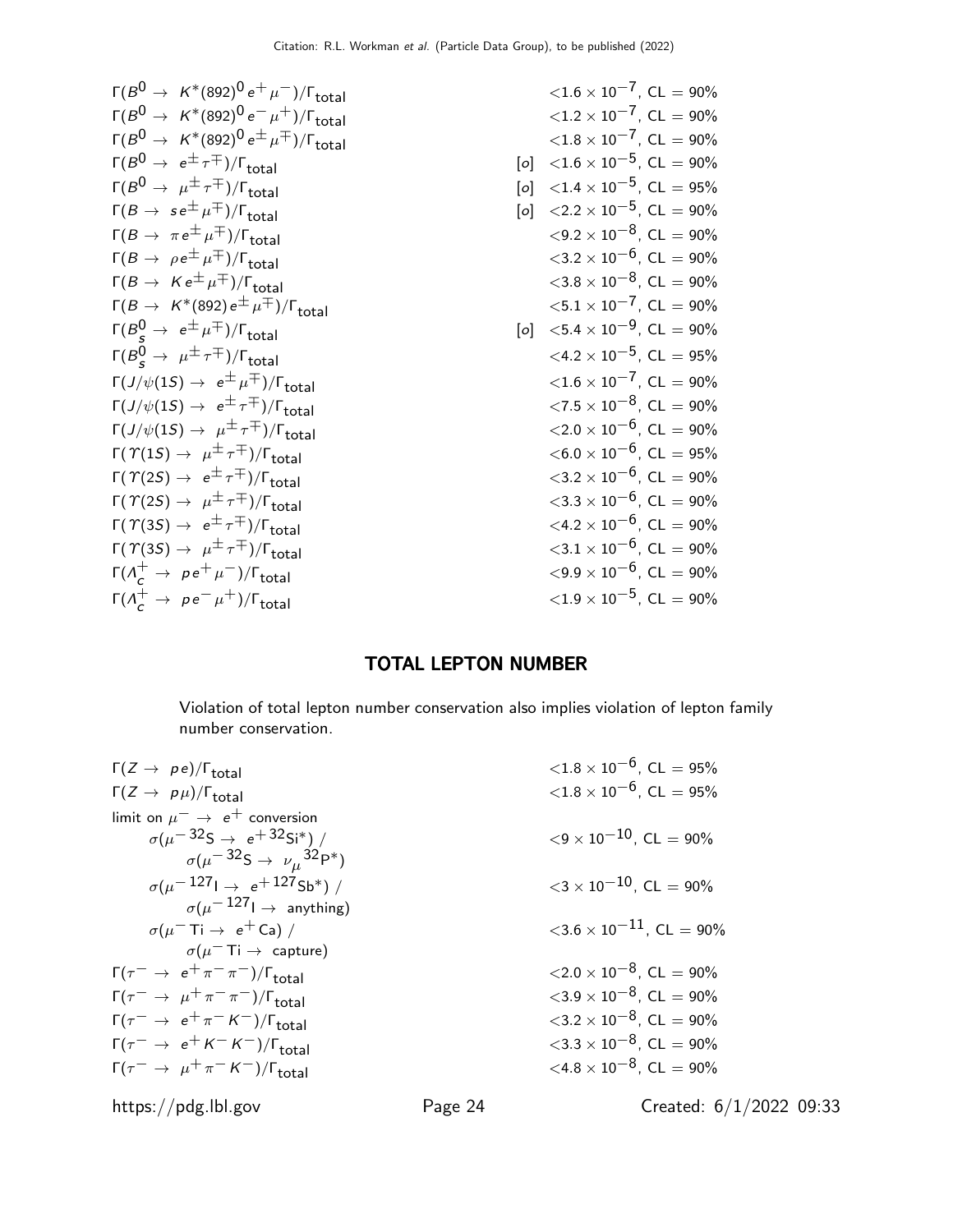$\Gamma(\tau^- \to \mu^+ K^- K^-)/\Gamma_{\text{total}}$  <4.7 × 10<sup>-8</sup>, CL = 90%<br>  $\Gamma(\tau^- \to \rho e^- e^-)/\Gamma_{\text{total}}$  <3.0 × 10<sup>-8</sup>, CL = 90%  $\Gamma(\tau^- \to p \, e^- \, e^-)/\Gamma_{\text{total}}$ <br>  $\Gamma(\tau^- \to \overline{p} \, e^+ \, e^-)/\Gamma_{\text{total}}$ <br>  $\langle 3.0 \times 10^{-8}, \, \text{CL} = 90\%$ <br>  $\langle 3.0 \times 10^{-8}, \, \text{CL} = 90\%$  $\Gamma(\tau^- \to \overline{p}e^+e^-)/\Gamma_{\text{total}}$ <br>  $\Gamma(\tau^- \to \overline{p}e^+ \mu^-)/\Gamma_{\text{total}}$ <br>  $\langle 2.0 \times 10^{-8}, \text{ CL} = 90\%$ <br>  $\langle 2.0 \times 10^{-8}, \text{ CL} = 90\%$  $\Gamma(\tau^- \to \overline{p}e^+ \mu^-)/\Gamma_{\text{total}}$ <br>  $\Gamma(\tau^- \to \overline{p}e^- \mu^+)/\Gamma_{\text{total}}$ <br>  $\langle 1.8 \times 10^{-8}, \text{ CL} = 90\%$ <br>  $\langle 1.8 \times 10^{-8}, \text{ CL} = 90\%$  $\Gamma(\tau^- \to \overline{p}e^- \mu^+) / \Gamma_{\text{total}}$ <br>  $\Gamma(\tau^- \to p\mu^- \mu^-) / \Gamma_{\text{total}}$ <br>  $\langle 4.0 \times 10^{-8}, \text{ CL} = 90\%$ <br>  $\langle 4.0 \times 10^{-8}, \text{ CL} = 90\%$  $\Gamma(\tau^- \to \rho \mu^- \mu^-)/\Gamma_{\text{total}}$ <br>  $\Gamma(\tau^- \to \overline{\rho} \mu^+ \mu^-)/\Gamma_{\text{total}}$ <br>  $\langle 1.8 \times 10^{-8}, \text{ CL} = 90\%$ <br>  $\langle 1.8 \times 10^{-8}, \text{ CL} = 90\%$  $\Gamma(\tau^- \to \overline{p}\mu^+\mu^-)/\Gamma_{\text{total}}$ <br>  $\Gamma(\tau^- \to \overline{p}\gamma)/\Gamma_{\text{total}}$ <br>  $\langle 3.5 \times 10^{-6}, \text{ CL} = 90\%$  $\Gamma(\tau^- \to \overline{p}\gamma)/\Gamma_{\text{total}}$  $\Gamma(\tau^- \to \overline{p}\pi^0)/\Gamma_{\text{total}}$  $\Gamma(\tau^- \to \overline{p} 2\pi^0)/\Gamma_{\text{total}}$ Γ $(τ<sup>-</sup> → \overline{p}η)/Γ_{total}$  $\Gamma(\tau^- \to \overline{p}\pi^0\eta)/\Gamma_{\text{total}}$  $\Gamma(\tau^- \to \Lambda \pi^-)/\Gamma_{\text{total}}$ <br>  $\Gamma(\tau^- \to \overline{\Lambda} \pi^-)/\Gamma_{\text{total}}$ <br>  $\Gamma(\tau^- \to \overline{\Lambda} \pi^-)/\Gamma_{\text{total}}$ <br>  $\langle 1.4 \times 10^{-7}, \text{CL} = 90\%$  $\Gamma(\tau^- \to \overline{A}\pi^-)/\Gamma_{\text{total}}$ <br>  $t_{1/2}(76\text{Ge } \to 76\text{Se } + 2 \text{e}^-)$ <br>  $>9.0 \times 10^{25}$  yr, CL = 90%  $t_{\rm 1/2}$ ( <sup>76</sup>Ge → <sup>76</sup>Se + 2 e<sup>−</sup> )  $>$ 9.0 × 10 $^{\rm 25}$  yr, CL = 90%  $t_{\rm 1/2}$ (  $\rm ^{136}Xe$  →  $\rm ^{136}Ba + 2~e^-$  )  $>$   $>$  10.7  $\times$   $\rm 10^{25}$  yr, CL  $=$  90%  $t_{\rm 1/2}$ (  $^{130}$ Te →  $^{130}$ Xe + 2 e $^-$  )  $>$   $>$   $1.5 \times 10^{25}$  yr, CL = 90%  $\Gamma(\pi^+ \to \mu^+ \overline{\nu}_e)/\Gamma_{\text{total}}$  $\Gamma(K^+ \to \pi^- \mu^+ e^+) / \Gamma_{\text{total}}$ <br>  $\Gamma(K^+ \to \pi^- e^+ e^+) / \Gamma_{\text{total}}$ <br>  $\langle 2.2 \times 10^{-11}, \text{ CL} = 90\%$ <br>  $\langle 2.2 \times 10^{-10}, \text{ CL} = 90\%$  $\Gamma(K^+ \to \pi^- e^+ e^+) / \Gamma_{\text{total}}$ <br>  $\Gamma(K^+ \to \pi^- \mu^+ \mu^+) / \Gamma_{\text{total}}$ <br>  $\langle 4.2 \times 10^{-11}, \text{ CL} = 90\%$  $Γ(K^+ \to \pi^- \mu^+ \mu^+)/Γ_{total}$  $\Gamma(K^+ \to \mu^+ \overline{\nu}_e)/\Gamma_{\text{total}}$  $\Gamma(K^+ \rightarrow \pi^0 e^+ \overline{\nu}_e$  $\Gamma(D^+ \to \pi^- 2e^+)/\Gamma_{\text{total}}$ <br>  $\Gamma(D^+ \to \pi^- 2\mu^+)/\Gamma_{\text{total}}$ <br>  $\langle 1.4 \times 10^{-8}, \text{ CL} = 90\%$ <br>  $\langle 1.4 \times 10^{-8}, \text{ CL} = 90\%$  $\Gamma(D^+ \to \pi^- 2\mu^+)/\Gamma_{\text{total}}$ <br>  $\Gamma(D^+ \to \pi^- e^+ \mu^+)/\Gamma_{\text{total}}$ <br>  $\langle 1.4 \times 10^{-8}, \text{ CL} = 90\%$ <br>  $\langle 1.3 \times 10^{-7}, \text{ CL} = 90\%$  $\Gamma(D^+ \to \pi^- e^+ \mu^+) / \Gamma_{\text{total}}$  <1.3 × 10<sup>-7</sup>, CL = 90%<br>  $\Gamma(D^+ \to \rho^- 2\mu^+) / \Gamma_{\text{total}}$  <5.6 × 10<sup>-4</sup>, CL = 90%  $\Gamma(D^+ \to \rho^- 2\mu^+)/\Gamma_{\text{total}}$ <br>  $\Gamma(D^+ \to K^- 2e^+)/\Gamma_{\text{total}}$ <br>  $(5.6 \times 10^{-4}, \text{ CL} = 90\%$ <br>  $(9 \times 10^{-7}, \text{ CL} = 90\%)$  $\Gamma(D^+ \to K^- 2e^+)/\Gamma_{\text{total}}$ <br>  $\Gamma(D^+ \to K^- 2\mu^+)/\Gamma_{\text{total}}$ <br>  $\Gamma(D^+ \to K^- 2\mu^+)/\Gamma_{\text{total}}$ <br>  $\langle 1.0 \times 10^{-5}, \text{CL} = 90\% \rangle$  $\Gamma(D^+ \to K^- 2\mu^+)/\Gamma_{\text{total}}$ <br>  $\Gamma(D^+ \to K^- e^+ \mu^+)/\Gamma_{\text{total}}$ <br>  $\langle 1.0 \times 10^{-5}, \text{ CL} = 90\%$ <br>  $\langle 1.0 \times 10^{-6}, \text{ CL} = 90\%$  $\Gamma(D^+ \to K^- e^+ \mu^+)/\Gamma_{\text{total}}$ <br>  $\Gamma(D^+ \to K^*(892)^- 2\mu^+)/\Gamma_{\text{total}}$ <br>  $< 8.5 \times 10^{-4}$ , CL = 90%  $\Gamma(D^+ \to K^*(892)^- 2\mu^+)/\Gamma_{\text{total}}$  <8.5 × 10<sup>-4</sup>, CL = 90%<br>  $\Gamma(D^+ \to Ae^+)/\Gamma_{\text{total}}$  <1.1 × 10<sup>-6</sup>, CL = 90%  $\Gamma(D^+ \to Ae^+)/\Gamma_{\text{total}}$ <br>  $\Gamma(D^+ \to \overline{A}e^+)/\Gamma_{\text{total}}$ <br>  $\langle 6.5 \times 10^{-7}, \text{CL} = 90\%$  $\Gamma(D^+ \to \overline{A}e^+)/\Gamma_{\text{total}}$ <br>  $\Gamma(D^+ \to \Sigma^0 e^+)/\Gamma_{\text{total}}$ <br>  $\langle 1.7 \times 10^{-6}, \text{ CL} = 90\%$  $\Gamma(D^+ \to \Sigma^0 e^+)/\Gamma_{\text{total}}$ <br>  $\Gamma(D^+ \to \overline{\Sigma}^0 e^+)/\Gamma_{\text{total}}$ <br>  $\langle 1.7 \times 10^{-6}, \text{ CL} = 90\%$ <br>  $\langle 1.3 \times 10^{-6}, \text{ CL} = 90\% \rangle$  $\Gamma(D^+ \to \overline{\Sigma}^0 e^+)/\Gamma_{\text{total}}$ <br>  $\Gamma(D^0 \to 2\pi^- 2e^+)/\Gamma_{\text{total}}$ <br>  $\langle 9.1 \times 10^{-7}, \text{CL} = 90\%$  $\Gamma(D^0 \to 2\pi^- 2e^+)/\Gamma_{\text{total}}$ <br>  $\Gamma(D^0 \to 2\pi^- 2\mu^+)/\Gamma_{\text{total}}$ <br>  $\langle 9.1 \times 10^{-7}, \text{ CL} = 90\%$ <br>  $\langle 1.52 \times 10^{-6}, \text{ CL} = 90\% \rangle$  $\Gamma(D^0 \to 2\pi^- 2\mu^+)/\Gamma_{\text{total}}$ <br>  $\Gamma(D^0 \to K^-\pi^- 2e^+)/\Gamma_{\text{total}}$ <br>  $\langle 5.0 \times 10^{-7}, \text{CL} = 90\% \rangle$  $\Gamma(D^0 \to K^-\pi^- 2e^+)/\Gamma_{\text{total}}$ <br>  $\Gamma(D^0 \to K^-\pi^- 2\mu^+)/\Gamma_{\text{total}}$ <br>  $\langle 5.0 \times 10^{-7}, \text{ CL} = 90\%$ <br>  $\langle 5.3 \times 10^{-7}, \text{ CL} = 90\%$  $\Gamma(D^0 \to K^-\pi^- 2\mu^+)/\Gamma_{\text{total}}$ <br>  $\Gamma(D^0 \to 2K^- 2e^+)/\Gamma_{\text{total}}$  <5.3 × 10<sup>-7</sup>, CL = 90%<br>
<3.4 × 10<sup>-7</sup>, CL = 90%  $\Gamma(D^0 \to 2K^- 2e^+) / \Gamma_{\text{total}}$ <br>  $\Gamma(D^0 \to 2K^- 2u^+) / \Gamma_{\text{total}}$ <br>  $\langle 1.0 \times 10^{-7}, \text{ CL} = 90\%$ <br>  $\langle 1.0 \times 10^{-7}, \text{ CL} = 90\% \rangle$  $\Gamma(D^0 \rightarrow 2K^- 2\mu^+)/\Gamma_{\text{total}}$ 

 $<$ 1.5  $\times$  10<sup>-5</sup>, CL = 90%  $<$ 3.3 × 10<sup>-5</sup>, CL = 90%<br> $<$ 8.9 × 10<sup>-6</sup>, CL = 90%  $<$ 2.7 × 10<sup>-5</sup>, CL = 90%<br> $<$ 7.2 × 10<sup>-8</sup>, CL = 90%  $[q] < 1.5 \times 10^{-3}$ , CL = 90%<br>  $< 4.2 \times 10^{-11}$ , CL = 90%  $[q] < 3.3 \times 10^{-3}$ , CL = 90%  $<$ 3 × 10<sup>-3</sup>, CL = 90%<br> $<$ 5.3 × 10<sup>-7</sup>. CL = 90%

https://pdg.lbl.gov Page 25 Created: 6/1/2022 09:33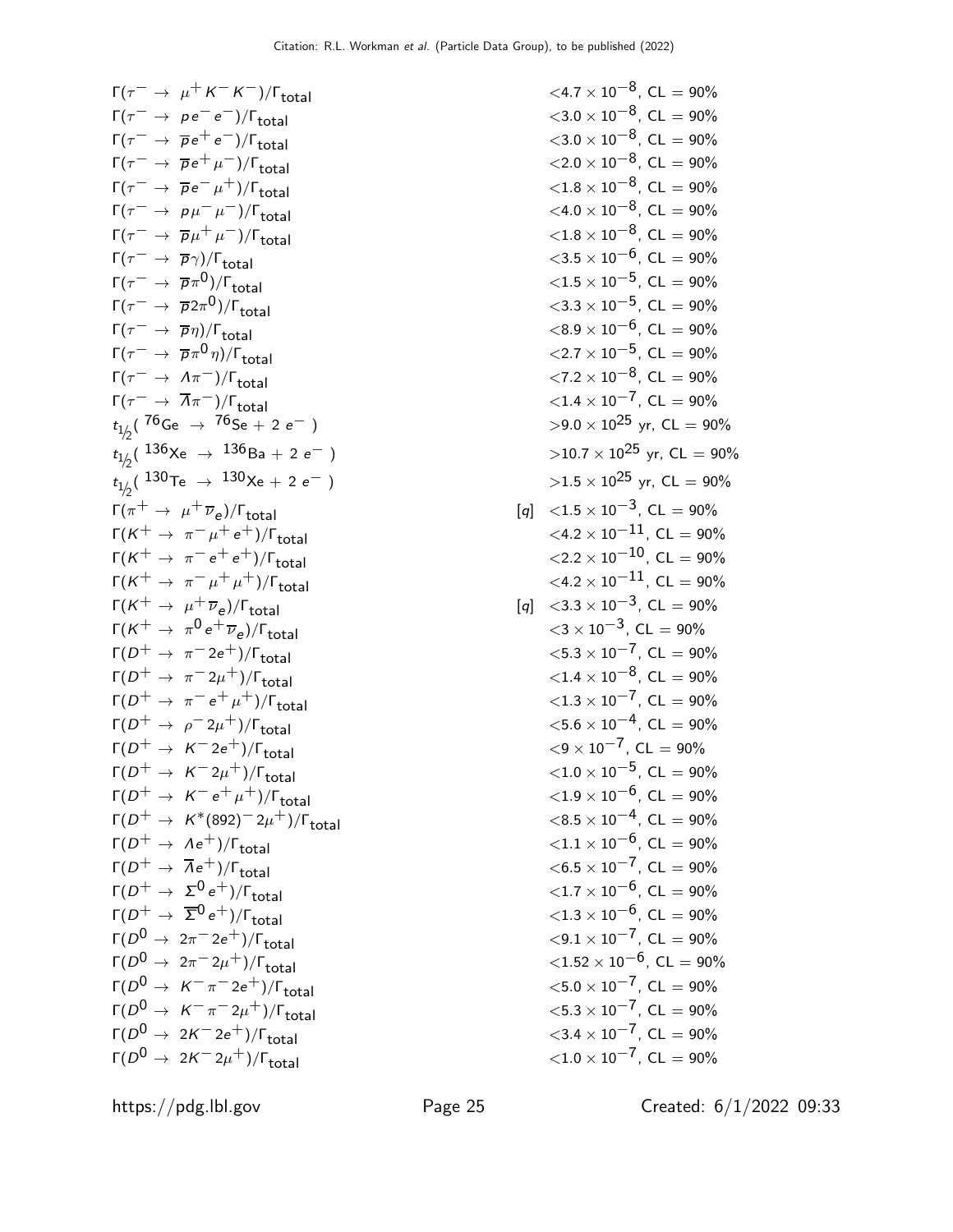Γ( $D^0 \rightarrow \pi^- \pi^- e^+ \mu^+)/\Gamma_{\text{total}}$  $\Gamma(D^0 \rightarrow K^-\pi^-e^+\mu^+)/\Gamma_{\text{total}}$  $\Gamma(D^0 \rightarrow 2K^- e^+ \mu^+)/\Gamma_{\text{total}}$  $\Gamma(D^0 \rightarrow \rho e^-)/\Gamma_{\text{total}}$  [*i*  $\Gamma(D^0 \to \overline{p}e^+)/\Gamma_{\text{total}}$  [s  $\Gamma(D_s^+$  → π<sup>-</sup> 2e<sup>+</sup>)/Γ<sub>total</sub>  $\langle 1.4 \times 10^{-6}, C$  CL = 90%  $\Gamma(D_s^+$  → π<sup>-</sup>2μ<sup>+</sup>)/Γ<sub>total</sub>  $\langle 8.6 \times 10^{-8}, C$  CL = 90%  $\Gamma(D_s^+ \to \pi^- e^+ \mu^+) / \Gamma_{\text{total}}$  <6.3 × 10<sup>-7</sup>, CL = 90%  $\Gamma(D_s^+$  → K<sup>-</sup>2e<sup>+</sup>)/Γ<sub>total</sub>  $\langle 7.7 \times 10^{-7}, C L = 90\%$  $\Gamma(D_s^+$  → K<sup>--</sup>2μ<sup>+</sup>)/Γ<sub>total</sub>  $<$ 2.6 × 10<sup>-8</sup>, CL = 90%  $\Gamma(D_s^+$  → K<sup>-</sup> e<sup>+</sup> μ<sup>+</sup>)/Γ<sub>total</sub> <2.6 × 10<sup>-7</sup>, CL = 90%  $\Gamma(D_s^+$  → K\*(892)<sup>-</sup>2μ<sup>+</sup>)/Γ<sub>total</sub> <1.4 × 10<sup>-3</sup>, CL = 90%  $\Gamma(B^+ \to \pi^- e^+ e^+) / \Gamma_{\text{total}}$  $Γ(B^+ \to π^- \mu^+ \mu^+)/Γ_{total}$  $\Gamma(B^+ \to \pi^- e^+ \mu^+) / \Gamma_{\text{total}}$  $\Gamma(B^+ \rightarrow \rho^- e^+ e^+) / \Gamma_{\text{total}}$  $Γ(B<sup>+</sup> → ρ<sup>-</sup> μ<sup>+</sup> μ<sup>+</sup>)/Γ<sub>total</sub>$  $Γ(B<sup>+</sup> → ρ<sup>-</sup> e<sup>+</sup>μ<sup>+</sup>)/Γ<sub>total</sub>$  $\Gamma(B^+ \to K^- e^+ e^+) / \Gamma_{\text{total}}$  $\Gamma(B^+ \to K^- \mu^+ \mu^+)/\Gamma_{\text{total}}$  $\Gamma(B^+ \to K^- e^+ \mu^+)/\Gamma_{\text{total}}$  $\Gamma(B^+ \to K^*(892)^- e^+e^+)/\Gamma_{\text{total}}$  $\Gamma(B^+ \to K^*(892)^- \mu^+ \mu^+)/\Gamma_{\text{total}}$  $\Gamma(B^+ \to K^*(892)^- e^+ \mu^+)/\Gamma_{\text{total}}$  $\Gamma(B^+ \to D^- e^+ e^+)/\Gamma_{\text{total}}$  $\Gamma(B^+ \to D^- e^+ \mu^+)/\Gamma_{\text{total}}$  $\Gamma(B^+ \to D^- \mu^+ \mu^+)/\Gamma_{\text{total}}$  $\Gamma(B^+ \to D^{*-} \mu^+ \mu^+)/\Gamma_{\text{total}}$  $\Gamma(B^+ \to D^ \Gamma(B^+ \to \overline{D^0} \pi^- \mu^+ \mu^+)/\Gamma_{\text{total}}$  $Γ(B<sup>+</sup> → Λ<sup>0</sup>μ<sup>+</sup>)/Γ<sub>total</sub>$  <6 × 10<sup>-8</sup>, CL = 90%  $\Gamma(B^+ \to A^0 e^+)/\Gamma_{\rm total}$  <3.2 × 10<sup>−8</sup>, CL = 90%  $\Gamma(B^+ \to \overline{A}^0 \mu^+)/\Gamma_{\rm total}$   $<$  6  $\times$  10<sup>-8</sup>, CL = 90%  $\Gamma(B^+ \to \overline{\Lambda}^0 e^+)/\Gamma_{\rm total}$   $< 8 \times 10^{-8}$ , CL = 90%  $\Gamma(B^0 \to \Lambda_c^+$  $\Gamma(B^0 \to \Lambda_c^+$ Γ( $Λ \rightarrow \pi^+ e^-$ )/Γ<sub>total</sub> Γ( $Λ \rightarrow \pi^+ \mu^-)/\Gamma_{\text{total}}$ Γ( $Λ \rightarrow \pi^- e^+$ )/Γ<sub>total</sub>  $\Gamma(A \to \pi^- \mu^+) / \Gamma_{\text{total}}$ Γ $(A \rightarrow K^+e^-)/\Gamma_{\text{total}}$ 

| $-\pi$ <sup>-</sup> $e$ <sup>+</sup> $\mu$ <sup>+</sup> )/ $\Gamma$ <sub>total</sub> |       | $\langle 3.06 \times 10^{-6}, CL = 90\%$        |
|--------------------------------------------------------------------------------------|-------|-------------------------------------------------|
| $(-\pi^-e^+\mu^+)/\Gamma_{\rm total}$                                                |       | $\langle 2.10 \times 10^{-6}$ , CL = 90%        |
| $\kappa^-$ e $^+$ $\mu^+)$ / $\Gamma_{\rm total}$                                    |       | $<$ 5.8 $\times$ 10 <sup>--7</sup> , CL = 90%   |
| $e^-)/\Gamma_{\rm total}$                                                            | $[r]$ | $\langle 1.0 \times 10^{-5} \rangle$ , CL = 90% |
| $e^+)/\Gamma_{\text{total}}$                                                         | [s]   | $\langle 1.1 \times 10^{-5} \rangle$ , CL = 90% |
| $\tau^-$ 2e $^+)/\Gamma_{\rm total}$                                                 |       | $\langle 1.4 \times 10^{-6} \rangle$ , CL = 90% |
| $\pi^- 2\mu^+)/\Gamma_{\rm total}$                                                   |       | $<$ 8.6 $\times$ 10 <sup>-3</sup> , CL = 90%    |
| $\tau = e^+ \mu^+)/\Gamma_{\rm total}$                                               |       | $<$ 6.3 $\times$ 10 <sup>-7</sup> , CL = 90%    |
| $\zeta$ $-$ 2e $^+$ )/ $\Gamma_{\rm total}$                                          |       | $\langle 7.7 \times 10^{-7} \rangle$ , CL = 90% |
| $\zeta$ <sup>-</sup> 2 $\mu$ <sup>+</sup> )/ $\Gamma_{\rm total}$                    |       | $\langle 2.6 \times 10^{-8}, CL = 90\%$         |
| $\zeta = e^+ \mu^+) / \Gamma_{\rm total}$                                            |       | $\langle 2.6 \times 10^{-7}, CL = 90\%$         |
| $6(892)^{-2}\mu^{+})/\Gamma_{\rm total}$                                             |       | $\langle 1.4 \times 10^{-3}, CL = 90\%$         |
| $\epsilon^- e^+ e^+)/\Gamma_{\rm total}$                                             |       | $\langle 2.3 \times 10^{-8}$ , CL = 90%         |
| $\sigma^-\mu^+\mu^+)/\Gamma_{\rm total}$                                             |       | $\langle 4.0 \times 10^{-9}$ , CL = 95%         |
| $\sigma = e^+ \mu^+)/\Gamma_{\rm total}$                                             |       | $\langle 1.5 \times 10^{-7} \rangle$ , CL = 90% |
| $e^-e^+e^+)/\Gamma_{\rm total}$                                                      |       | $\langle 1.7 \times 10^{-7} \rangle$ , CL = 90% |
| $\omega^{-} \mu^{+} \mu^{+})/\Gamma_{\text{total}}$                                  |       | $\langle 4.2 \times 10^{-7}$ , CL = 90%         |
| $e^-e^+\mu^+)/\Gamma_{\rm total}$                                                    |       | $\langle 4.7 \times 10^{-7}$ , CL = 90%         |
| $\zeta^ e^+$ $e^+$ )/ $\Gamma_{\rm total}$                                           |       | $<$ 3.0 $\times$ 10 <sup>-3</sup> , CL = 90%    |
| $\zeta^- \mu^+ \mu^+) / \Gamma_{\text{total}}$                                       |       | $\langle 4.1 \times 10^{-8}$ , CL = 90%         |
| $\zeta = e^+ \mu^+)/\Gamma_{\rm total}$                                              |       | $\langle 1.6 \times 10^{-7}, CL = 90\%$         |
| $(x^*(892)^- e^+ e^+)/\Gamma_{\rm total}$                                            |       | $\langle 4.0 \times 10^{-7}, CL = 90\%$         |
| $(892)^{-} \mu^{+} \mu^{+})/\Gamma_{\text{total}}$                                   |       | $\langle 5.9 \times 10^{-7}, CL = 90\%$         |
| $(892)^- e^+ \mu^+) / \Gamma_{\rm total}$                                            |       | $\langle 3.0 \times 10^{-7} \rangle$ , CL = 90% |
| $D^-e^+e^+)/\Gamma_{\rm total}$                                                      |       | $\langle 2.6 \times 10^{-6}, CL = 90\%$         |
| $D^- e^+ \mu^+) / \Gamma_{\text{total}}$                                             |       | $\langle 1.8 \times 10^{-6}$ , CL = 90%         |
| $D^-\mu^+\mu^+)/\Gamma_{\rm total}$                                                  |       | $<$ 6.9 $\times$ 10 <sup>-7</sup> , CL = 95%    |
| $D^{*-} \mu^+ \mu^+) / \Gamma_{\text{total}}$                                        |       | $\langle 2.4 \times 10^{-6}$ , CL = 95%         |
| $D_s^- \mu^+ \mu^+) / \Gamma_{\text{total}}$                                         |       | $<$ 5.8 $\times$ 10 <sup>--7</sup> , CL = 95%   |
| $\bar{D^0}\pi^-\mu^+\mu^+)/\Gamma_{\rm total}$                                       |       | ${<}1.5\times10^{-6}$ , CL = 95%                |
| $1^0\mu^+)/\Gamma_{\rm total}$                                                       |       | $<$ 6 $\times$ 10 $^{-8}$ , CL $=$ 90%          |
| $1^0 e^+$ )/ $\Gamma_{\rm total}$                                                    |       | $\langle 3.2 \times 10^{-8}$ , CL = 90%         |
| $\bar{\mathcal{N}}^0 \mu^+) / \mathsf{\Gamma}_{\mathsf{total}}$                      |       | $<$ 6 $\times$ 10 <sup>-3</sup> , CL = 90%      |
| $\bar{\mathcal{N}}^{0}\,e^{+})/\mathsf{\Gamma}_{\mathsf{total}}$                     |       | $<$ 8 $\times$ 10 $^{-8}$ , CL $=$ 90%          |
| $\frac{1}{c}$ $\mu$ <sup>--</sup> )/ $\Gamma$ <sub>total</sub>                       |       | $\langle 1.4 \times 10^{-6}$ , CL = 90%         |
| $\frac{1}{2}e^{-})/\Gamma_{\rm total}$                                               |       | $\langle 4 \times 10^{-6}$ , CL = 90%           |
| $(e^-)/\Gamma_{\rm total}$                                                           |       | $<$ 6 $\times$ 10 <sup>--7</sup> , CL = 90%     |
| $\mu^-)/\Gamma_{\rm total}$                                                          |       | $<$ 6 $\times$ 10 <sup>-7</sup> , CL = 90%      |
| $e^+$ )/ $\Gamma_{total}$                                                            |       | $\langle 4 \times 10^{-7}$ , CL = 90%           |
| $\mu^+)/\Gamma_{\rm total}$                                                          |       | $<$ 6 $\times$ 10 <sup>--7</sup> , CL = 90%     |
| $(e^-)/\Gamma_{\rm total}$                                                           |       | $\langle 2\times 10^{-6}$ , CL = 90%            |
|                                                                                      |       |                                                 |

https://pdg.lbl.gov Page 26 Created: 6/1/2022 09:33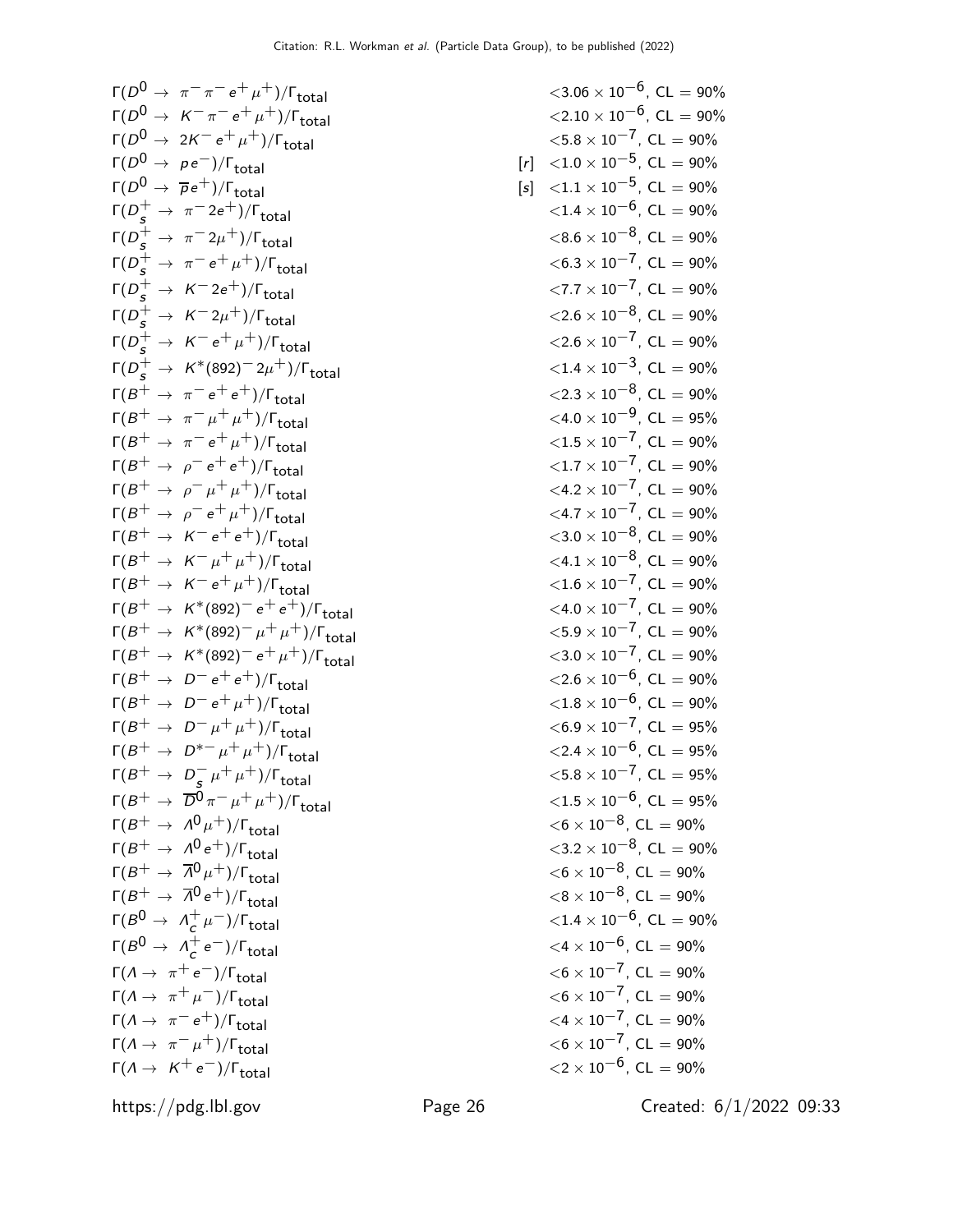| $\Gamma(A \rightarrow K^+\mu^-)/\Gamma_{\text{total}}$                      | $\langle 3 \times 10^{-6}, \text{CL} = 90\%$   |
|-----------------------------------------------------------------------------|------------------------------------------------|
| $\Gamma(A \rightarrow K^-e^+)/\Gamma_{\text{total}}$                        | $\langle 2 \times 10^{-6}, \text{CL} = 90\%$   |
| $\Gamma(A \rightarrow K^0\mu^+)/\Gamma_{\text{total}}$                      | $\langle 3 \times 10^{-6}, \text{CL} = 90\%$   |
| $\Gamma(A \rightarrow K^0\mu)/\Gamma_{\text{total}}$                        | $\langle 2 \times 10^{-5}, \text{CL} = 90\%$   |
| $\Gamma(\Sigma^- \rightarrow pe^-e^-)/\Gamma_{\text{total}}$                | $\langle 6.7 \times 10^{-5}, \text{CL} = 90\%$ |
| $\Gamma(\overline{A}^+ \rightarrow \overline{p}2e^+)/\Gamma_{\text{total}}$ | $\langle 4 \times 10^{-8}, \text{CL} = 90\%$   |
| $\Gamma(A^+_c \rightarrow \overline{p}2\mu^+)/\Gamma_{\text{total}}$        | $\langle 9.4 \times 10^{-6}, \text{CL} = 90\%$ |
| $\Gamma(A^+_c \rightarrow \overline{p}e^+\mu^+)/\Gamma_{\text{total}}$      | $\langle 1.6 \times 10^{-5}, \text{CL} = 90\%$ |
| $\Gamma(A^+_c \rightarrow \overline{p}e^+\mu^+)/\Gamma_{\text{total}}$      | $\langle 1.6 \times 10^{-5}, \text{CL} = 90\%$ |
| $\Gamma(A^+_c \rightarrow \Sigma^- \mu^+ \mu^+)/\Gamma_{\text{total}}$      | $\langle 7.0 \times 10^{-4}, \text{CL} = 90\%$ |

#### BARYON NUMBER

|     | $\langle 1.8 \times 10^{-6} \rangle$ , CL = 95% |
|-----|-------------------------------------------------|
|     | ${<}1.8\times10^{-6}$ , CL = 95%                |
|     | $\langle 3.0 \times 10^{-8} \rangle$ , CL = 90% |
|     | $\langle 3.0 \times 10^{-8}$ , CL = 90%         |
|     | $\langle 2.0 \times 10^{-8} \rangle$ , CL = 90% |
|     | $<$ 1.8 $\times$ 10 <sup>-3</sup> , CL = 90%    |
|     | $\langle 4.0 \times 10^{-8} \rangle$ , CL = 90% |
|     | $\langle 1.8 \times 10^{-8} \rangle$ , CL = 90% |
|     | $\langle 3.5 \times 10^{-6} \rangle$ , CL = 90% |
|     | $\langle 1.5 \times 10^{-5} \rangle$ , CL = 90% |
|     | $\langle 3.3 \times 10^{-5} \rangle$ , CL = 90% |
|     | $<$ 8.9 $\times$ 10 <sup>-6</sup> , CL = 90%    |
|     | $\langle 2.7 \times 10^{-5}$ , CL = 90%         |
|     | $\langle 7.2 \times 10^{-8} \rangle$ , CL = 90% |
|     | $\langle 1.4 \times 10^{-7}, CL = 90\%$         |
|     | $\langle 1.1 \times 10^{-6} \rangle$ , CL = 90% |
|     | $<$ 6.5 $\times$ 10 <sup>--7</sup> , CL = 90%   |
|     | $\langle 1.7 \times 10^{-6} \rangle$ , CL = 90% |
|     | $\langle 1.3 \times 10^{-6} \rangle$ , CL = 90% |
| [r] | $\langle 1.0 \times 10^{-5} \rangle$ , CL = 90% |
| [s] | $\langle 1.1 \times 10^{-5} \rangle$ , CL = 90% |
|     | $<$ 6 $\times$ 10 $^{-8}$ , CL $=$ 90%          |
|     | $\langle 3.2 \times 10^{-8} \rangle$ , CL = 90% |
|     | $<$ 6 $\times$ 10 $^{-8}$ , CL $=$ 90%          |
|     | $<$ 8 $\times$ 10 $^{-8}$ , CL $=$ 90%          |
|     | $\langle 1.4 \times 10^{-6} \rangle$ , CL = 90% |
|     | $<$ 4 $\times$ 10 <sup>-6</sup> , CL = 90%      |
|     |                                                 |

https://pdg.lbl.gov Page 27 Created: 6/1/2022 09:33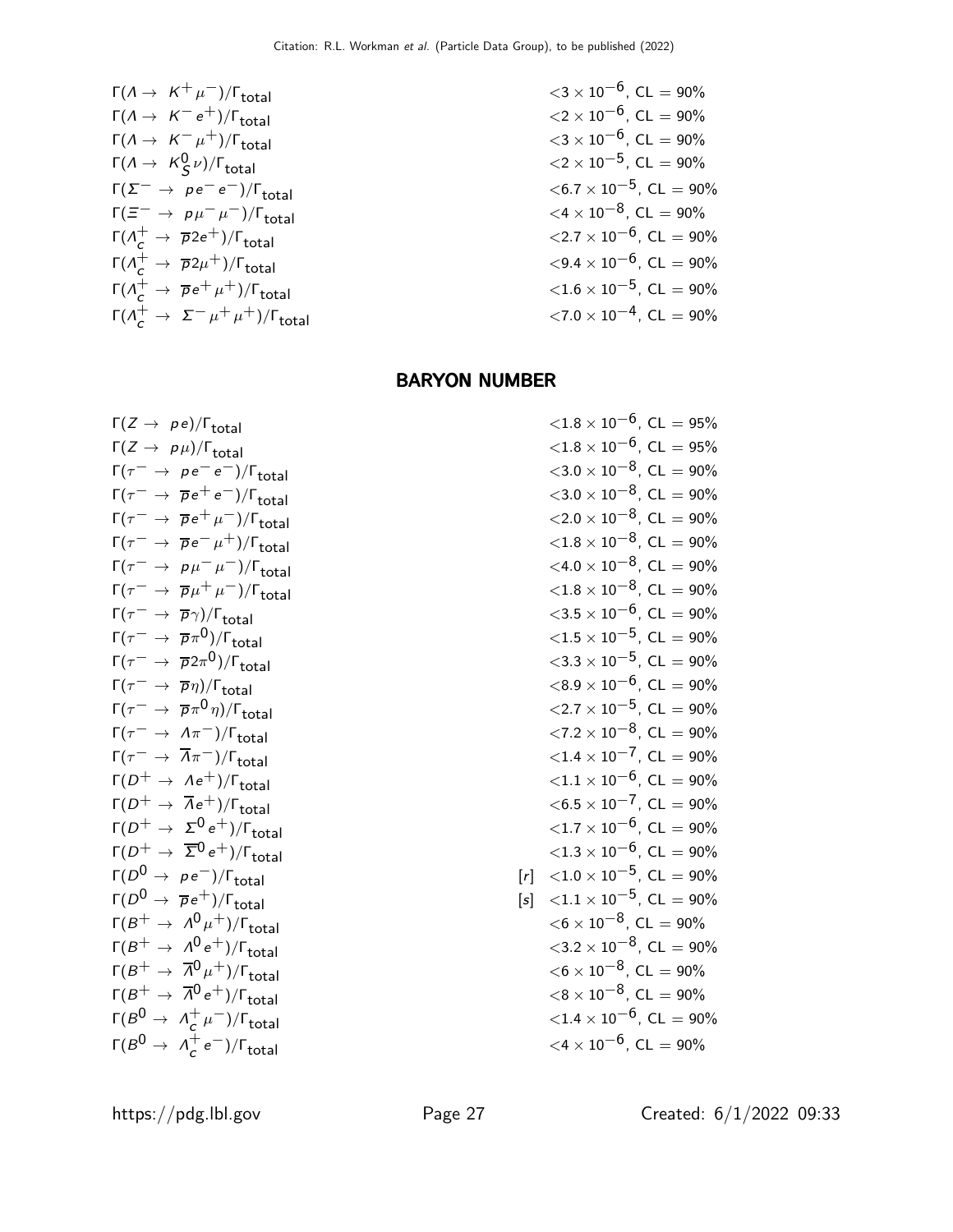p mean life  $[t] > 3.6 \times 10^{29}$  years,  $CL = 90\%$ 

A few examples of proton or bound neutron decay follow. For limits on many other nucleon decay channels, see the Baryon Summary Table.

$$
\tau(N \to \mu^+ \pi)
$$
\n
$$
\tau(N \to \mu^+ \pi)
$$
\n
$$
\tau(N \to \mu^+ \kappa)
$$
\nlimit on  $n\overline{n}$  oscillations (free *n*)\nlimit on  $n\overline{n}$  oscillations (bound *n*)\n
$$
\Gamma(A \to \pi^+ e^-)/\Gamma_{total}
$$
\n
$$
\Gamma(A \to \pi^+ \mu^-)/\Gamma_{total}
$$
\n
$$
\Gamma(A \to \pi^- e^+)/\Gamma_{total}
$$
\n
$$
\Gamma(A \to \kappa^- e^-)/\Gamma_{total}
$$
\n
$$
\Gamma(A \to K^+ e^-)/\Gamma_{total}
$$
\n
$$
\Gamma(A \to K^+ e^-)/\Gamma_{total}
$$
\n
$$
\Gamma(A \to K^- e^+)/\Gamma_{total}
$$
\n
$$
\Gamma(A \to K^0 e^-)/\Gamma_{total}
$$
\n
$$
\Gamma(A \to K^0 g^-)/\Gamma_{total}
$$
\n
$$
\Gamma(A \to K^0 g^-)/\Gamma_{total}
$$
\n
$$
\Gamma(A^+_e \to \overline{p} 2e^+)/\Gamma_{total}
$$
\n
$$
\Gamma(A^+_e \to \overline{p} 2\mu^+)/\Gamma_{total}
$$
\n
$$
\Gamma(A^+_e \to \overline{p} e^+ \mu^+)/\Gamma_{total}
$$

 $\tau(N \to e^+ \pi)$  > 5300 (n), > 16000 (p) × 10<sup>30</sup> years, CL  $= 90\%$  $> 3500$  (n),  $> 7700$  (p)  $\times$   $10^{30}$  years, CL  $= 90\%$  $> 17$  (n),  $> 1000$  (p)  $\times$   $10^{30}$  years, CL = 90%  $> 26$  (n),  $> 1600$  (p)  $\times$   $10^{30}$  years, CL = 90%  $>0.86 \times 10^8$  s, CL = 90%  $\begin{array}{ll} \n\begin{bmatrix} u \\ v \end{bmatrix} > 2.7 \times 10^8 \text{ s}, \text{CL} = 90\% \n\end{array}$  $<$ 6  $\times$  10<sup>-7</sup>, CL = 90%  $<$ 6  $\times$  10<sup>-7</sup>, CL = 90%  $<$ 4  $\times$  10<sup>-7</sup>, CL = 90%  $<$  6  $\times$  10<sup>-7</sup>, CL = 90%  $<$ 2  $\times$  10<sup>-6</sup>, CL = 90%  $<$ 3  $\times$  10 $^{-6}$ , CL = 90%  $\langle 2 \times 10^{-6}$ , CL = 90%  $<$ 3  $\times$  10<sup>-6</sup>, CL = 90%  $<$ 2  $\times$  10<sup>-5</sup>, CL = 90%  $< 9 \times 10^{-7}$ , CL = 90%  $\langle 2.7 \times 10^{-6}$ , CL = 90%  $<$  9.4  $\times$  10<sup>-6</sup>, CL = 90%  $<$  1.6  $\times$  10<sup>-5</sup>, CL = 90%

#### ELECTRIC CHARGE (Q)

| $\gamma$ charge (mixed)                                        | ${<}1 \times 10^{-46}$ e                         |
|----------------------------------------------------------------|--------------------------------------------------|
| $\gamma$ charge (single)                                       | $<$ 1 $\times$ 10 $^{-35}$ e                     |
| $e \rightarrow \nu_{\rho} \gamma$ and astrophysical limits     | $[v] > 6.6 \times 10^{28}$ yr, CL = 90%          |
| $\nu$ charge                                                   | $\langle 4 \times 10^{-35} \text{ e}$ . CL = 95% |
| $ q_{p}+q_{e} /e$                                              | $[x] < 1 \times 10^{-21}$                        |
| n charge                                                       | $(-0.2 \pm 0.8) \times 10^{-21}$ e               |
| $\Gamma(n \to p \nu_e \overline{\nu}_e)/\Gamma_{\text{total}}$ | $\langle 8 \times 10^{-27}$ , CL = 68%           |
|                                                                |                                                  |

## $\Delta S = \Delta Q$  RULE

Violations allowed in second-order weak interactions.

| $\Gamma(K^+ \to \pi^+ \pi^+ e^- \overline{\nu}_e)/\Gamma_{\text{total}}$     | $\langle 1.3 \times 10^{-8}$ , CL = 90%      |
|------------------------------------------------------------------------------|----------------------------------------------|
| $\Gamma(K^+ \to \pi^+ \pi^+ \mu^- \overline{\nu}_\mu)/\Gamma_{\text{total}}$ | $<$ 3.0 $\times$ 10 <sup>-6</sup> , CL = 95% |

https://pdg.lbl.gov Page 28 Created: 6/1/2022 09:33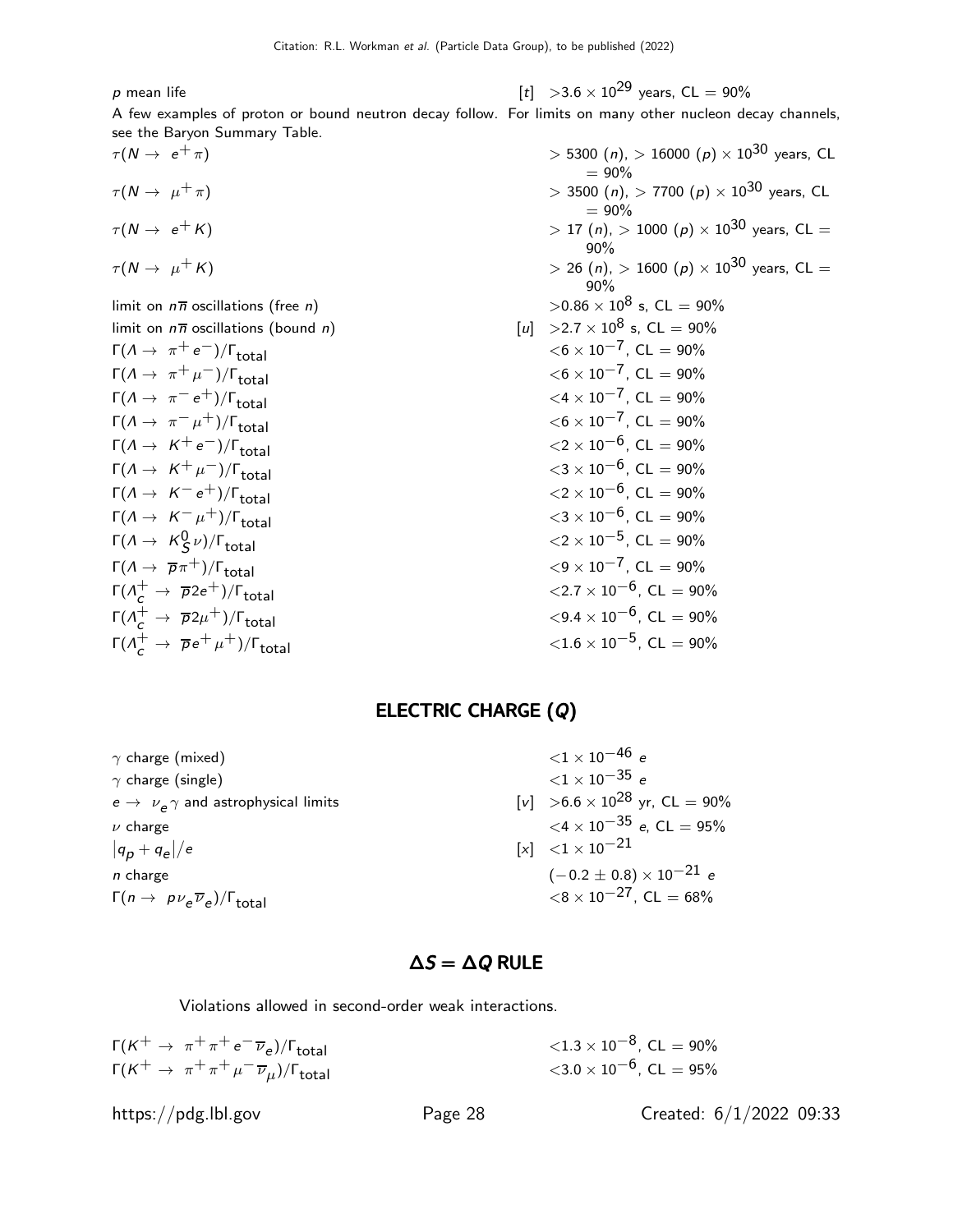$$
Re(x_{+}), K_{e3} \text{ parameter}
$$
\n
$$
x = A(\overline{K}^{0} \to \pi^{-} \ell^{+} \nu)/A(K^{0} \to \pi^{-} \ell^{+} \nu) = A(\Delta S = -\Delta Q)/A(\Delta S = \Delta Q)
$$
\n
$$
= 0.002 \pm 0.006
$$
\n
$$
= 0.002 \pm 0.006
$$
\n
$$
\Gamma(\Sigma^{+} \to n \ell^{+} \nu)/\Gamma(\Sigma^{-} \to n \ell^{-} \overline{\nu}_{\ell})
$$
\n
$$
= 0.0012 \pm 0.0021
$$
\n
$$
= 0.0021 \pm 0.0021
$$
\n
$$
= 0.0012 \pm 0.0021
$$
\n
$$
= 0.0021 \pm 0.0021
$$
\n
$$
= 0.0021 \pm 0.0021
$$
\n
$$
= 0.0021 \pm 0.0021
$$
\n
$$
= 0.0021 \pm 0.0021
$$
\n
$$
= 0.0021 \pm 0.0021
$$
\n
$$
= 0.0021 \pm 0.0021
$$
\n
$$
= 0.0021 \pm 0.0021
$$
\n
$$
= 0.0021 \pm 0.0021
$$
\n
$$
= 0.0021 \pm 0.0021
$$
\n
$$
= 0.0021 \pm 0.0021
$$
\n
$$
= 0.0021 \pm 0.0021
$$
\n
$$
= 0.0021 \pm 0.0021
$$
\n
$$
= 0.0021 \pm 0.0021
$$
\n
$$
= 0.0021 \pm 0.0021
$$
\n
$$
= 0.0021 \pm 0.0021
$$
\n
$$
= 0.0021 \pm 0.0021
$$
\n
$$
= 0.0021 \pm 0.0021
$$
\n
$$
= 0.0021 \pm 0.0021
$$
\n<

## $\Delta S = 2$  FORBIDDEN

Allowed in second-order weak interactions.

| $\Gamma(\Xi^0 \to p \pi^-)/\Gamma_{\text{total}}$                      | $\langle 8 \times 10^{-6}$ , CL = 90%           |
|------------------------------------------------------------------------|-------------------------------------------------|
| $\Gamma(\Xi^0 \to \rho e^- \overline{\nu}_e)/\Gamma_{\text{total}}$    | ${<}1.3\times10^{-3}$                           |
| $\Gamma(\Xi^0 \to p \mu^- \overline{\nu}_\mu)/\Gamma_{\rm total}$      | ${<}1.3\times10^{-3}$                           |
| $\Gamma(\Xi^- \to n\pi^-)/\Gamma_{\text{total}}$                       | $\langle 1.9 \times 10^{-5} \rangle$ , CL = 90% |
| $\Gamma(\Xi^- \to ne^- \overline{\nu}_e)/\Gamma_{\text{total}}$        | $\langle 3.2 \times 10^{-3}, \text{ CL} = 90\%$ |
| $\Gamma(\Xi^- \to n\mu^- \overline{\nu}_\mu)/\Gamma_{\rm total}$       | $\langle 1.5 \times 10^{-2} \rangle$ , CL = 90% |
| $\Gamma(\Xi^- \to p \pi^- \pi^-)/\Gamma_{\text{total}}$                | $\langle 4 \times 10^{-4}$ , CL = 90%           |
| $\Gamma(\Xi^- \to p \pi^- e^- \overline{\nu}_e)/\Gamma_{\text{total}}$ | $\langle 4 \times 10^{-4}$ , CL = 90%           |
| $\Gamma(\Xi^-\to p\pi^-\mu^-\overline{\nu}_\mu)/\Gamma_{\rm total}$    | $<$ 4 $\times$ 10 $^{-4}$ , CL $=$ 90%          |
| $\Gamma(\Omega^- \to A\pi^-)/\Gamma_{\text{total}}$                    | $\langle 2.9 \times 10^{-6}$ , CL = 90%         |

## $\Delta S = 2$  VIA MIXING

Allowed in second-order weak interactions, e.g. mixing.

| $m_{K^0_L} - m_{K^0_S}$ | $(0.5293 \pm 0.0009) \times 10^{10}$ $\hbar$ s <sup>-1</sup> (S = 1.3) |
|-------------------------|------------------------------------------------------------------------|
| $m_{K_l^0} - m_{K_s^0}$ | $(3.484 \pm 0.006) \times 10^{-12}$ MeV                                |

#### $\Delta C = 2$  VIA MIXING

Allowed in second-order weak interactions, e.g. mixing.

$$
\left| m_{D_1^0} - m_{D_2^0} \right| = x\Gamma
$$
\n
$$
\left( \Gamma_{D_1^0} - \Gamma_{D_2^0} \right) / \Gamma = 2y
$$
\n
$$
\left( \Gamma_{D_1^0} - \Gamma_{D_2^0} \right) / \Gamma = 2y
$$
\n
$$
\left( 1.23 \pm 0.11 \right) \times 10^{-2}
$$

https://pdg.lbl.gov Page 29 Created: 6/1/2022 09:33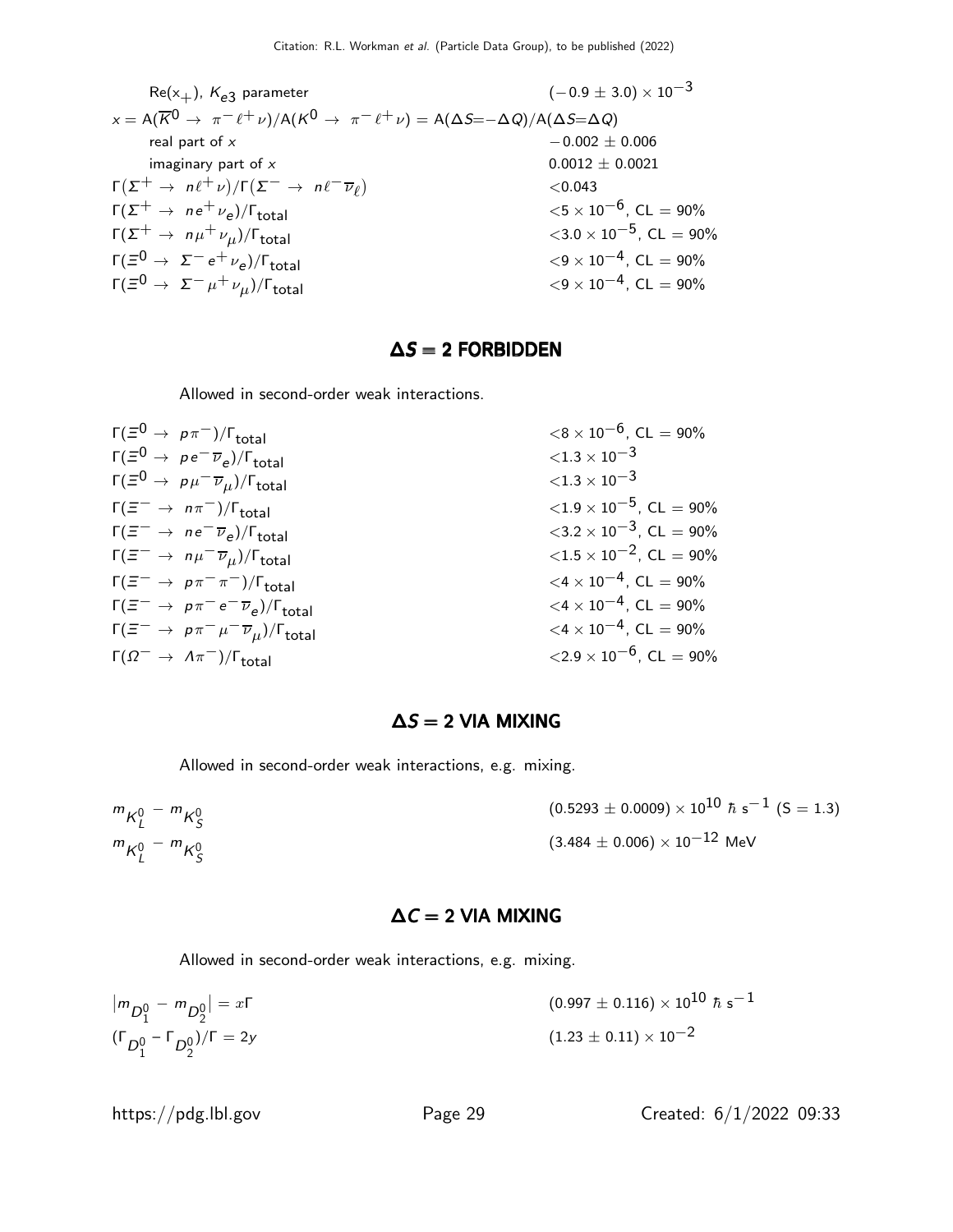## $\Delta B = 2$  VIA MIXING

Allowed in second-order weak interactions, e.g. mixing.

 $\chi_{\bm d}$  ( $B^0$ - $\overline B{}^0$  mixing probability) 0.1858  $\pm$  0.0011  $\Delta m_{B^0} = m_{B^0_H} - m_{B^0_L}$  $(0.5065 \pm 0.0019) \times 10^{12}$   $\hbar$  s $^{-1}$  $x_d = \Delta m_{B^0} / \Gamma_{B^0}$  0.769 ± 0.004  $\Delta m_{B^0_s} = m_{B^0_{sH}} - m_{B^0_{sL}}$  $(17.765 \pm 0.006) \times 10^{12}$   $\hbar$  s<sup>-1</sup>  $x_s = \Delta m_{B_s^0}/\Gamma_{B_s^0}$  $27.01 \pm 0.10$  $\chi_{\bm{s}}$  (B $_{\bm{s}}^{\bm{0}}$  $_{s}^{0}$ - $_{s}^{0}$ s  $0.499318 \pm 0.000005$ 

## $\Delta S = 1$  WEAK NEUTRAL CURRENT FORBIDDEN

Allowed by higher-order electroweak interactions.

$$
\Gamma(K^{+} \to \pi^{+} e^{+} e^{-})/\Gamma_{total}
$$
\n
$$
\Gamma(K^{+} \to \pi^{+} \mu^{+} \mu^{-})/\Gamma_{total}
$$
\n
$$
\Gamma(K^{0} \to \pi^{0} \mu^{+} \mu^{-})/\Gamma_{total}
$$
\n
$$
\Gamma(K^{0} \to \pi^{0} \pi^{0} e^{+} e^{-})/\Gamma_{total}
$$
\n
$$
\Gamma(K^{0} \to \pi^{0} \pi^{0} \mu^{+} \mu^{-})/\Gamma_{total}
$$
\n
$$
\Gamma(K^{0} \to \pi^{0} \pi^{0} e^{+} e^{-})/\Gamma_{total}
$$
\n
$$
\Gamma(K^{0} \to \pi^{0} \pi^{0} e^{+} e^{-})/\Gamma_{total}
$$
\n
$$
\Gamma(K^{0} \to \pi^{0} \pi^{0} e^{+} e^{-})/\Gamma_{total}
$$
\n
$$
\Gamma(K^{0} \to \pi^{0} \pi^{0} e^{+} e^{-})/\Gamma_{total}
$$
\n
$$
\Gamma(K^{0} \to \pi^{0} \pi^{0} e^{+} e^{-})/\Gamma_{total}
$$
\n
$$
\Gamma(K^{0} \to \pi^{0} \pi^{0} e^{+} e^{-})/\Gamma_{total}
$$
\n
$$
\Gamma(K^{0} \to \pi^{0} \pi^{0} e^{+} e^{-})/\Gamma_{total}
$$
\n
$$
\Gamma(K^{0} \to \pi^{0} \pi^{0} e^{+} e^{-})/\Gamma_{total}
$$
\n
$$
\Gamma(K^{0} \to \pi^{0} \pi^{0} e^{+} e^{-})/\Gamma_{total}
$$
\n
$$
\Gamma(K^{0} \to \pi^{0} \pi^{0} \mu^{+} \mu^{-})/\Gamma_{total}
$$
\n
$$
\Gamma(K^{0} \to \pi^{0} \pi^{0} \mu^{+} \mu^{-})/\Gamma_{total}
$$
\n
$$
\Gamma(K^{0} \to \pi^{0} \pi^{0} \mu^{+} \mu^{-})/\Gamma_{total}
$$
\n
$$
\Gamma(K^{0} \to \pi^{0} \pi^{0} \mu^{+} \mu^{-})/\Gamma_{total}
$$
\n
$$
\Gamma(K^{0} \to \pi^{0} \mu^{+} \mu^{-})/\Gamma_{total}
$$
\n
$$
\Gamma(K^{0} \to \pi^{0} \mu^{+} \mu^{-})/\Gamma_{total}
$$
\n
$$
\Gamma(K^{0} \
$$

$$
+\rightarrow \pi + e^{+} e^{-})/\Gamma_{total}
$$
\n
$$
+\rightarrow \pi + \mu^{+} \mu^{-})/\Gamma_{total}
$$
\n
$$
+\rightarrow \pi + \mu^{+} \nu^{-})/\Gamma_{total}
$$
\n
$$
+\rightarrow \pi + \mu^{0} \nu \bar{\nu})/\Gamma_{total}
$$
\n
$$
+\rightarrow \pi + \mu^{0} \nu \bar{\nu})/\Gamma_{total}
$$
\n
$$
+\rightarrow \pi + \mu^{0} \nu \bar{\nu})/\Gamma_{total}
$$
\n
$$
+\rightarrow \pi + \mu^{0} \nu \bar{\nu})/\Gamma_{total}
$$
\n
$$
+\rightarrow \pi + \mu^{-})/\Gamma_{total}
$$
\n
$$
+\rightarrow \pi^{0} e^{+} e^{-})/\Gamma_{total}
$$
\n
$$
+\rightarrow \pi^{0} \mu + \mu^{-})/\Gamma_{total}
$$
\n
$$
+\rightarrow \pi^{0} \mu + \mu^{-})/\Gamma_{total}
$$
\n
$$
+\rightarrow \pi^{0} \mu^{0} + \mu^{-})/\Gamma_{total}
$$
\n
$$
+\rightarrow \pi^{0} \pi^{0} \mu + \mu^{-})/\Gamma_{total}
$$
\n
$$
+\rightarrow \pi^{0} \pi^{0} \mu + \mu^{-})/\Gamma_{total}
$$
\n
$$
+\rightarrow \pi^{0} \pi^{0} \mu + \mu^{-})/\Gamma_{total}
$$
\n
$$
+\rightarrow \pi^{0} \pi^{0} \mu + \mu^{-})/\Gamma_{total}
$$
\n
$$
+\rightarrow \pi^{0} \pi^{0} \mu + \mu^{-})/\Gamma_{total}
$$
\n
$$
+\rightarrow \pi^{0} \pi^{0} \mu + \mu^{-})/\Gamma_{total}
$$
\n
$$
+\rightarrow \pi^{0} \pi^{0} \mu + \mu^{-})/\Gamma_{total}
$$
\n
$$
+\rightarrow \pi^{0} \pi^{0} \mu + \mu^{-})/\Gamma_{total}
$$
\n
$$
+\rightarrow \pi^{0} \pi^{0} \mu^{+} \mu^{-})/\Gamma_{total}
$$
\n
$$
+\rightarrow \pi^{0} \pi^{0} \mu^{-} \mu^{-})/\Gamma_{total}
$$
\n
$$
+\rightarrow \pi^{0} \pi^{0} \nu \bar{\nu})/\Gamma_{total}
$$
\n
$$
+\rightarrow \pi^{0} \pi^{0} \nu \bar{\nu})/\Gamma_{total}
$$
\n
$$
+\rightarrow \pi^{0} \pi^{0} \nu \
$$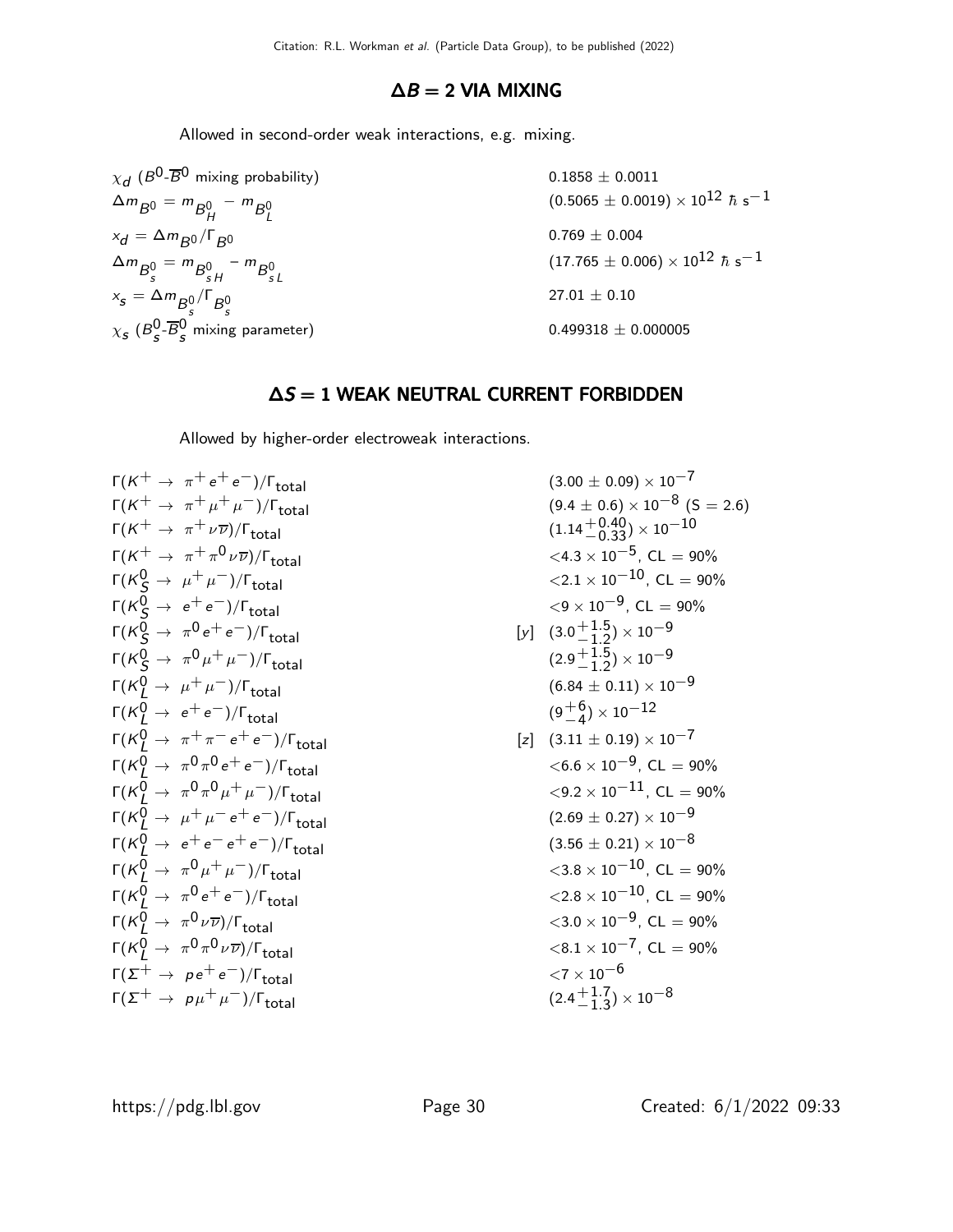## $\Delta C = 1$  WEAK NEUTRAL CURRENT FORBIDDEN

Allowed by higher-order electroweak interactions.

| $<$ 6.7 $\times$ 10 <sup>-8</sup> , CL = 90%     |
|--------------------------------------------------|
| $<$ 5.6 $\times$ 10 <sup>-4</sup> , CL = 90%     |
| $\langle 8.5 \times 10^{-7}$ , CL = 90%          |
| $\langle 7.9 \times 10^{-8}, CL = 90\%$          |
| $<$ 6.2 $\times$ 10 <sup>-9</sup> , CL = 90%     |
| $\langle 4 \times 10^{-6}$ , CL = 90%            |
| $\langle 1.8 \times 10^{-4} \rangle$ , CL = 90%  |
| $<$ 3 $\times$ 10 <sup>-6</sup> , CL = 90%       |
| $\langle 5.3 \times 10^{-4} \rangle$ , CL = 90%  |
| $\langle 7 \times 10^{-6}$ , CL = 90%            |
| $\langle 1.0 \times 10^{-4} \rangle$ , CL = 90%  |
| $(9.6 \pm 1.2) \times 10^{-7}$                   |
| $\langle 2.2 \times 10^{-5} \rangle$ , CL = 90%  |
| $<$ 6 $\times$ 10 <sup>-6</sup> , CL = 90%       |
| $\langle 8.3 \times 10^{-4} \rangle$ , CL = 90%  |
| $\langle 1.1 \times 10^{-5}$ , CL = 90%          |
| $\langle 5.2 \times 10^{-5}, CL = 90\%$          |
| $(1.54 \pm 0.32) \times 10^{-7}$                 |
| $\langle 3.1 \times 10^{-5}$ , CL = 90%          |
| $\langle 3.59 \times 10^{-4} \rangle$ , CL = 90% |
| $< 8.1 \times 10^{-4}$ , CL = 90%                |
| $\langle 3.7 \times 10^{-6} \rangle$ , CL = 90%  |
| $\langle 1.4 \times 10^{-7} \rangle$ , CL = 90%  |
| $\langle 1.4 \times 10^{-3}, CL = 90\%$          |
| $<$ 5.5 $\times$ 10 <sup>-6</sup> , CL = 90%     |
| $\langle 7.7 \times 10^{-8} \rangle$ , CL = 90%  |
|                                                  |

## $\Delta B = 1$  WEAK NEUTRAL CURRENT FORBIDDEN

Allowed by higher-order electroweak interactions.

| $\Gamma(B^+ \to \pi^+ \ell^+ \ell^-)/\Gamma_{\text{total}}$   | $\langle 4.9 \times 10^{-8}$ , CL = 90%         |
|---------------------------------------------------------------|-------------------------------------------------|
| $\Gamma(B^+ \to \pi^+ e^+ e^-)/\Gamma_{\text{total}}$         | $\langle 8.0 \times 10^{-8} \rangle$ , CL = 90% |
| $\Gamma(B^+ \to \pi^+ \mu^+ \mu^-)/\Gamma_{\text{total}}$     | $(1.78 \pm 0.23) \times 10^{-8}$                |
| $\Gamma(B^+\to \pi^+\nu\overline{\nu})/\Gamma_{\text{total}}$ | $\langle 1.4 \times 10^{-5}, CL = 90\%$         |
| $\Gamma(B^+ \to K^+ \ell^+ \ell^-)/\Gamma_{\text{total}}$     | [aa] $(4.7 \pm 0.5) \times 10^{-7}$ (S = 2.3)   |

https://pdg.lbl.gov Page 31 Created: 6/1/2022 09:33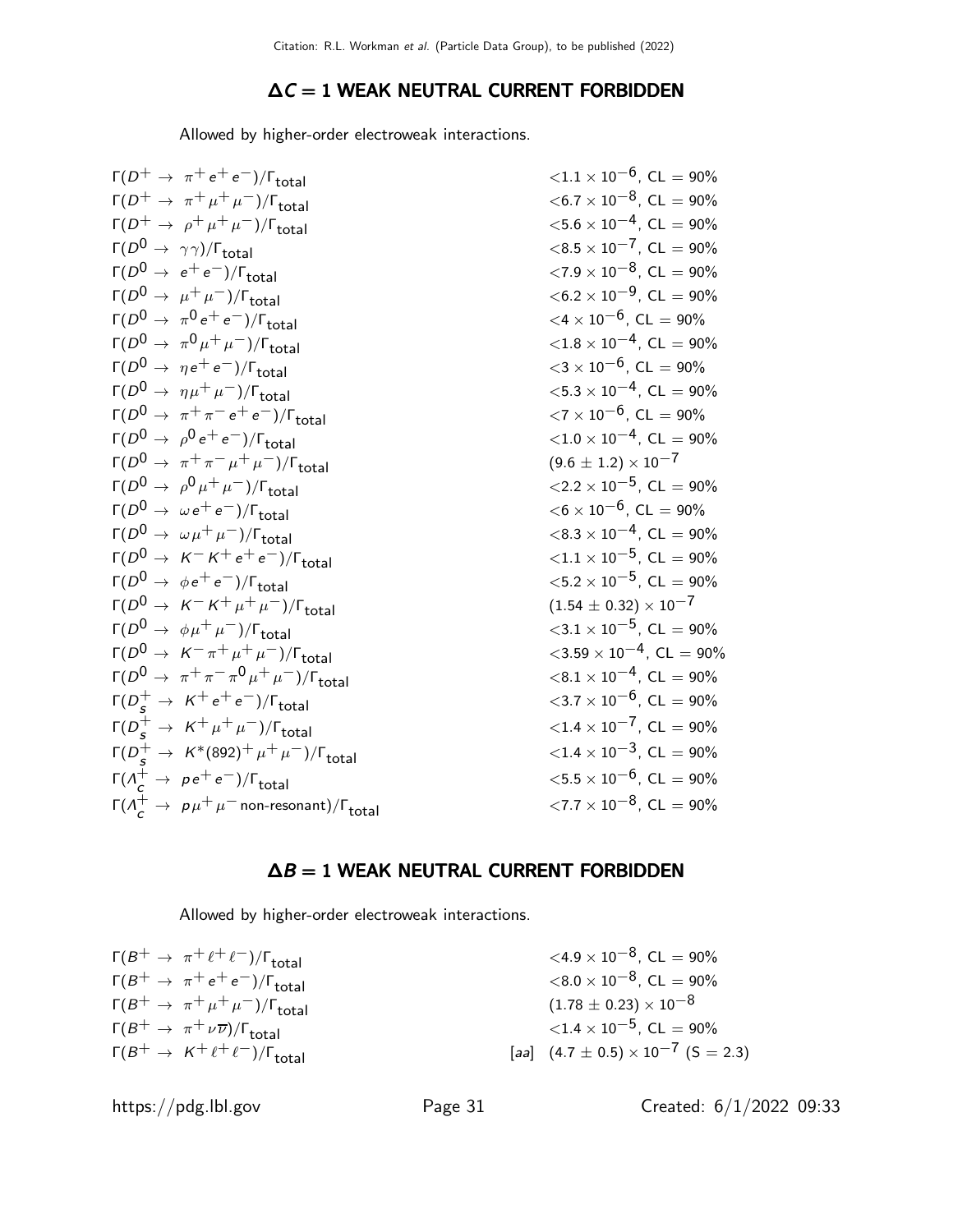$$
r(\beta + \rightarrow K^+e^+e^-)/r_{total}
$$
\n(6.5 + 0.6) × 10<sup>-7</sup>  
\n
$$
r(\beta + \rightarrow K^+ \mu^+ \mu^-)/r_{total}
$$
\n(6.5 + 0.33) × 10<sup>-7</sup>  
\n
$$
r(\beta + \rightarrow K^+ \mu^+ \mu^-)/r_{total}
$$
\n(6.5 + 0.37) × 10<sup>-7</sup>  
\n
$$
r(\beta + \rightarrow K^+ \delta 92) + i^2 e^-)/r_{total}
$$
\n(6.5 + 0.37) × 10<sup>-7</sup>  
\n
$$
r(\beta + \rightarrow K^+ \delta 92) + i^2 e^-)/r_{total}
$$
\n(6.5 + 0.4 × 10<sup>-5</sup>, CL = 90%  
\n
$$
r(\beta + \rightarrow K^+ \delta 92) + i^2 e^-)/r_{total}
$$
\n(6.5 + 0.31) × 10<sup>-6</sup>  
\n
$$
r(\beta + \rightarrow K^+ \delta 92) + i^2 e^-)/r_{total}
$$
\n(6.5 + 0.4 × 10<sup>-5</sup>, CL = 90%  
\n
$$
r(\beta + \rightarrow K^+ \mu^+ \mu^-)/r_{total}
$$
\n(6.5 + 0.31) × 10<sup>-7</sup>  
\n
$$
r(\beta + \rightarrow K^+ \mu^+ \mu^-)/r_{total}
$$
\n(6.5 + 0.4 × 10<sup>-5</sup>, CL = 90%  
\n
$$
r(\beta + \rightarrow K^+ \mu^+ \mu^-)/r_{total}
$$
\n(6.5 + 0.4 × 10<sup>-5</sup>, CL = 90%  
\n
$$
r(\beta + \rightarrow K^+ \mu^+ \mu^-)/r_{total}
$$
\n(6.5 + 0.4 × 10<sup>-5</sup>, CL = 90%  
\n
$$
r(\beta + \rightarrow K^+ \mu^+ \mu^-)/r_{total}
$$
\n(6.5 + 0.5 × 10<sup>-1</sup>, CL = 90%  
\n
$$
r(\beta + \rightarrow K^+ \mu^+ \mu^-)/r_{total}
$$
\n(6.5 + 0.5 × 10<sup>-1</sup>, CL = 90%

$$
(5.6 \pm 0.6) \times 10^{-7}
$$
\n
$$
(4.53 \pm 0.35) \times 10^{-7}
$$
\n
$$
(4.37 \pm 0.27) \times 10^{-7}
$$
\n
$$
< 2.25 \times 10^{-3}, \text{ CL} = 90\%
$$
\n
$$
< 1.6 \times 10^{-5}, \text{ CL} = 90\%
$$
\n
$$
< 3.0 \times 10^{-5}, \text{ CL} = 90\%
$$
\n
$$
< 3.0 \times 10^{-5}, \text{ CL} = 90\%
$$
\n
$$
= 3.0 \times 10^{-5}, \text{ CL} = 90\%
$$
\n
$$
= 3.0 \times 10^{-5}, \text{ CL} = 90\%
$$
\n
$$
(4.0 \times 10^{-5}, \text{ CL} = 90\%
$$
\n
$$
= 4.0 \times 10^{-7}
$$
\n
$$
< 4.0 \times 10^{-5}, \text{ CL} = 90\%
$$
\n
$$
= 4.0 \times 10^{-7}, \text{ CL} = 90\%
$$
\n
$$
< 2.5 \times 10^{-9}, \text{ CL} = 90\%
$$
\n
$$
< 2.5 \times 10^{-9}, \text{ CL} = 90\%
$$
\n
$$
= 2.5 \times 10^{-9}, \text{ CL} = 90\%
$$
\n
$$
= 2.5 \times 10^{-9}, \text{ CL} = 90\%
$$
\n
$$
< 2.0 \times 10^{-1}, \text{ CL} = 95\%
$$
\n
$$
< 6.9 \times 10^{-10}, \text{ CL} = 95\%
$$
\n
$$
< 8.4 \times 10^{-8}, \text{ CL} = 90\%
$$
\n
$$
< 8.4 \times 10^{-8}, \text{ CL} = 90\%
$$
\n
$$
< 8.4 \times 10^{-8}, \text{ CL} = 90\%
$$
\n
$$
< 8.4 \times 10^{-8}, \text{ CL} = 90\%
$$
\n
$$
< 8.4 \times 10^{-8}, \text{ CL} = 90\%
$$
\n
$$
< 8.4 \times
$$

https://pdg.lbl.gov Page 32 Created: 6/1/2022 09:33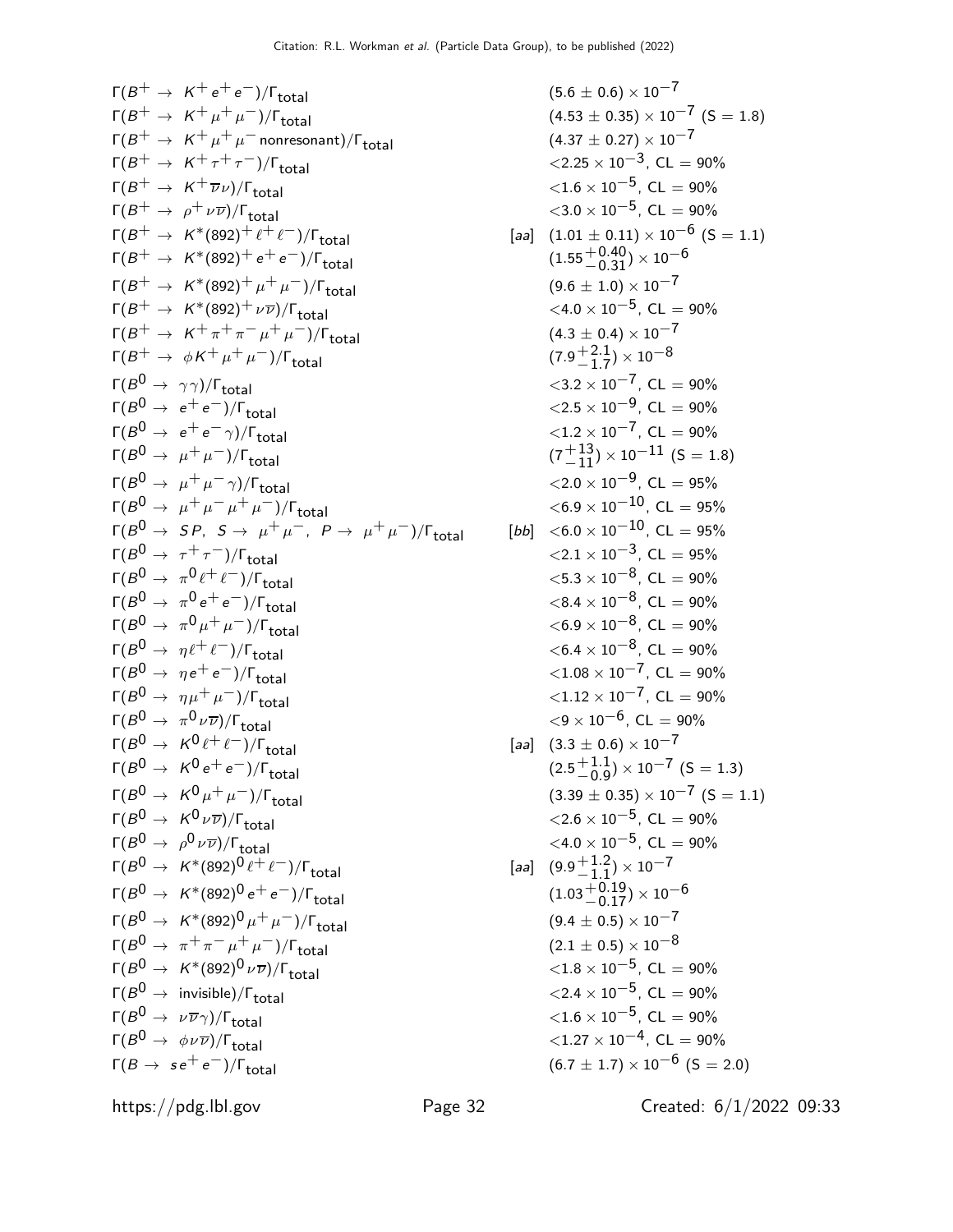| \n $F(B \rightarrow s\mu^+\mu^-)/F_{total}$ \n | \n $(4.3 \pm 1.0) \times 10^{-6}$ \n               |                                                    |                                                           |                                                           |                                                           |                                                           |                                                           |                                                           |                                                           |                                                           |                                                           |                                                           |                                                           |                          |
|------------------------------------------------|----------------------------------------------------|----------------------------------------------------|-----------------------------------------------------------|-----------------------------------------------------------|-----------------------------------------------------------|-----------------------------------------------------------|-----------------------------------------------------------|-----------------------------------------------------------|-----------------------------------------------------------|-----------------------------------------------------------|-----------------------------------------------------------|-----------------------------------------------------------|-----------------------------------------------------------|--------------------------|
| \n $F(B \rightarrow \pi e^+ e^-)/F_{total}$ \n | \n $F(B \rightarrow \pi e^+ e^-)/F_{total}$ \n     |                                                    |                                                           |                                                           |                                                           |                                                           |                                                           |                                                           |                                                           |                                                           |                                                           |                                                           |                                                           |                          |
| \n $F(B \rightarrow K e^+ e^-)/F_{total}$ \n   | \n $F(B \rightarrow K e^+ e^-)/F_{total}$ \n       |                                                    |                                                           |                                                           |                                                           |                                                           |                                                           |                                                           |                                                           |                                                           |                                                           |                                                           |                                                           |                          |
| \n $F(B \rightarrow K e^+ e^-)/F_{total}$ \n   | \n $F(B \rightarrow K^*(892)e^+ e^-)/F_{total}$ \n | \n $F(B \rightarrow K^*(892)e^+ e^-)/F_{total}$ \n | \n $F(B \rightarrow K^*(\pi 92) \mu^+\mu^-)/F_{total}$ \n | \n $F(B \rightarrow K^*(\pi 92) \mu^+\mu^-)/F_{total}$ \n | \n $F(B \rightarrow K^*(\pi 92) \mu^+\mu^-)/F_{total}$ \n | \n $F(B \rightarrow K^*(\pi 92) \mu^+\mu^-)/F_{total}$ \n | \n $F(B \rightarrow K^*(\pi 92) \mu^+\mu^-)/F_{total}$ \n | \n $F(B \rightarrow K^*(\pi 92) \mu^+\mu^-)/F_{total}$ \n | \n $F(B \rightarrow K^*(\pi 92) \mu^+\mu^-)/F_{total}$ \n | \n $F(B \rightarrow K^*(\pi 92) \mu^+\mu^-)/F_{total}$ \n | \n $F(B \rightarrow K^*(\pi 92) \mu^+\mu^-)/F_{total}$ \n | \n $F(B \rightarrow K^*(\pi 92) \mu^+\mu^-)/F_{total}$ \n | \n $F(B \rightarrow \pi \nu \overline{\nu})/F_{total}$ \n | \n <math< td=""></math<> |

## $\Delta T = 1$  WEAK NEUTRAL CURRENT FORBIDDEN

Allowed by higher-order electroweak interactions.

| $\Gamma(t \to Z q(q=u,c))/\Gamma_{\text{total}}$                                         | $[cc]$ $\leq 5 \times 10^{-4}$ , CL = 95%       |
|------------------------------------------------------------------------------------------|-------------------------------------------------|
| $\Gamma(t \rightarrow Hu)/\Gamma_{\text{total}}$                                         | $\langle 1.2 \times 10^{-3} \rangle$ , CL = 95% |
| $\Gamma(t \to Hc)/\Gamma_{\text{total}}$                                                 | $\langle 1.1 \times 10^{-3} \rangle$ , CL = 95% |
| $\Gamma(t \to \ell^+ \overline{q} \overline{q}'(q=d,s,b; q'=u,c))/\Gamma_{\text{total}}$ | $\langle 1.6 \times 10^{-3} \rangle$ , CL = 95% |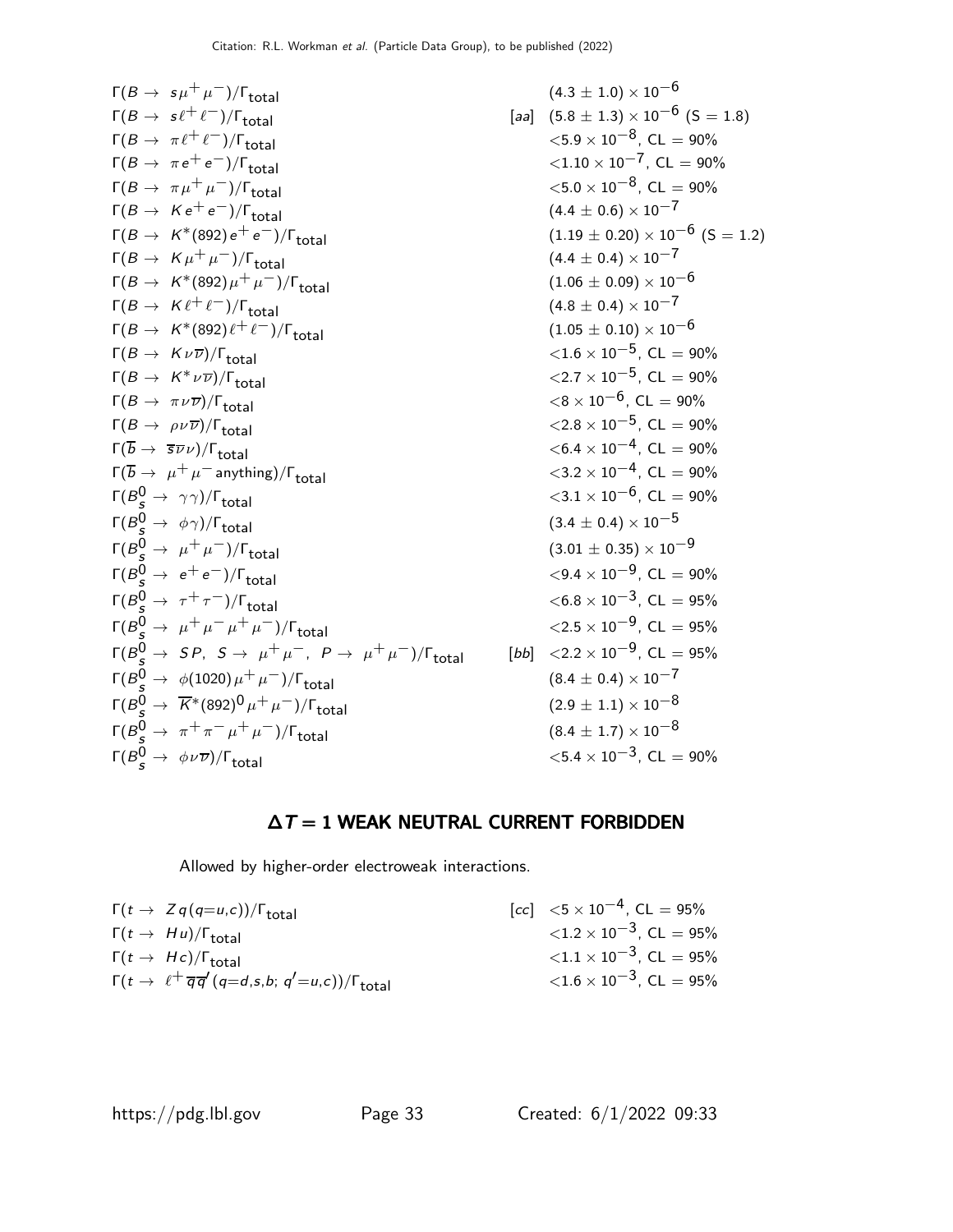#### NOTES

- [a] Forbidden by angular momentum conservation.
- [b] C parity forbids this to occur as a single-photon process.
- [c] See the Particle Listings for the (complicated) definition of this quantity.
- [ $d$ ] Time-reversal invariance requires this to be  $0^{\circ}$  or  $180^{\circ}$ .
- [e] This coefficient is zero if time invariance is not violated.
- $[f]$  Allowed by higher-order electroweak interactions.
- $[g]$  Violates CP in leading order. Test of direct CP violation since the indirect CP-violating and CP-conserving contributions are expected to be suppressed.
- [h] In the 2010 Review, the values for these quantities were given using a measure of the asymmetry that was inconsistent with the usual definition.
- [i]  $\mathsf{Re}(\epsilon'/\epsilon) = \epsilon'/\epsilon$  to a very good approximation provided the phases satisfy CPT invariance.
- [j] This mode includes gammas from inner bremsstrahlung but not the direct emission mode  $\mathcal{K}_L^0 \rightarrow \pi^+ \pi^- \gamma(\text{DE}).$
- [k] Neglecting photon channels. See, e.g., A. Pais and S.B. Treiman, Phys. Rev. D12, 2744 (1975).
- $[l]$  Derived from measured values of  $\phi_{+-}$ ,  $\phi_{00}$ ,  $|\eta|$ ,  $|m_{K^0_L} m_{K^0_S}|$ , and  $\tau_{K^0_S}$ , as described in the introduction to "Tests of Conservation Laws."
- [n] The  $|m_p m_{\overline{p}}|/m_p$  and  $|q_p + q_{\overline{p}}|/e$  are not independent, and both use the more precise measurement of  $\left|q_{\overline{p}}/m_{\overline{p}}\right|/(q_p/m_p)$ .
- [o] The value is for the sum of the charge states or particle/antiparticle states indicated.
- [p] A test of additive vs. multiplicative lepton family number conservation.
- [q] Derived from an analysis of neutrino-oscillation experiments.
- [r] This limit is for either D<sup>0</sup> or  $\overline{D}{}^0$  to  $\rho e^−$ .
- [s] This limit is for either  $D^0$  or  $\overline{D}{}^0$  to  $\overline{\rho}\, e^+$ .
- [t] The first limit is for  $p \rightarrow$  anything or "disappearance" modes of a bound proton. The second entry, a rough range of limits, assumes the dominant decay modes are among those investigated. For antiprotons the best limit, inferred from the observation of cosmic ray  $\overline{p}$ 's is  $\tau_{\overline{p}} > 10^7$ yr, the cosmic-ray storage time, but this limit depends on a number of assumptions. The best direct observation of stored antiprotons gives  $\tau_{\,\overline{\rho}}/\mathsf{B}(\overline{\rho}\to\,\,$  e $^ \gamma)$   $>$  7  $\times$   $10^5\,$  yr.
- [u] There is some controversy about whether nuclear physics and model dependence complicate the analysis for bound neutrons (from which the